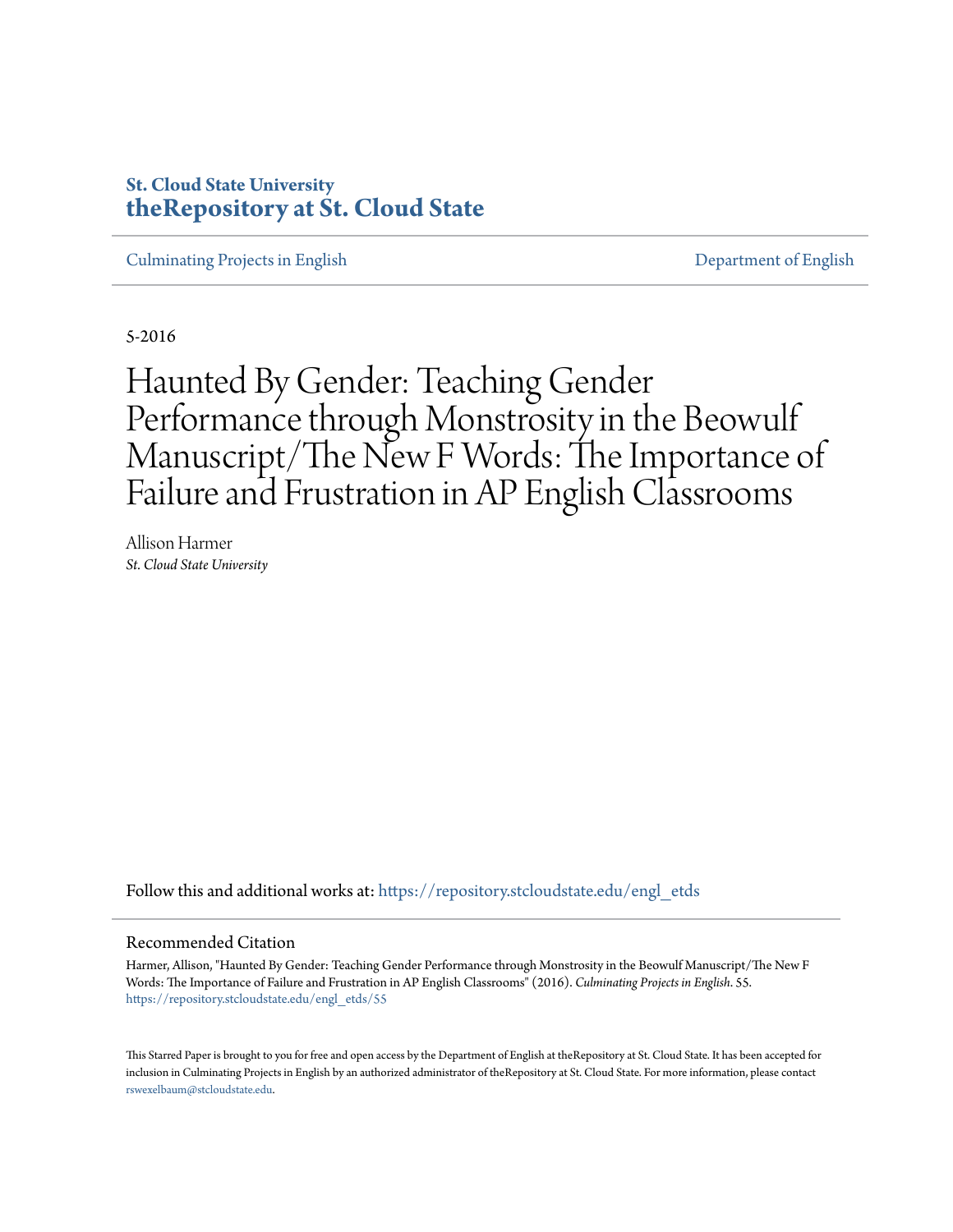## **Haunted By Gender: Teaching Gender Performance through Monstrosity in the** *Beowulf* **Manuscript**

**------------------------------------------------------------------------------------**

## **The New F Words: The Importance of Failure and Frustration in AP English Classrooms**

by

Allison Harmer

Starred Papers

Submitted to the Graduate Faculty of

Saint Cloud State University

in Partial Fulfillment of the Requirements

for the Degree of

Master of Science

in English Education

March, 2016

Starred Paper Committee: Glenn Davis, Chairperson Judith Dorn Hsueh-I Lo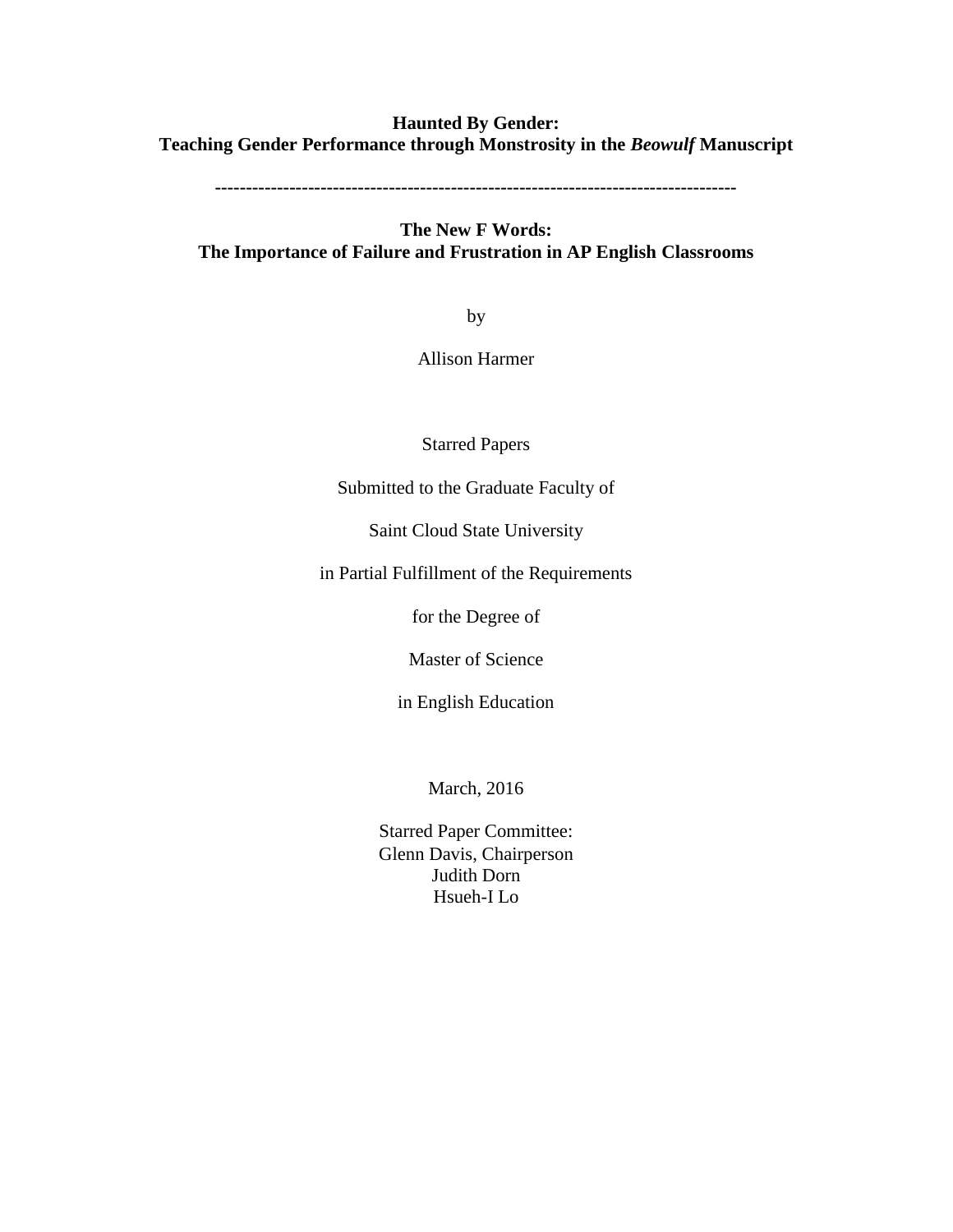## **Haunted By Gender:**

## **Teaching Gender Performance through Monstrosity in the** *Beowulf* **Manuscript**

by

Allison Harmer

## A Starred Paper

Submitted to the Graduate Faculty of

Saint Cloud State University

in Partial Fulfillment of the Requirements

for the Degree of

Master of Science

in English Education

March, 2016

Starred Paper Committee: Glenn Davis, Chairperson Judith Dorn Hsueh-I Lo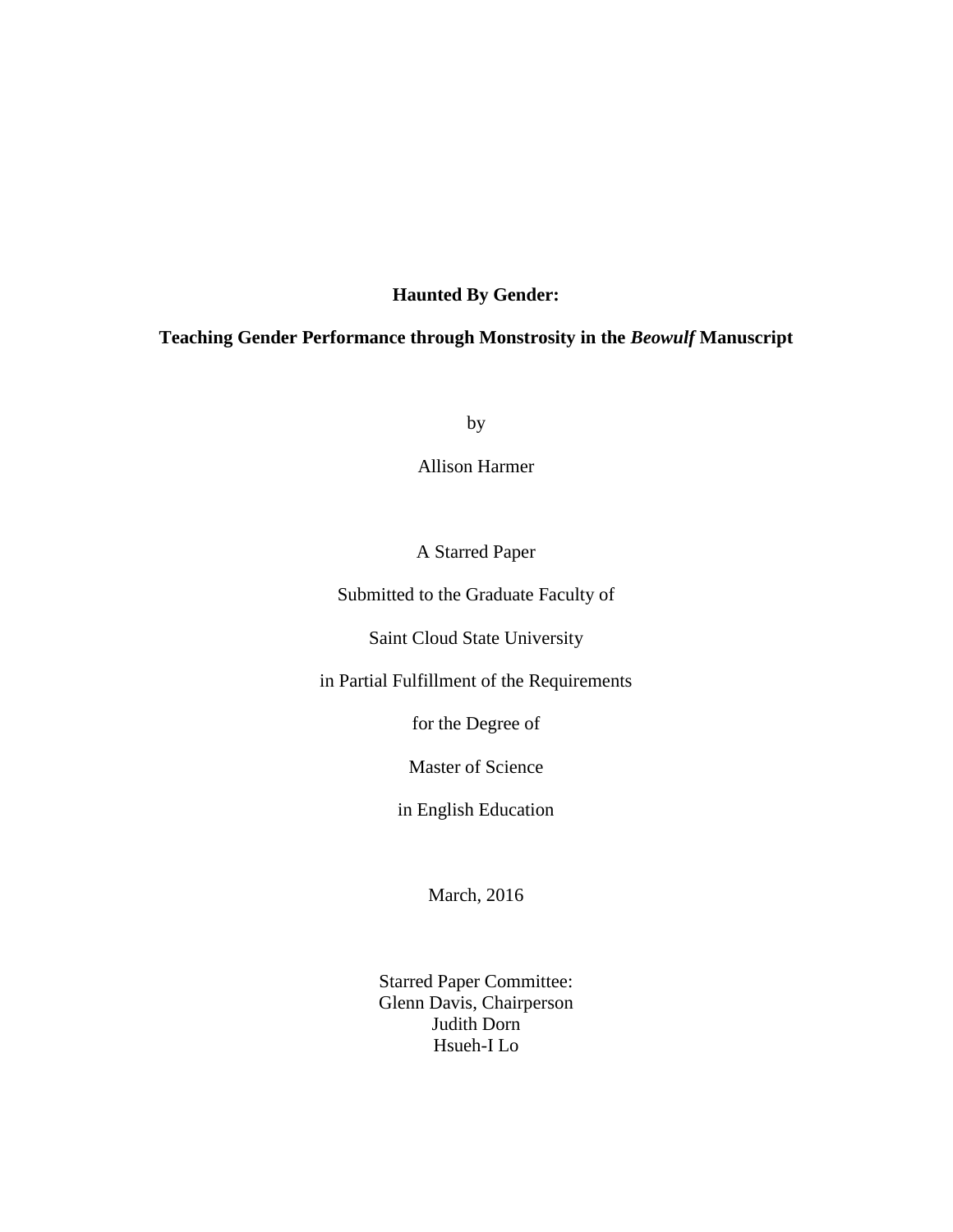# **Table of Contents**

| Chapter |  |
|---------|--|
|         |  |
|         |  |
|         |  |
|         |  |
|         |  |
|         |  |
|         |  |
|         |  |
|         |  |
|         |  |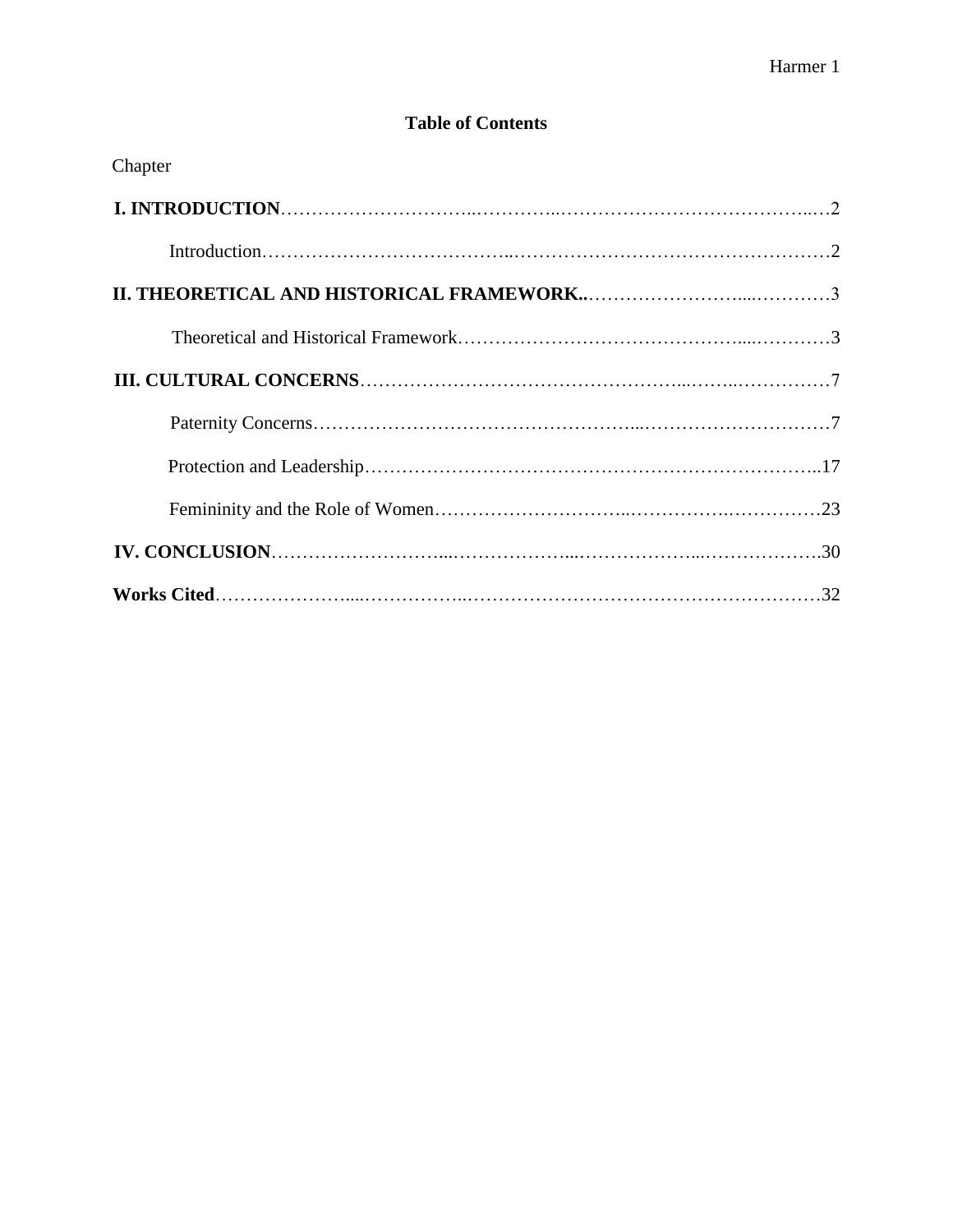#### **I. INTRODUCTION**

 $\overline{\phantom{a}}$ 

Ask any child and he or she will quickly attest to the fact monsters are very real; they live in closets, under beds, and stalk nightmares. Luckily for children, these imaginary beasts can often be chased away with the simple expediency of turning on a light. For many adults, however, monsters are imbued with a very different, much darker sense of power. They may not be scaly, clawed beasts hiding under the bed, but they haunt people nonetheless. For this reason, monsters have roamed the pages of literature for centuries, giving voice to many of society's deepest fears. The monsters of the *Beowulf* manuscript in particular attract everyone from J.R.R. Tolkien to John Gardner because they offer so many insights into the culture which produced them. One of those insights is the way in which very real human fears can be addressed and defeated through these imaginary creatures. Dana Oswald argues that "monsters are depositories for all kinds of human fears and anxieties" and in particular, that "the nexus of many of these fears is sexuality" (8). These imaginary creatures, in other words, are manifestations of very real concerns about the nature of sexuality and gender. The manuscript's monsters served as powerful warnings to their Anglo-Saxon audience about the ways in which incorrectly performed gender can wreak havoc in a community.<sup>1</sup> While scholars will never know the motivations of the compiler of the *Beowulf* manuscript, examination of the texts presented in the manuscript, along with emerging understanding of the changes confronted by Anglo-Saxon society at the time, can nonetheless produce many insights. Most notable among those insights is the way in which gender concerns may have served as a motivator—consciously or not—in the compilation of the manuscript. Ultimately these monsters, both male and female, teach the audience how to

<sup>1</sup>Grendel's mother's gender has routinely been debated since Chance addressed Tolkien's elision of her in his "The Monsters and The Critics." However, scholars not yet applied the same theories of gender and performativity to the manuscript as a whole. Doing so reveals fundamental concerns of Anglo-Saxon society that are certainly worthy of attention.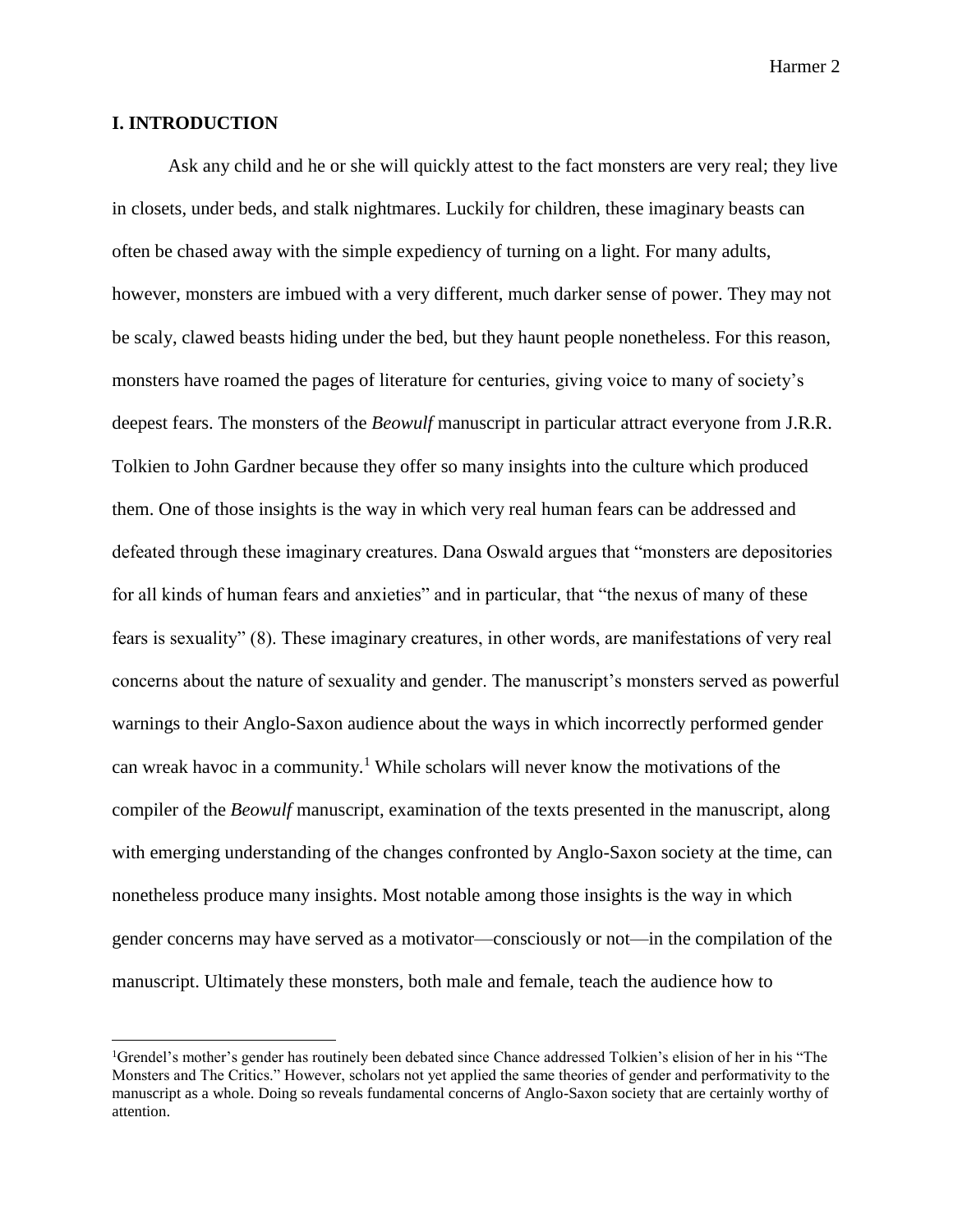correctly *be* male or female. They teach the audience the importance of performing gender in socially acceptable ways and the ramifications an incorrect performance may have on the community.

## **II. THEORETICAL AND HISTORICAL FRAMEWORK**

Judith Butler explains that "gender reality is performative" (907). In other words, gender identity is formed through a series of acts or behaviors. Butler draws a line between gender (the identity of a person) and sex (the biological, chromosomal make up of a person); while sex is relatively immutable, at least in the eleventh century, gender is fluid. Behaviors are assigned rather arbitrarily, according to Butler—to certain genders by society. Gender is constructed, then, through outward behaviors. These "stylized repetitions of acts" are thus deemed either acceptable or unacceptable by the society at large (900). Acceptability is largely determined by ensuring behavior, and its assigned gender, match the sex of the person performing the act. Most important—and damning—is the fact that, according to Butler, those who fail at their gender, those who perform behaviors inappropriate for their sex, are always punished by society (903). While Butler's arguments concerning gender performativity emerged in the 1980s, the idea behind them—that society artificially genders actions and expects its members to perform these "correct" behaviors—is something quite real in Anglo-Saxon England, particularly among the warrior culture that placed a high premium on idealized visions of masculinity and femininity. As Oswald argues, monsters in general, and the ones in *Beowulf* in particular, serve "as a kind of predecessor for Butler's notions of performativity and iteration" (10). Thus Butler provides a useful language with which to discuss the ways in which the monsters in the *Beowulf* manuscript instructed their audience.<sup>2</sup>

l

<sup>&</sup>lt;sup>2</sup> While Oswald looks at monsters a whole and how they illustrate societal concerns about gender, her work does not attempt to propose gender fears as the basis for any one work or collection, which is the purpose here.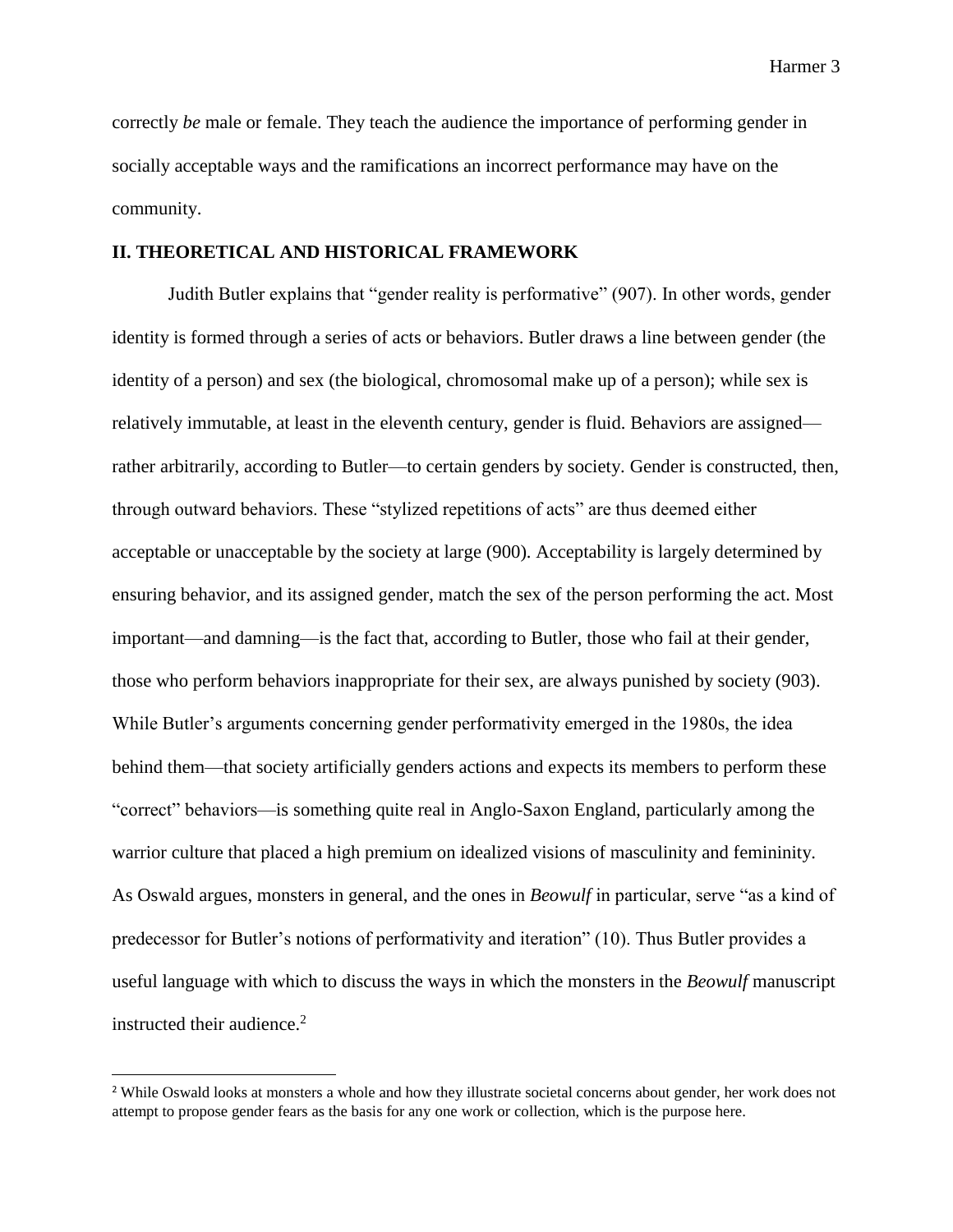While it is impossible to know exactly who made up the audience of *Beowulf,* scholars can be relatively certain about some traits. The audience was likely, as Hugh Magennis says, a "group rather than individuals in private" (9). Books were far too rare to be read in isolation. Texts were communal documents, and reading was a communal act. The audience was also one familiar with the ethics and mores of Christianity as well as with the ethos of blood-feuds and the importance of revenge (Whitelock 71).<sup>3</sup> The manuscript presented very real lessons to its audience: survival in the face of powerful enemies, the importance of leaders in preserving the community, and the important role warriors served in protecting it. The focus, then, is on community and the ways in which people fit into it. The emphasis on correct performance of gender was to ensure that people behaved in ways helpful to the community as a whole. Individualism, says Magennis, "[could] bring the community to danger" (38). Individuals conformed to behavioral standards not just for the community's comfort, but to help guarantee its very survival. This exigency forms the basis for dire warnings the *Beowulf* texts present about the consequences of failed performances. While the version of the warrior society presented in the texts certainly did not represent the reality, it did represent the idealized goal of the culture. The texts use idealized version of gender performance to teach the audience what *could be* in the hopes of giving the warrior audience stringent guidelines to which they could aspire.

The reality of gender binaries in Anglo-Saxon society was something much more fluid than those presented in the poem. Exact dates do not exist, but scholars typically date the compilation of the *Beowulf* manuscript to the early eleventh century. This was a time of rapid change in Anglo-Saxon England, particularly in the realm of gender roles. Older historical scholarship has focused on the heavily patriarchal nature of Anglo Saxon society, and this is accurate to an extent: men held the positions of power and women—particularly lower-class

<sup>3</sup> For more on the intended audience of the poem, see Dorothy Whitelock's *The Audience of Beowulf.*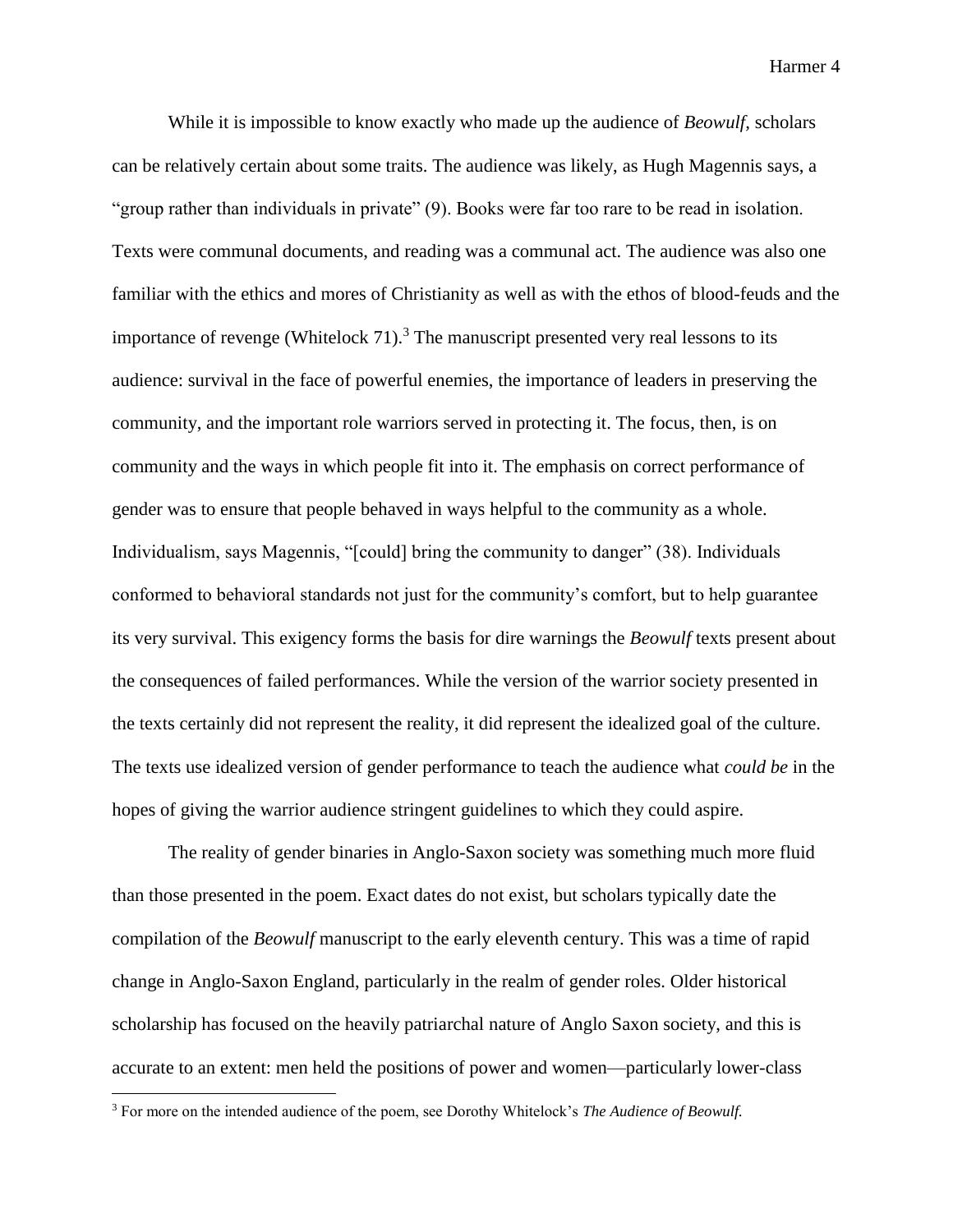women—were subject to men's authority. However, historical research in the past thirty years has started to move away from this flat, overly simplistic view of gender roles and examine the ways in which the roles were actually in a state of dramatic flux, particularly in the latter half of the Anglo-Saxon period (Rabin 261). The law itself may have been slow to change, but it changed nonetheless. While the law placed women under the *mund,* or guardianship*,* of male relatives, gains in the position and rights of widows demonstrate a growing move toward acceptance of female agency (Ross 9). Property rights relaxed in favor of widows and women were allowed more choice—albeit limited and closely watched choices. Many of these changes applied only to upper-class women, particularly those to whom the community entrusted the perpetuation of their ruling and warrior classes (4). These changes, however slight they may seem now, likely felt radical to a society used to the close monitoring and subjugation of all women. Even the smallest slackening of regulation could provoke a backlash, particularly at a time when Anglo Saxon society was already threatened by outsiders, as Kathryn Powell argues in her work "Meditating on Men and Monsters" (4). Relaxation of gender roles directly affronted a traditional and deeply ingrained gender division; with society facing increased attacks from outside invaders, changes to traditional structures may very well have felt like an attack from within the community itself.

Yet, such changes in no way meant that Anglo Saxon society was egalitarian in its treatment of women. The community system was still predicated on a basic separation in the gender system, a system that ensured male dominance. While aristocratic women enjoyed more freedoms within this community than women living in some other European cultures at the time, these freedoms were in no way absolute and always open to challenge. Women were still largely "viewed as socially inferior" (Rivers 209) and their reality was "one of subservience to male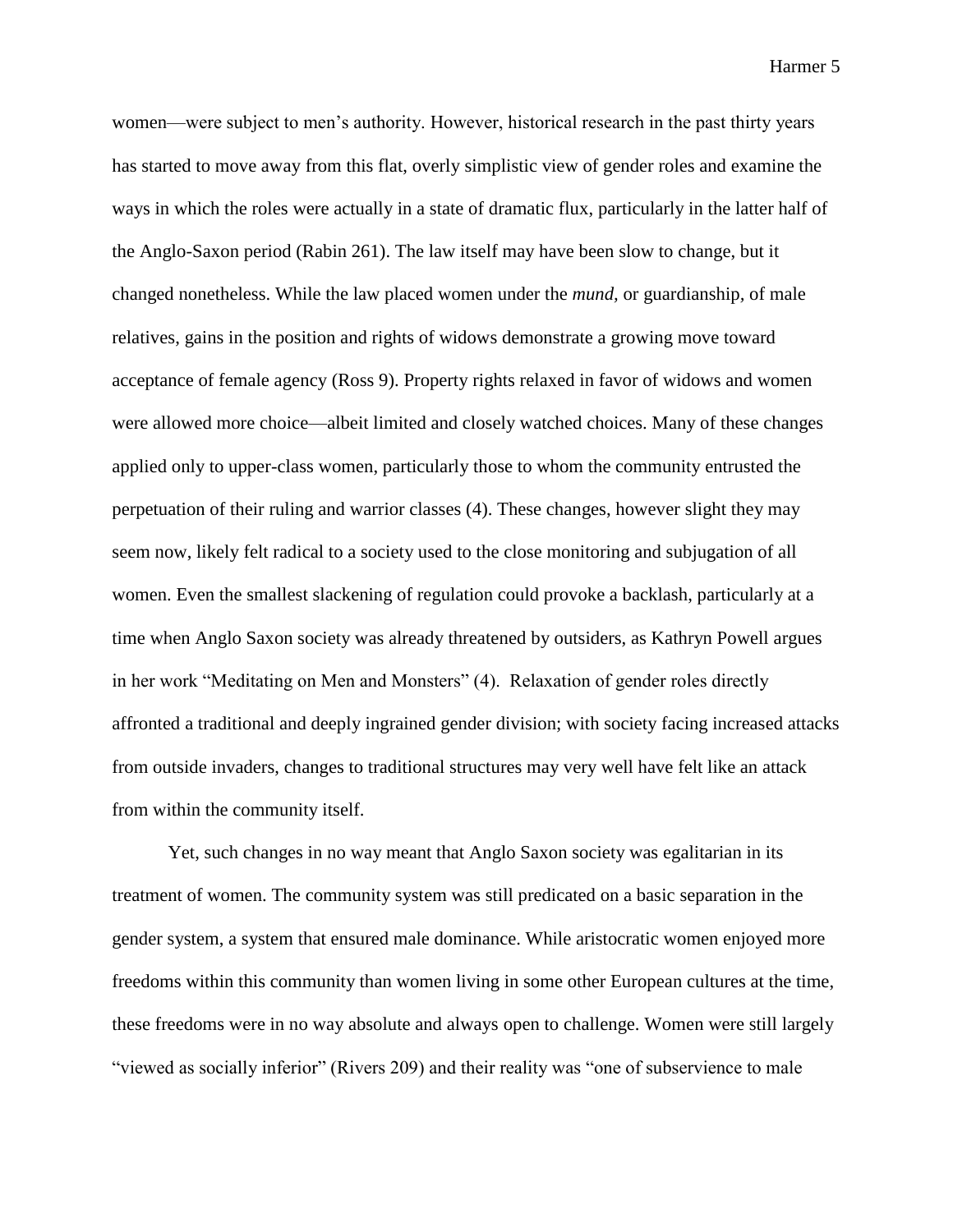leadership" (Magennis 107). While women gained limited property rights toward the end of the tenth century, there always existed an awareness that these rights could be taken away by the men of the community, simply because that is where the power was.<sup>4</sup> In Anglo-Saxon society, says Bullough, "Male domination was the will of nature and [. . .] to try to challenge nature in the name of an imagined principal of equality was quite contrary to the interests of both the individual and community" (31). Clearly defined roles ensured that society could perpetuate itself. This was particularly important to the warriors themselves, who lived according to strict codes of conduct. Bullough succinctly explains that "manhood differs, but ultimately the most simplistic way of defining it is as a triad: impregnating women, protecting dependents, and serving as a provider" (34). Women, by contrast, were impregnated, were protected, and were provided for. The primary purpose establishing and attempting to maintain these strict gender roles was simple: "[T]he regulation of reproduction" (Ross 4). In this way, the warrior society was able to perpetuate itself and maintain internal stability. To move outside these narrowly defined gender roles was to ensure the "entire gender system was [spun] into a crisis" (McNamara 7). Thus the texts in the *Beowulf* manuscript—*The Passion of Saint Christopher, The Wonders of the East, The Letter of Alexander the Great to Aristotle, Beowulf and Judith* appear to be a sort of response to this perceived crisis. They are heroic tales of warriors in warrior societies who battle monsters to protect their community through careful performance of their assigned genders. The monstrosity in these texts is not defined solely by monstrous bodies—some texts lack a physical monster altogether—but by the inappropriate actions the characters perform. True, they are threats to the community because they attack it in very real, physical ways; but their greater threat lies in the ways in which they refuse to conform to

<sup>4</sup> For more on the changing roles of women at the close of the tenth century, see *Women in Anglo-Saxon England* by Christine Fell, Elizabeth Williams, and Cecily Clark. Also useful in understand the shifting nature of women's roles is Margaret Clunies Ross's "Concubinage in Anglo-Saxon England" and the work by Rivers and Rabin cited here.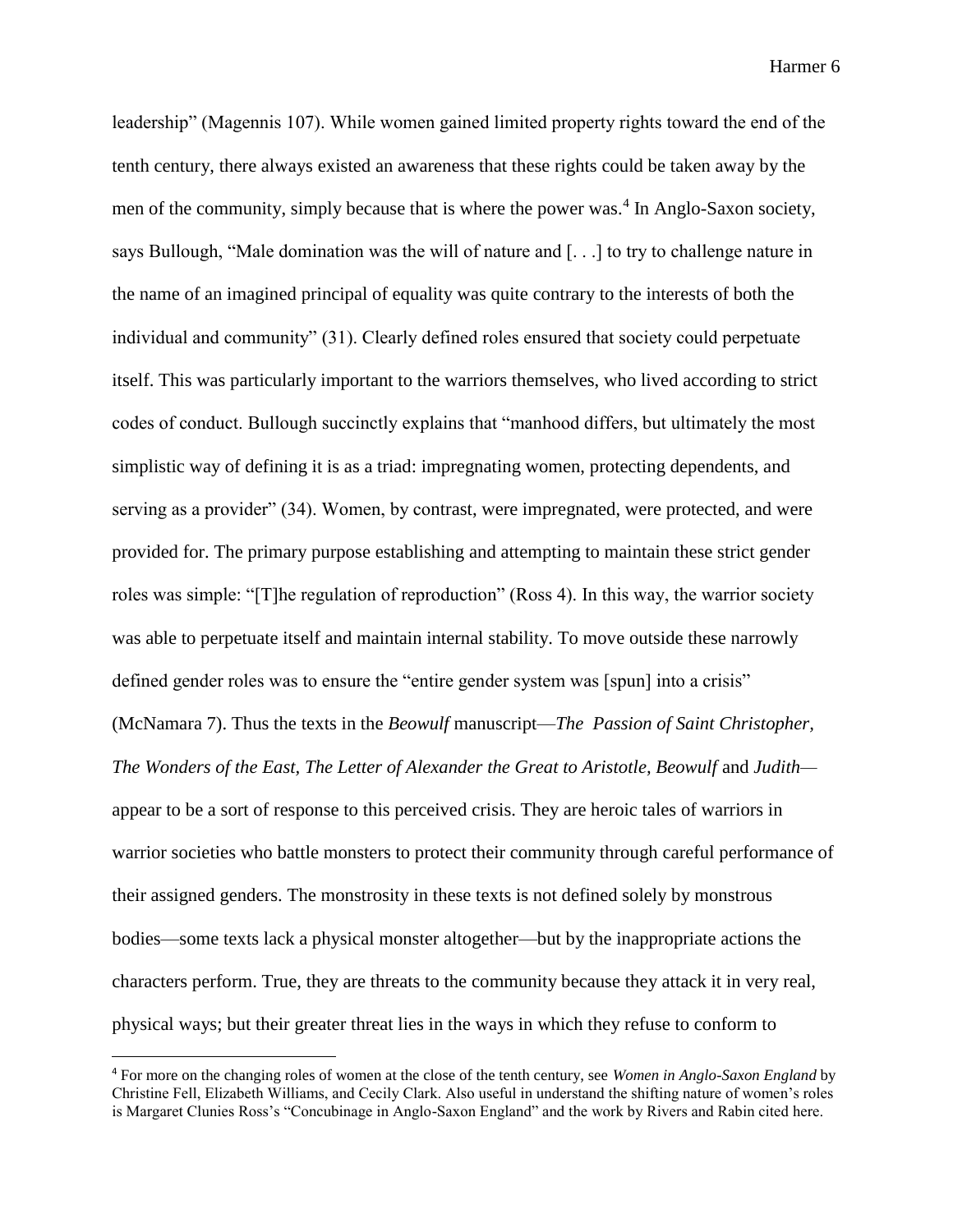community expectations concerning their gendered behavior. At the root of these expectations lies the most potent anxiety of all: if men no longer perform as men, and women no longer perform as women, perpetuation of the community fails.

#### **III. CULTURAL CONCERNS**

#### **Paternity Concerns**

l

The first texts in the manuscript voice one of the essential concerns of Anglo-Saxon society: the masculine responsibility to impregnate women and thereby continue the community. Some of these texts, such as *Beowulf,* address these issues in very overt ways while others, such as *The Passion of St. Christopher* and *The Wonders of the East,* instead subtly hint at them. Warrior culture was strongly patrilineal, and paternal ancestry defined a person's place in the community (Lees 141). The purity of the race was preserved through careful, deliberate sex acts; men were to pick the partner who would produce the best possible lineage. One of the central concerns with monsters reflects this basic masculine function—monsters must be produced by something. This provides distinctly sexual overtones to the topic of monstrosity; for a monster to be produced implied that somewhere in its history, there existed a serious sexual perversion. The community had a deeply ingrained belief that "monsters had a human genealogy originating from a historical event of sexual deviance" (Monk 89).<sup>5</sup> In other words, monsters only existed because at some point in the past someone committed a sexual transgression. Many monsters were traditionally seen as descendants of the biblical Cain. These monsters bore a particular mark of masculine transgression: when men failed to impregnate women, women were impregnated in other ways by other creatures. These women gave birth to monsters and thus monstrous races were born and stalked the earth with disastrous consequences. In *Beowulf,* the

<sup>5</sup> For more on the medieval perspective on and evolution of this belief, see Christopher Monk's "A Context for the Sexualization of Monsters in *The Wonders of The East."*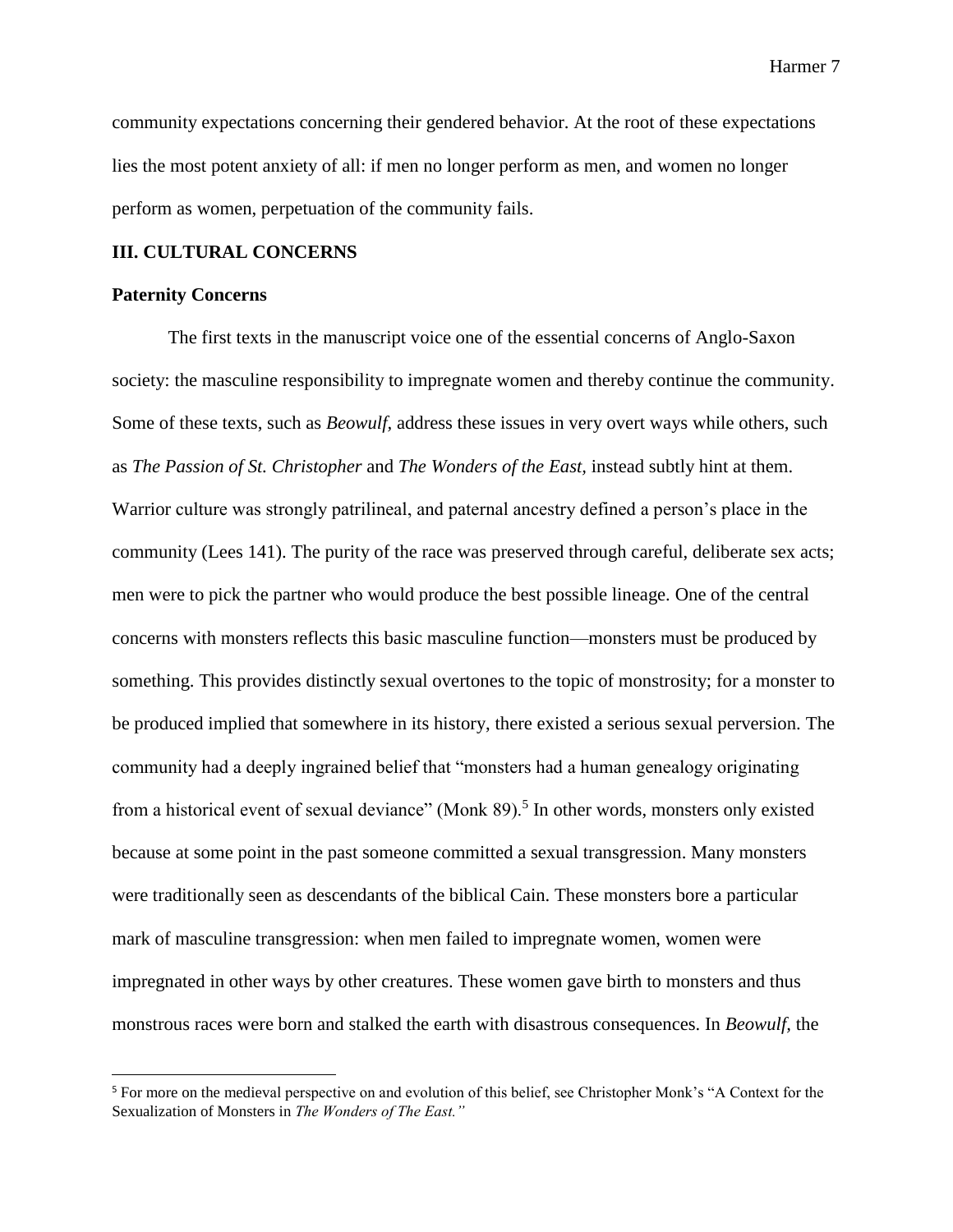murderous Grendel is placed "among the race of Cain," a product of tainted bloodlines; his rampages at Heorot render it empty for twelve years, destroyed the center of Hrothgar's warrior culture (Fulk 93). <sup>6</sup> In *The Wonders of the East* and *The Letter of Alexander the Great to Aristotle*  the monstrous live in isolated communities far from humans. The punishment for masculine failure to impregnate and feminine failure to produce human offspring is terrifying; not only is the community threatened, but it may be entirely supplanted by the monstrous.

While *The Passion of St. Christopher* merely hints at the monstrosity of its titular character, its inclusion in the manuscript does speak to a certain preoccupation with monstrous paternity. The first three hundred lines of the text are missing, and many scholars suspect St. Christopher's monstrosity is detailed more carefully in these lines (Powell 2). In early Christian iconography, St. Christopher is frequently portrayed with the body of man and the head of a dog. The descriptions surviving in the manuscript indicate that this is the same monstrous St. Christopher chronicled in the *Beowulf* manuscript. As King Dagnus prepares to torture Christopher, he orders his followers to fetch "an iron bench [. . .] equal in height to the man's stature—it was twelve fathoms tall" (Fulk 3). Such a comparison places Christopher at roughly seventy-two feet tall, a sentiment echoed later when readers are told that a piece of timber "of immense size" that is "as tall as the man's stature" (7). These inhuman proportions hint at St. Christopher's monstrous origins. He is surely "a member of a race of dog-headed giants" (Powell 2). Like other texts in the manuscript, *The Passion of St. Christopher* indicates that monstrosity—particularly as a ramification for sexual deviance on the part of Anglo Saxon men—was very much a central concern to the compiler of the text. Of course, St. Christopher does pose some issues to this conception of monsters as a sort of negative consequence for gender misbehavior. While he may be the product of a historical sexual impurity, he seems to be

<sup>6</sup> All lines referenced are from R.D. Fulk's translation of the *Beowulf Manuscript*.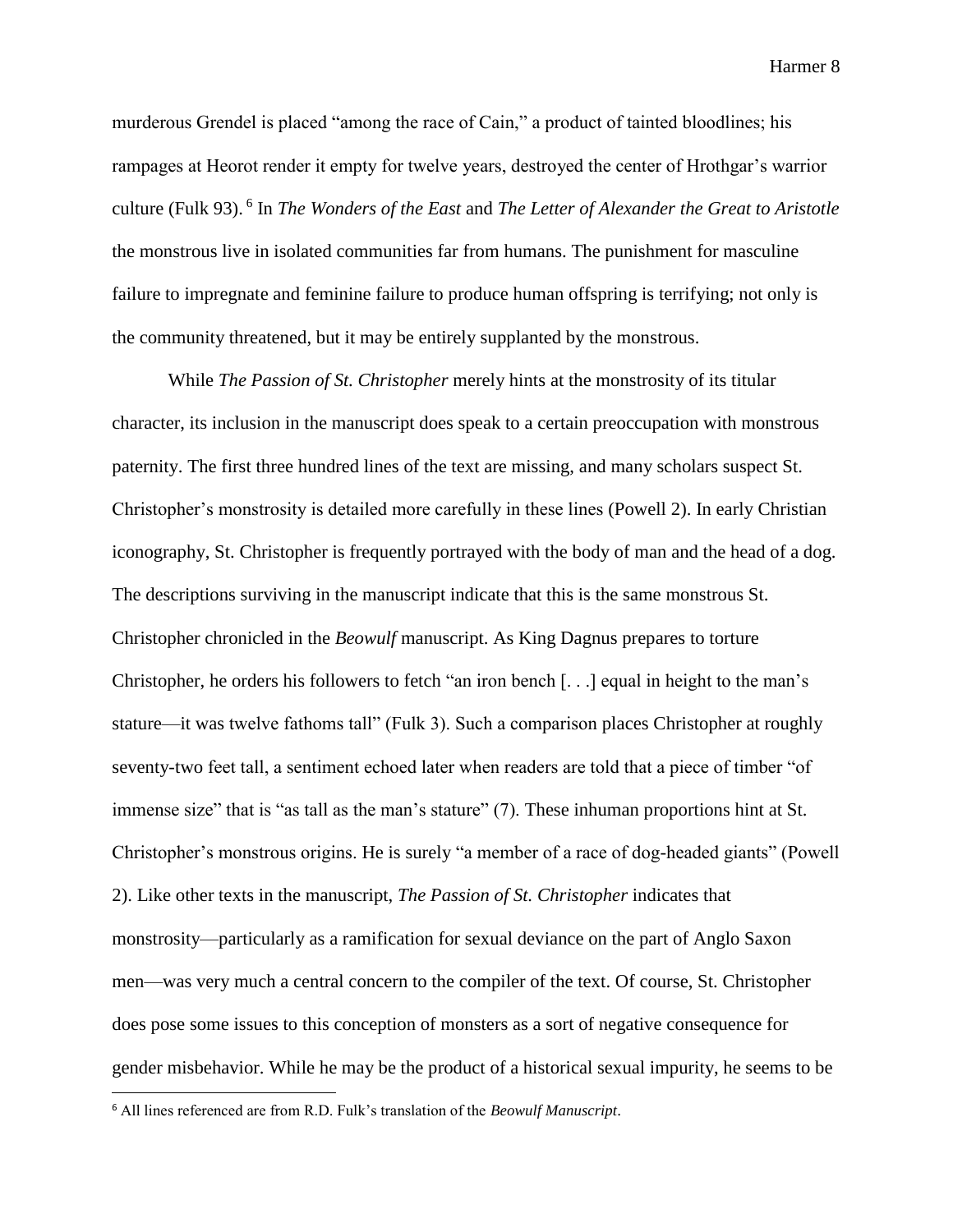immune from the damnation this typically implies. Christopher is not a threatening figure; despite his monstrous body, he is protected by God and offers salvation to those who witness his miracles—"forty-eight thousand one hundred fifteen" people, the text assures readers (Fulk 9). Perhaps such devout Christianity can overcome the sexual impurity that created Christopher. His inclusion in the manuscript, however, likely owes at least a partial debt to Anglo-Saxon society's fascination with monstrosity and sexual purity (Orchard 20). That such a creature can exist plays on society's fears—fears that are given a much louder voice in the following sections of the text.

*The Wonders of the East* serves as an additional repository of those fears concerning paternity hinted at in *The Passion of St. Christopher. The Wonders of the East reads as a* catalogue that provides "sparse details of some thirty two monsters" (Orchard 18). If, as Dana Oswald asserts, monsters often serve as outlets for concerns surrounding sexuality, *The Wonders of the East* then brings Anglo-Saxon fears about sexuality to the forefront. Though the descriptions in the text are, as Orchard notes, sparse, the illustrations that accompany the text highlight the sexual nature of monstrosity. The images depict "thirteen scenes involving naked or semi-naked monsters" (Monk 84). This is despite the fact that "none of the monsters is explicitly described in the text that these images illustrate as naked" (86). What is important, then, is that the artists *chose* to depict them in this way—their bodies and sexualities are put on display. Their choices indicate a sort of fascination with the physical aspects of monstrosity, particularly in connection with the monsters' sex characteristics. When considered in conjunction with sexually suggestive subtext in the text itself, these displays seem to indicate a sort of instinctive connection of monstrosity and sex—and by extension, monstrosity and gender, closely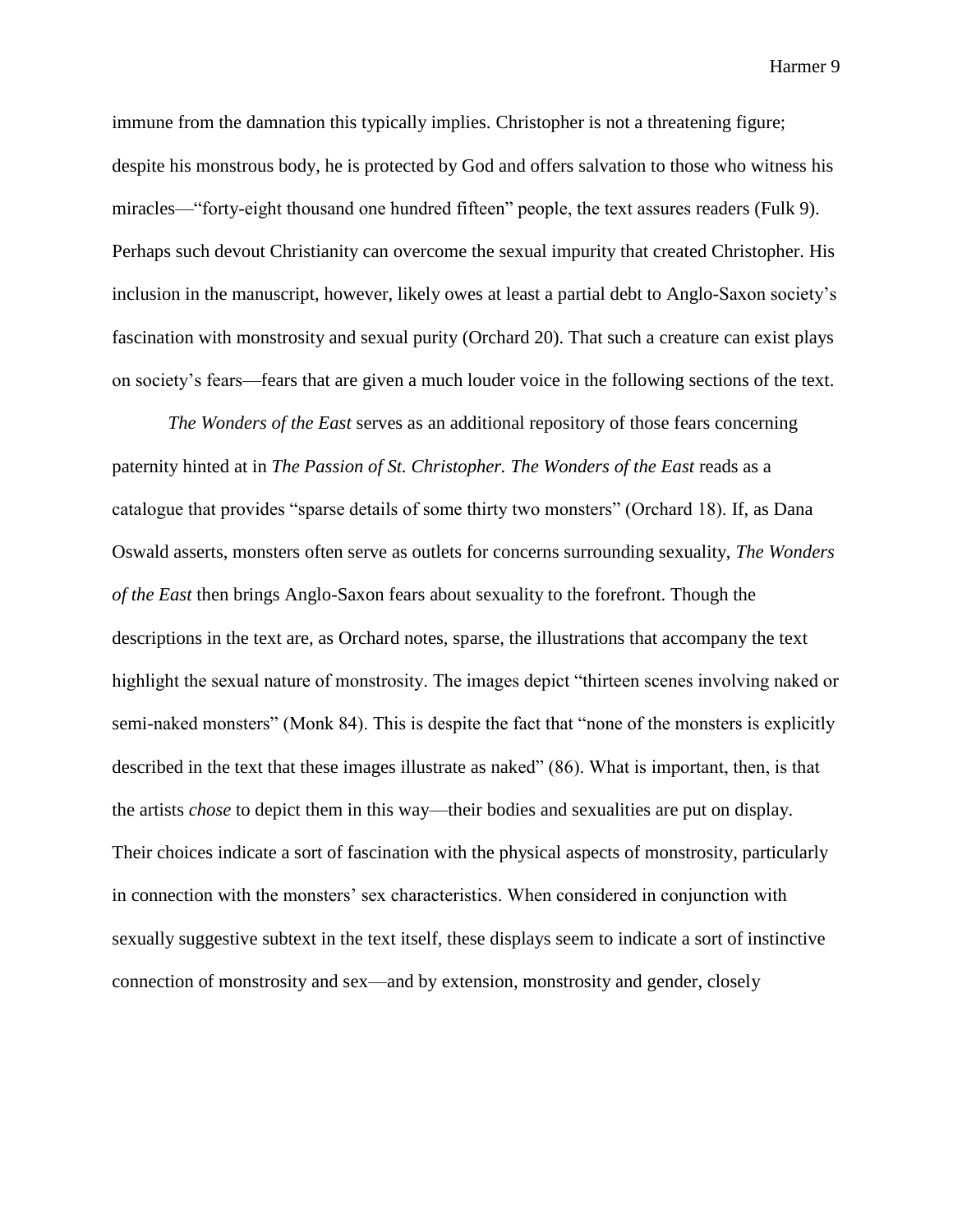connected with physical sex characteristics in Anglo-Saxon culture.<sup>7</sup> In Locotheo, for example, live a people "who are fifteen feet tall, and they have a white body and two faces on a single head" (21). Most disturbing, however, is their reproductive practices: "[T]hey go on ships to India and there they bring their offspring into the world" (21). The threat is that these monsters have the ability to *spread*; they move and bring their offspring into the world in far off lands, polluting places that were remote and therefore seemingly safe. The threat implicit to Anglo-Saxon society is clear; their masculine failures are not the only danger. Monsters and their progeny exist and are, apparently, able to travel in order to consume and supplant their society. The repeated references to reproduction and propagation reveal an essential fear surrounding the creation of these races. If the creation of a monstrous race was due to "a point of transgressive sexual behavior," then *The Wonders of the East* simply serves as a reminder of how often these transgressions take place (Monk 79). Since ensuring the purity of the reproductive line is a male's job, the fear just under the surface is that somewhere, at some time, a man failed in his duties.

These concerns surrounding paternity crystalize most clearly in *Beowulf*. The first monster to enter into the heroic world of *Beowulf* is Grendel, a troll-like creature whose lack of a clear paternal lineage illustrates, once again, the anxieties in the Anglo-Saxon community concerning its physical survival. This concern with paternity opens the poem, where readers are introduced to "Scyld, son of Scef" (Fulk 87). Readers are then treated to a discussion of Danish lineage, culminating in Hrothgar, the current king. By understanding Hrothgar's heritage, it seems, readers can better understand Hrothgar. Such patrilineal introductions are standard practice throughout the poem. Beowulf, the heroic Geat is the son of "a noble leader named

<sup>7</sup> Many of the sexual references throughout the *Beowulf* manuscript are hinted at, rather than being explicitly stated. For more on the treatment of sex and sexuality in Anglo-Saxon culture, see Hugh Magennis's "No Sex Please, We're Anglo Saxons: Attitudes to Sexuality in Old English Prose and Poetry."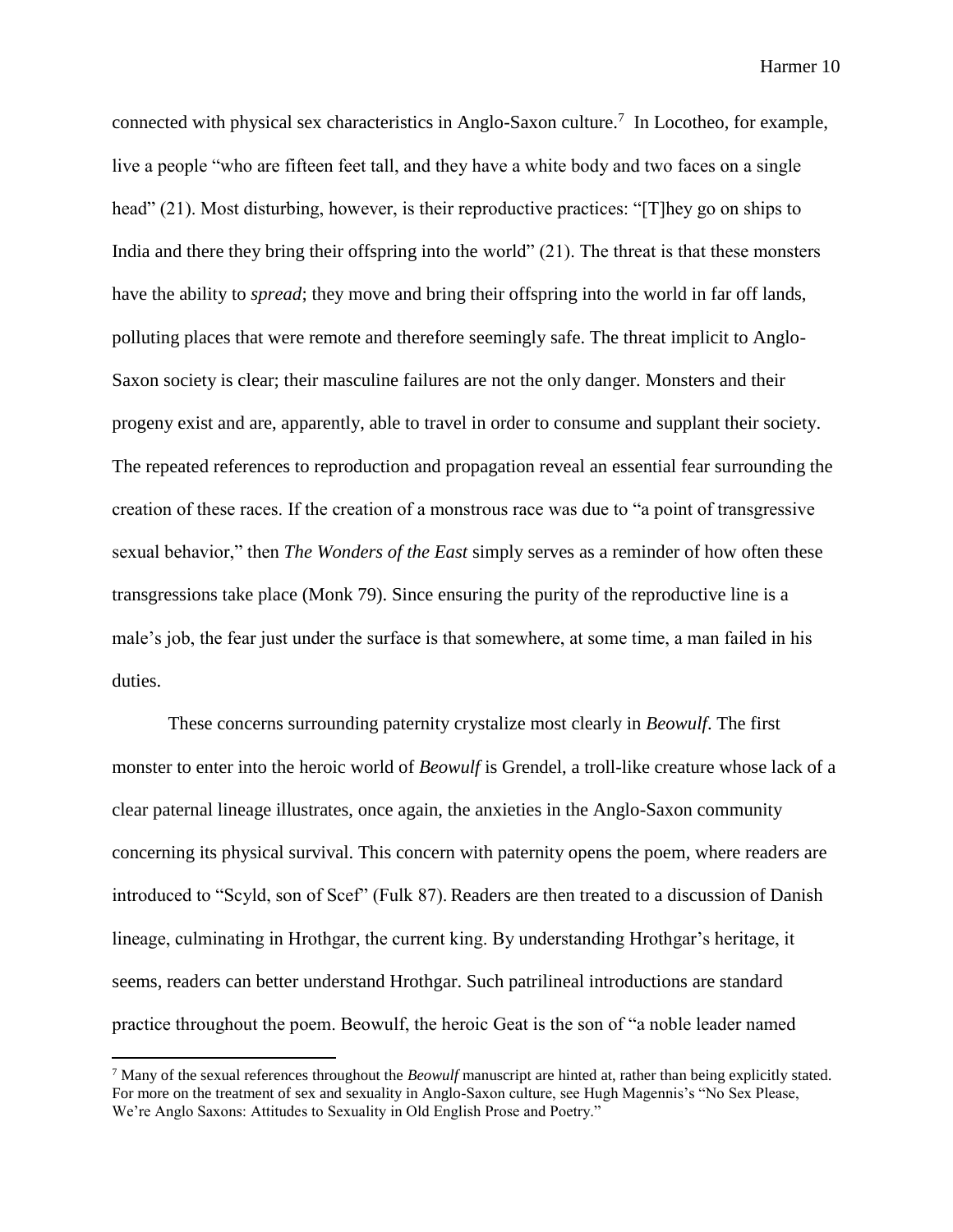Ecgtheo" and is rarely introduced or discussed without reference to his powerful father (103). Attaching the father's name is not simply symbolic—it allows readers and community members to understand Beowulf's place in the society. Hrothgar, for example, is able to place Beowulf immediately and even recite his lineage, exclaiming, "His father was called Ecgtheo, to whom Hrethel of the Geats gave his only daughter" (111). Indeed, it is only after his lineage is made plain that Beowulf is allowed into the hall community. Beowulf as an individual warrior may be a threat; Beowulf as a community member—determined by his father's line—is heroic.

Yet Grendel's first entrance bears no patronymic marker; he is quite simply Grendel. Rather than contextualizing Grendel as a part of a community—even if that community is a monstrous one—the poet instead emphasizes his singularity; readers are informed he is "cursed among the race of Cain" and a part of the "deformed races" of the world (93). Certainly the race of Cain provides some context for Grendel's existence, but it fails to answer the most obvious and pressing question: who—or what—produced *this particular monster?* While his maternal line is later introduced, the lack of paternity clearly marks him as other. The community has no context with which to understand him and therefore has no way to integrate him into their understanding of communal life. The *Beowulf* poet "emphasizes that the monster's parentage is hidden: men have no knowledge of Grendel's father" (Kroll 122). Grendel's monstrosity, then, is a powerful indictment of the failure to keep ancestry pure. Grendel serves as a sort of anti-man: he is the result of masculinity gone wrong, of a man failing to produce and provide for his offspring. Sexual impurity produces catastrophic results. His murky lineage is responsible for his even murkier behavior transgressions—transgressions that terrorize the community and seem to signal (at least until Beowulf arrives) its impending doom.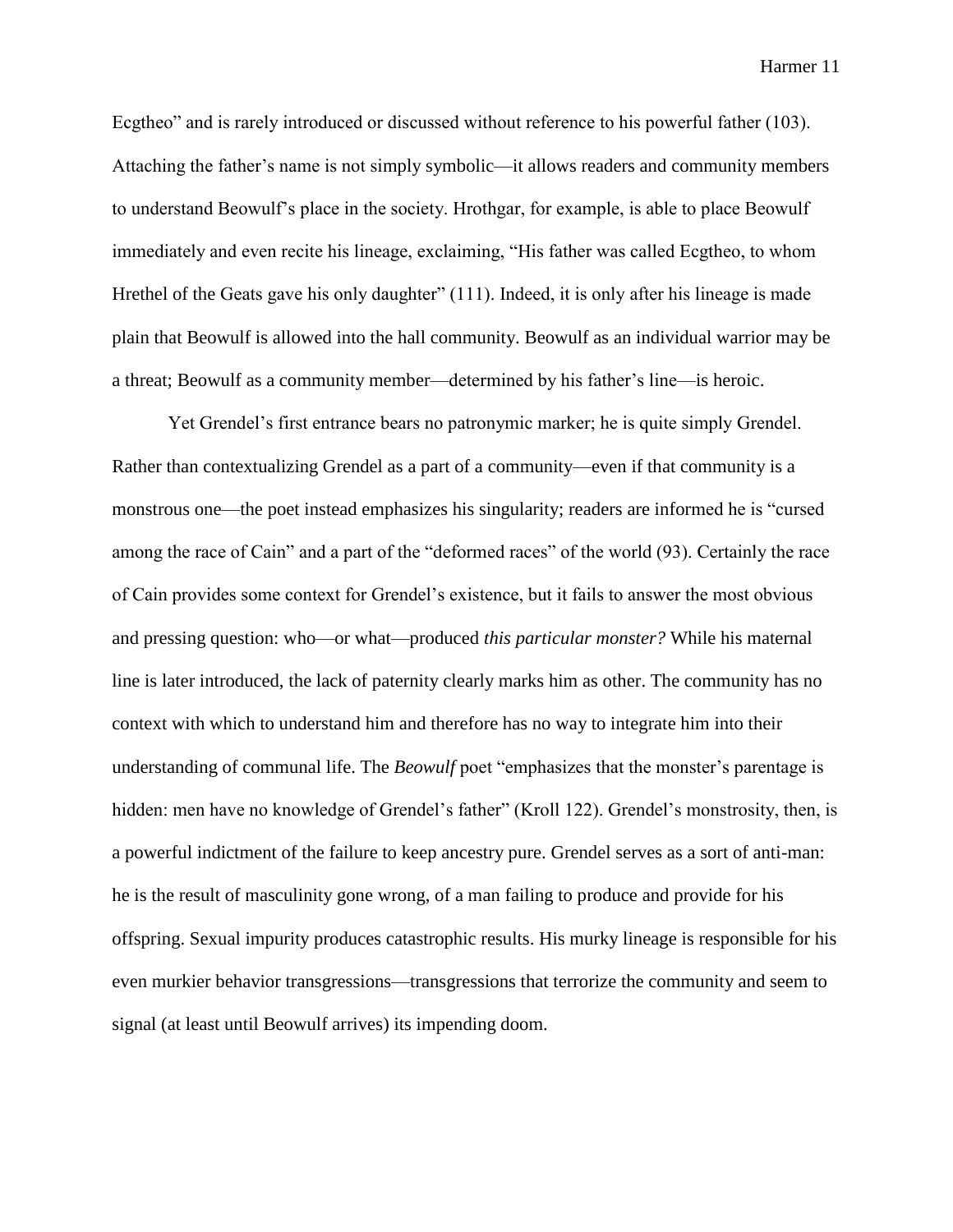Certainly the repeated references to paternity—whether overtly discussed, as with Grendel, or merely hinted at throughout texts like *The Passion of St. Christopher* or *Wonders of the East—*reveal a fundamental concern on the part of Anglo-Saxon society. The emphasis is on the fact that monstrosity can spread through the irresponsible actions of men. When men fail to impregnate women and perpetuate the pure Anglo-Saxon community, monsters can take their places. The blame falls largely on the masculine, who assume the more active role in reproduction.

However, passivity does not absolve the women who bear these monsters. When men fail in their masculine duty to perpetuate the community, women are to serve as the last defense against the creation of monstrosity. These texts, while chronicling the failures of men, also indict women when it comes to assigning blame for the existence of monstrosity. The language describing the female monsters is particularly revelatory of these sexual expectations. Most of *The Wonders of the East* presents the various monsters in straightforward prose, with few commentaries. Yet, near the Red Sea is a race of women who have "beards far down as their breast" (27). These women essentially blur gender lines; they are female but have the physical characteristics of men. They behave in masculine ways, as well, acting as "huntresses" who use "tigers and lions and lynxes" to track their prey (27). Other than their beards, nothing overtly monstrous appears, at least not physically. Their prowess as hunters—typically a masculine activity—however seems to give the author pause. All of these gender transgressions only "amplify the sexualization of this strange race of hybrid women" (Monk 86). When the author turns to other female monsters, his commentary on the moral status of such monstrosity becomes overt. The author includes Alexander's victory over one particularly heinous group of women who are described as "obscene" and "disgraceful" due to their "filthiness" (29). The language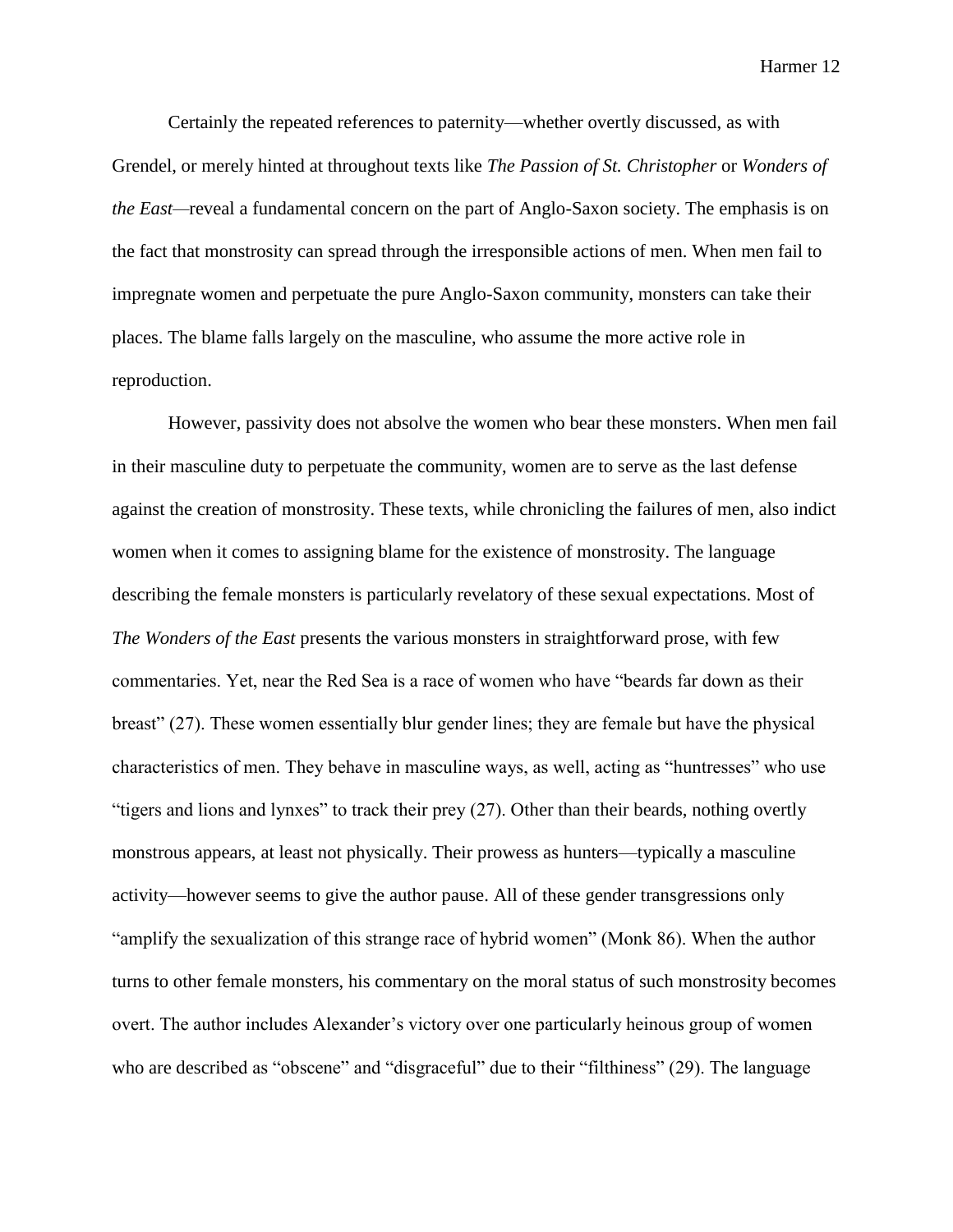reveals not just a disgust with a monstrous body, but a sense of fear and shame that is not echoed elsewhere in the text. The reason for this is likely in the sexually charged language used to describe the women:

## *Ðonne syndan oþere wif þa habbað eofere tuxas ond feax oð helan side, ond oxan tægl on lendunum.*  There are other women who have the tusks of a boar and hair down to the heel, and an oxtail on their hindquarters. (Fulk 26-27).

The oxtails described in the Old English version have sexually charged connotations; the Old English terms used stem from the Latin, *lumbus*, which refers to loins or the seat of sexual desire (Monk 86). The language, then, implicates these monstrous women in a sexual transgression. They do not merely have tails; they have tails that indicate a past sexual deviance. If a man's job is to impregnate women to ensure the continuity of the community, women have the duty—and the responsibility—of producing that community. Monstrous races can only be produced by women who failed to safeguard their sexual purity and thereby produced this monstrous, cursed race. The very existence of these monsters is an affront to the ideals of femininity and masculinity. *The Wonders of the East* serves as a sort of warning: when women fail in their feminine duties, they fail to preserve the community as a whole. The monsters chronicled in *The Wonders of the East* remind the community what happens when men and women fail in their most essential roles.

Grendel's mother echoes these concerns about female purity in *Beowulf*. As the only known ancestor to Grendel, Grendel's mother assumes not just a maternal role, but a paternal one, as well. Grendel and his mother were spotted roaming the moors, yet the community "knew of no father, whether any mysterious creatures had been born before [Grendel]" (Fulk 175). She is the only known source of Grendel's monstrosity; in a patriarchal society that relies on lines of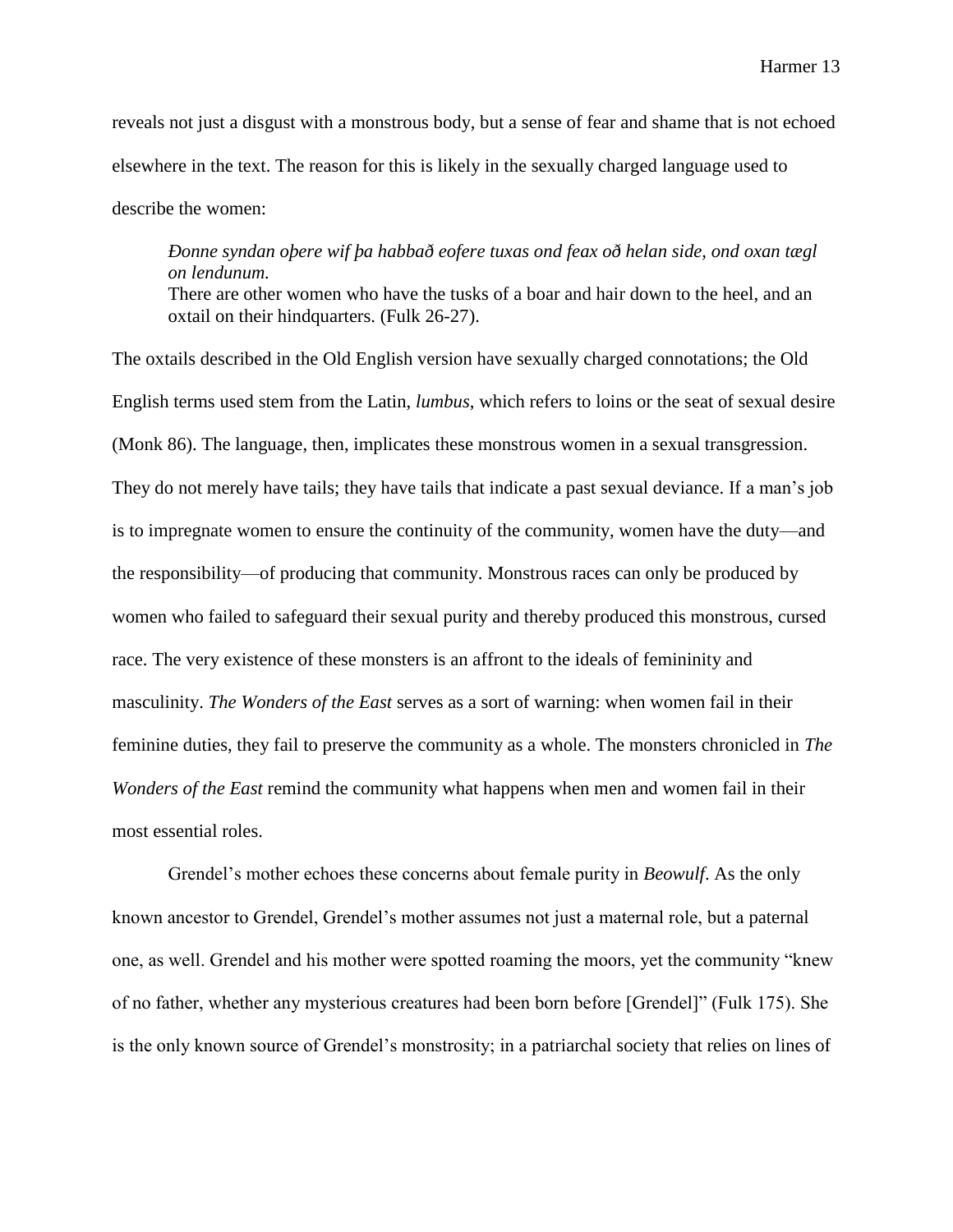paternity for community survival, her role as both mother and father is profoundly disturbing.<sup>8</sup> If one of the foundational definitions of masculinity concerns impregnating women and preserving a patrilineal line, then a basic assumption is that women exist to be impregnated. That Grendel's mother has no male counterpoint—that she exists as the sole source of Grendel—is not just a failure of femininity, but a direct affront to the very definition of Anglo-Saxon masculinity. The poet's "emphasis on the lack of a Grendel senior" is designed to disturb the Anglo-Saxon audience of the poem (Morgan 59). As Oswald succinctly puts it, "What must be most feared about Grendel's mother is that she might not need a father in order to bear children" (83). The implications are not so dangerous for the feminine, but they are disastrous for the masculine. Masculine identity was built on the assumption that men are necessary to physical survival and community perpetuation. Grendel's mother and her paternal role directly challenge that assumption. Anything that renders masculinity irrelevant threatens the community for the community is built on the premise of masculine survival and protection. In a society where gender divisions and binaries are needed to perpetuate the community, her inability to defer to masculinity in socially acceptable ways undermines the fabric of the community as a whole.

The same issues are repeated in the text of *Judith* elsewhere in the manuscript. Judith provides a counterpoint to these fears; she illustrates the responsibility of women to maintain the community's ancestry.<sup>9</sup> Throughout much of the manuscript, men—in the forms of Alexander the Great and Beowulf—serve to illustrate the correct performances of masculinity. Judith fulfills this role as moral exemplum for femininity. Holofernes, the craven Assyrian invader,

l

<sup>8</sup> Grendel's ancestry is ascribed to Cain elsewhere in the text, yet that does not explain the presence of Grendel in the Danes' land at this precise time. While Cain provides ancestry in the form of a historical lineage, he does not provide paternity, a more immediate concern when it comes to Grendel's mother.

<sup>9</sup> Scholars have long debated *Judith's* inclusion in the manuscript, particularly in light of Sisam's assertion that monsters are the primary motivation for the arrangement. However, Holofernes' behavior is appropriately "monstrous" to consider *Judith* to be, essentially, a story of monsters and the warriors who defeat them.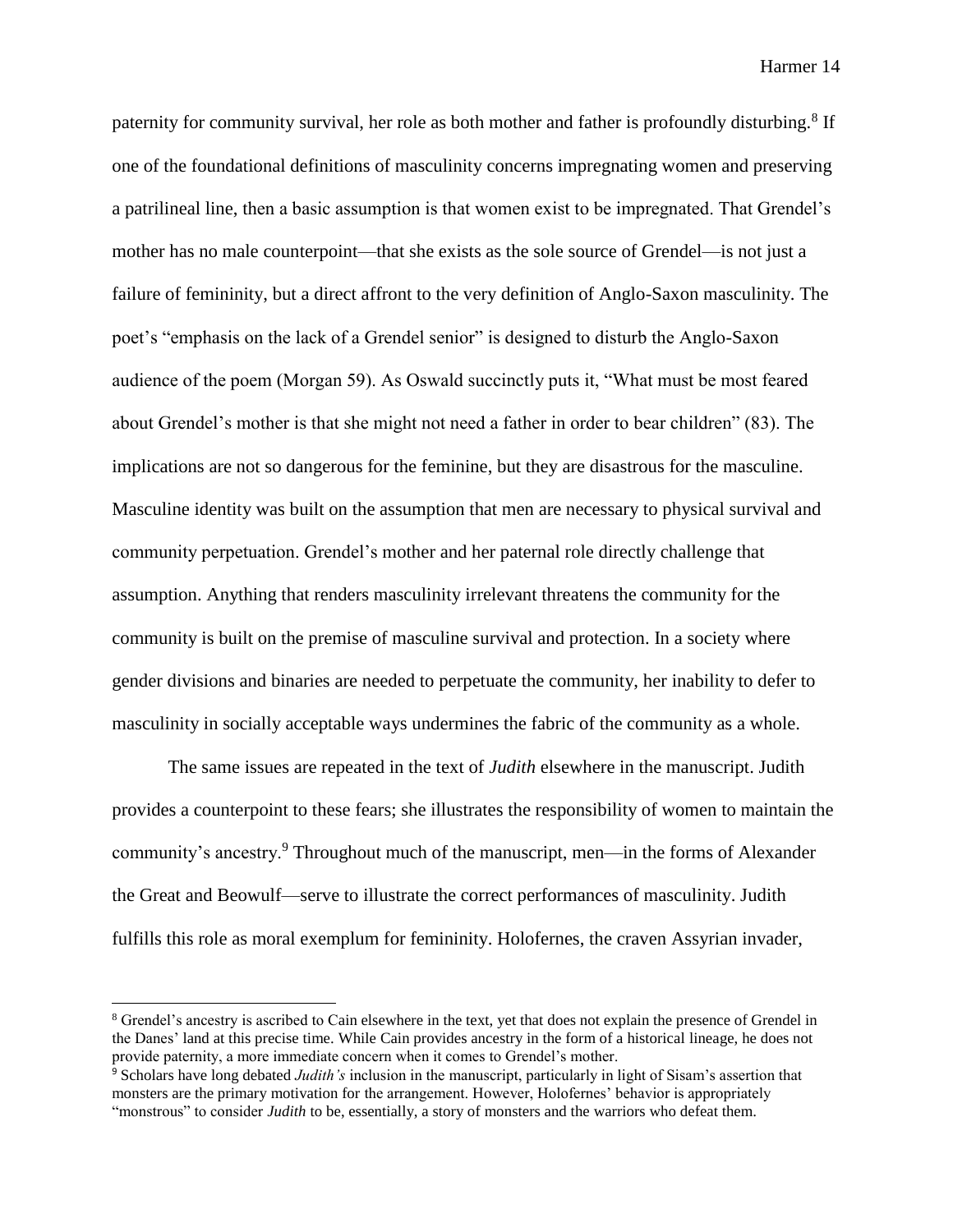calls for Judith to "be fetched with all haste, laden with rings, draped in bangles, to his bedchamber" (Fulk 301). He plans to "sully the radiant lady with filth and defilement" (303). The language describing Holofernes echoes that used to describe Grendel in an earlier text, suggesting that, despite his humanity, he is the central monster of the text. He is, like Grendel, the "baleful devil's spawn" and one who is "loathed" by the community he threatens (303). Once again readers see a masculine failure: Holofernes's intended defiling of Judith threatens her community.<sup>10</sup> With no man to defend her, the task then falls to Judith to protect herself. Instead of submitting to his monstrous will, she focuses on how "very easily [she could] deprive the monster of life before the shameless criminal awoke" (305). Unlike the women in *The Wonders of the East* or Grendel's mother, Judith takes action to prevent the creation of a monstrous race something that certainly could have been the result of her union with Holofernes. If the men cannot preserve the community, then it is her responsibility to compensate for this masculine failure. Rather than submit, she "carve<sup>[s]</sup> halfway through his neck [...] so that his head rolled away onto the floor" (307). Judith preserves herself, and in doing so, preserves the paternal purity of her community.<sup>11</sup> Judith acts as a direct comparison to those women who, under Anglo-Saxon morality, allowed such sexual perversion to perpetuate itself into monstrosity. In this way, Judith exemplifies the idealized feminine gender performance; she preserves her purity and in doing so, preserves the purity of her people.

<sup>&</sup>lt;sup>10</sup> Unlike other forms of *Judith*, the poem in the *Beowulf* manuscript removes all overt reference to Judith's possible seduction of Holofernes (Magennis, "No Sex Please, We're Anglo Saxons" 9). This elision makes sense, however, if the story of *Judith* is included in this particular manuscript to promote positive ideals of feminine behavior. <sup>11</sup> Judith's use of violence, and the sexual implications of her actions, will be discussed in more detail in a later section. It is important to note, however, that Judith's actions would be received differently by the changing audience of Anglo-Saxons. While those in favor of more traditional gender roles would exult at the preservation of her purity, certainly others would have been encouraged to see a woman exercise her agency over a man. This dual reception does not, however, change the essential message: women must preserve the purity of the community when male fail to do so.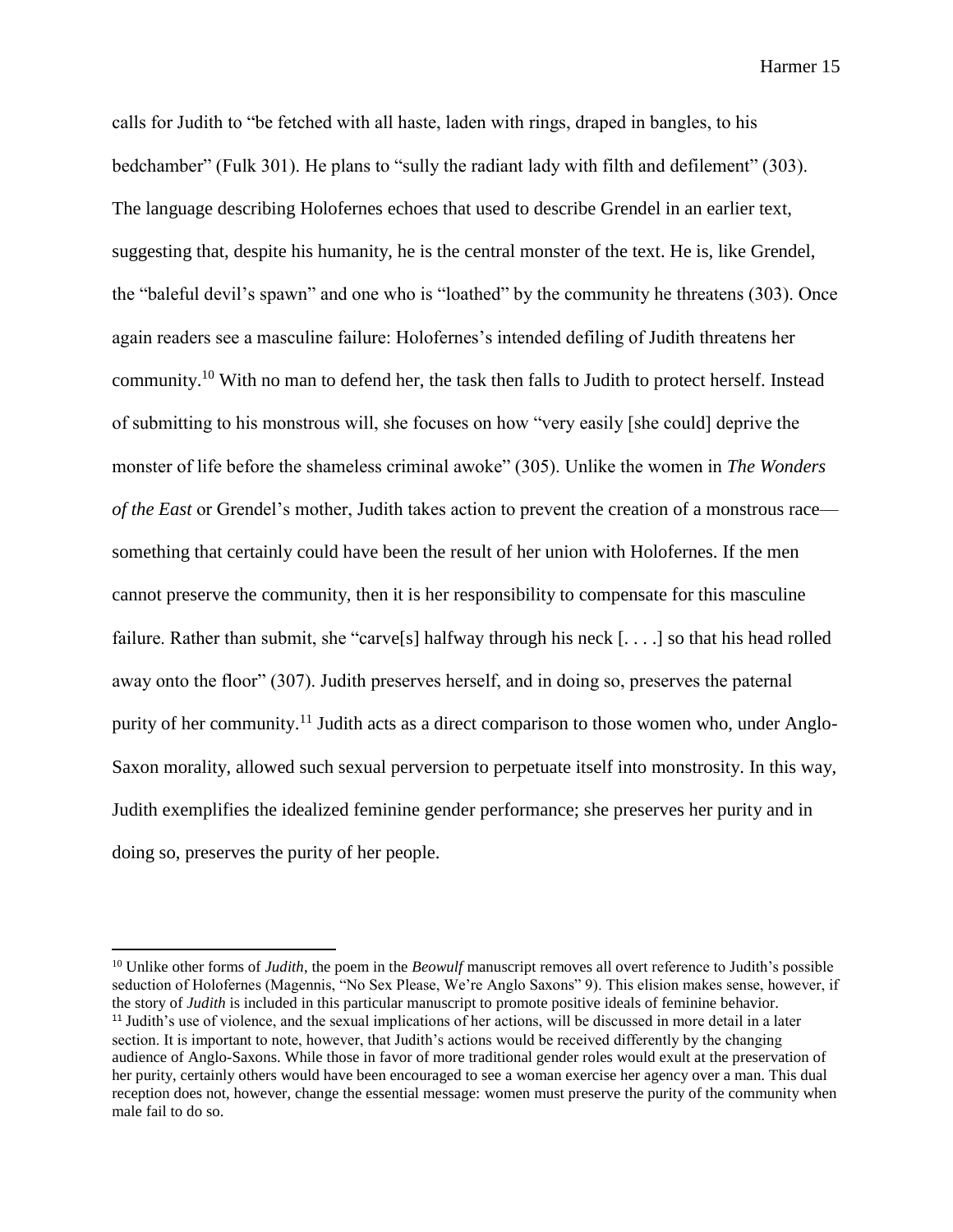### **Protection and Leadership**

While the thread of patrilineal concerns runs throughout the texts of the manuscript, it is by no means the only gender performance being critiqued or taught to the audience. Bullough says masculinity specifically consists of three roles: impregnating women, protecting descendants, and providing for the community. These last two are the other concerns that run through the texts of the manuscript. Central to those concerns are the masculine duty to protect the community, both through the defeat of outside threats and the proper leadership of society. These central concerns dominate the text of *The Letter of Alexander the Great to Aristotle* and *Beowulf.* After all, while early texts establish the threat of masculine failures, these texts attempt to provide positive ideals for which the male audience can strive to attain. Alexander and Beowulf, and their juxtaposition with the monsters they battle, illustrate the ideals of the Anglo-Saxon warrior, though even they occasionally fail to live up to these lofty goals.

Both warriors are frequently contrasted with the monsters they fight, and this is most clearly done in the text of *Beowulf.* Grendel's lack of paternity, discussed earlier, means he exists outside the community, and this status as an outsider means he is also fails to meet his other masculine expectations. Bullough defines protecting the community and its dependents as an essential characteristic of manhood. Grendel, however, destroys rather than protects. The purpose of warrior culture was to provide a system to preserve society; men were armed and fought in the defense of their people. Grendel is an outsider to this community and so instead is "the enemy of humankind" and a "repulsive loner" (Fulk 97). His murky paternity and masculine failures repulse the community; yet, he represents the community's worst fears, and so the community is utterly unable to repel him*.* Instead, he enters Heorot, the mead hall and heart of warrior culture, and makes "war on justice" (95). Again, his otherness is a perversion of his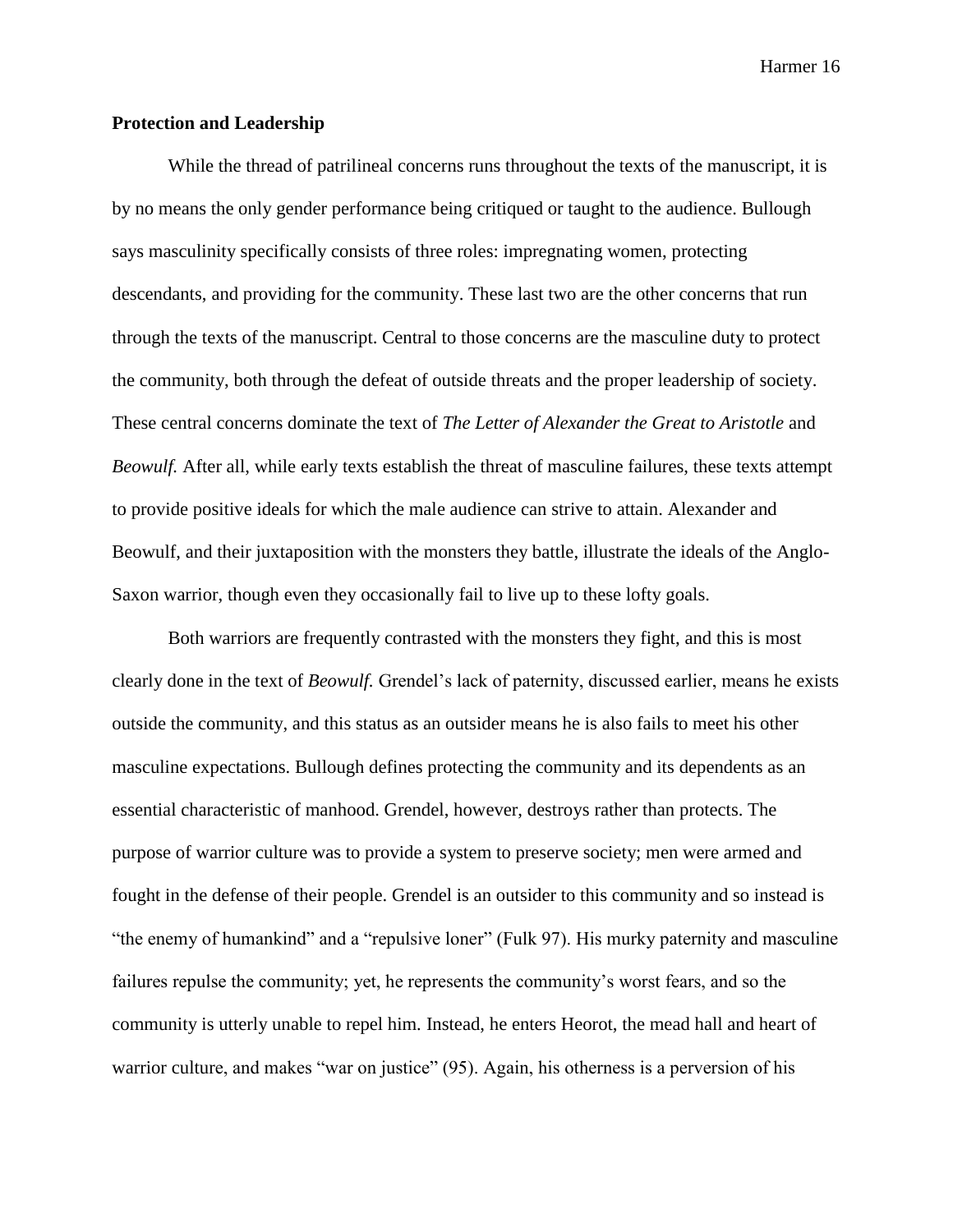masculinity—rather than defending the community, Grendel wantonly destroys and kills. The warrior is certainly expected to be violent, but violence should serve the interests of the community.<sup>12</sup> As Lees points out, "violence may be implicit in the structure of warrior society" but "Grendel's desire [for aggression] is channeled into the production of death" of the community (142-143). The problem with Grendel is that he directs his male aggression to an inappropriate place. The masculine in society defend and protect and use this violence in a communal way; they create a society of warriors. Beowulf sets out for the land of the Danes only after he "select[s] fighters from among the men of the Geats, the boldest he could find" (Fulk 99). When he arrives, he emphasizes the communal nature of these warriors: "We are men of the nation of the Geats [. . .] We have come looking for your lord" (104). The emphasis is on *we*, a community come to save the Danes.<sup>13</sup> Yet Grendel is "the loner" who enters the hall as an individual and destroys the symbolic heart of the community (115). In this way, Grendel serves as a double warning to the male audience of *Beowulf*—not only is this monstrosity what happens to men who dare to exist outside the boundaries of their society, but those men who act totally independently bring harm and destruction to society.

Throughout the Grendel episode, Beowulf serves as a counterpoint to Grendel's monstrosity; he embodies an idealized masculinity and therefore serves as a sort of exemplar for the audience. Beowulf, the "offspring of Ecgtheo," has the correct patrilineal heritage and arrives in Heorot in the company of warriors ready to defend it (127). When preparing to fight Grendel, Beowulf once again displays the idealized characteristics of masculinity the poem seeks to impart on its audience. Beowulf boasts to Hrothgar, "I shall achieve a manly feat or meet my

<sup>12</sup> This is a common expectation that will be echoed later in *Judith*, as well.

<sup>&</sup>lt;sup>13</sup> While Beowulf ultimately faces Grendel independently, his inclusion of other warriors in his journey indicates his understanding of the communal nature of masculinity, if only in a symbolic form. Though a warrior may win individual glory, he does so with the sanctioning of his society.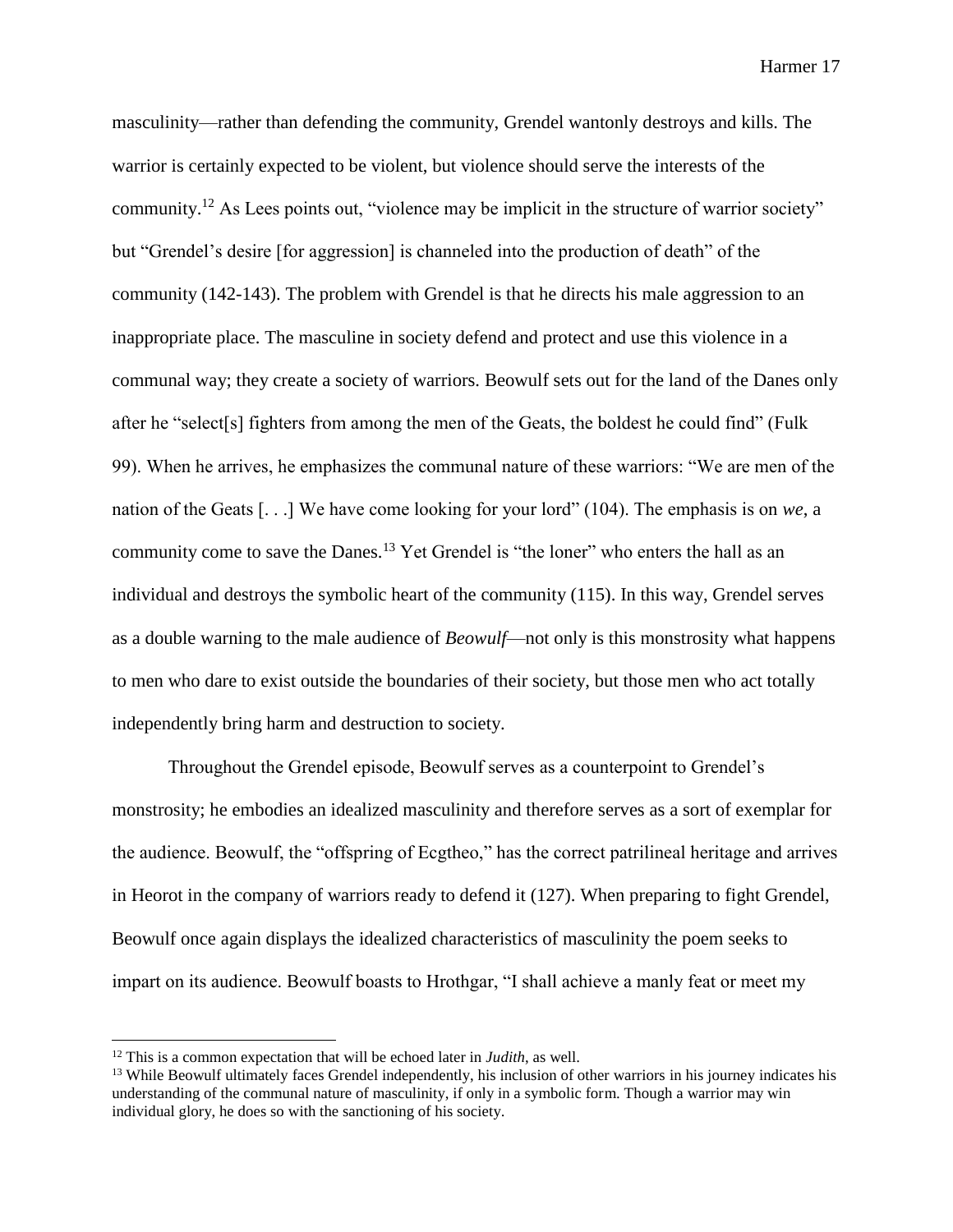final days in this mead-hall" (129). Despite the fact Beowulf plans to fight alone, he binds his actions to their community through this promise; his "manly feat" seals his connection as a protector of the Danes. His oath illustrates the masculine ideal: a warrior who will fight to defend the hall or die trying. In his oath, the Beowulf poet "gives primary value to men's responsibility to and dependence on other men" (Kroll 119). The community depends on these masculine warriors for survival. Grendel exists as an "alien demon" and therefor owes no allegiance to anyone (139). Beowulf's promise is more explicitly contrasted with Grendel's unmasculine behavior during the fight. Grendel steals into the hall "under the clouds" of night, in contrast to Beowulf who arrives by daylight and proclaims his intentions (133). While Grendel "exhibits disregard if not outright disdain for the symbols and ceremonies of human order," Beowulf arrives with the sole intention of defending those very same symbols with his life (Parks 6). Beowulf and Grendel experience surges of masculine rage and the aggression, "both infuriated" (Fulk 137). Yet, when confronted with the challenge of the fight, Beowulf resolutely stays "wise and indomitable" to "cleanse Hrothgar's hall" (141). Grendel, on the other hand, is immediately "anxious in his intent to escape" after being confronted by Beowulf (135). Once again, Beowulf represents the idealized communal warrior—the defender of the community who fulfills his oath to protect the hall—while Grendel functions as a terrified individual who is unable to face the consequences of his actions. In his feminine fear, he rips off his own arm and ensures his own death. His actions are certainly not the "manly feat" Beowulf vows. Beowulf's triumph, then, is the triumph of properly executed masculinity.

After fifty years of peace, Beowulf, now King of the Geats, must confront his final nemesis—the dragon. Throughout the poem, the poet emphasizes the role of the king; leaders share their wealth for the good of the community. Hrothgar is the "disburser of rings" and is a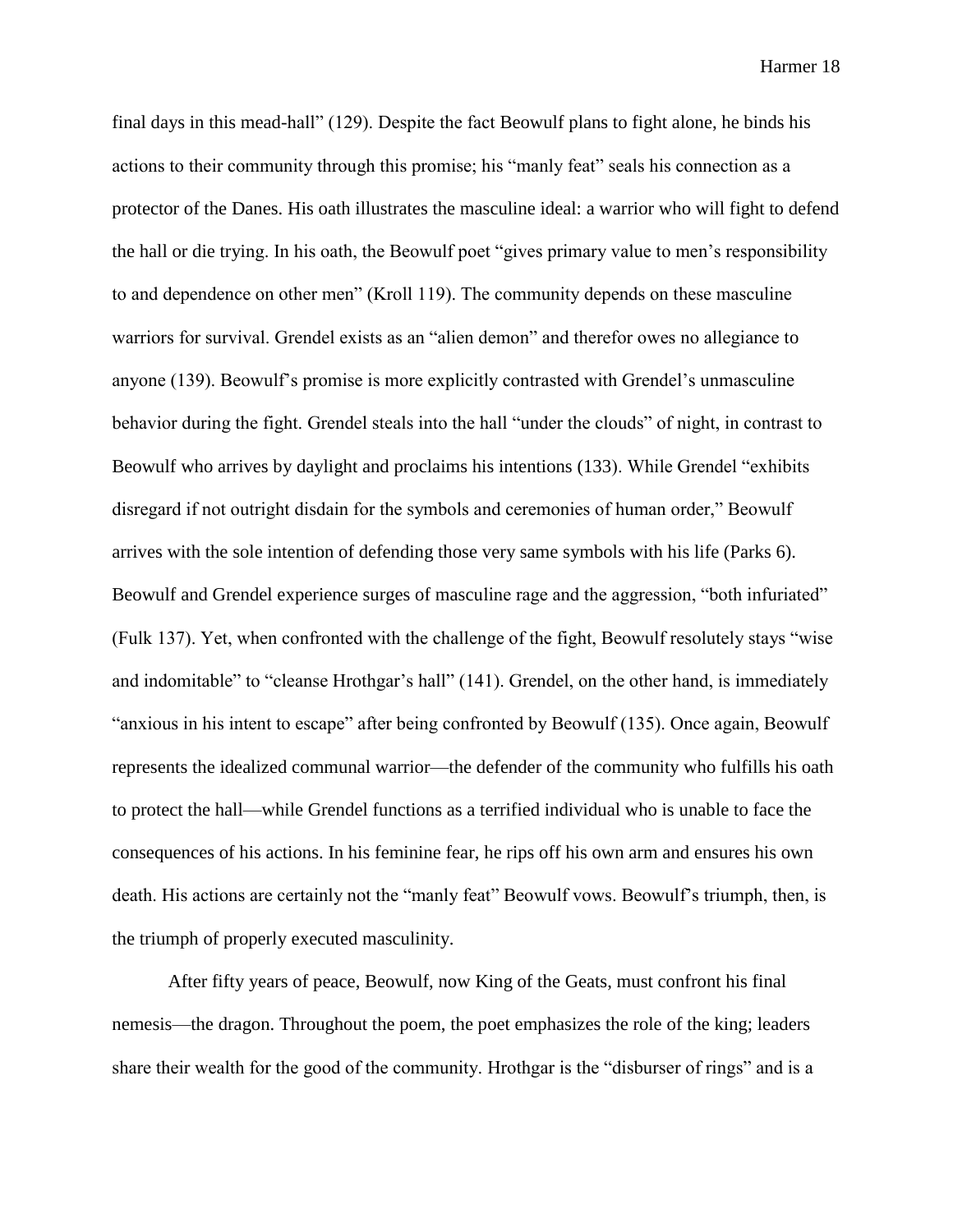just king precisely because "he did not neglect his promise: he distributed rings, a fortune at feast" (Fulk 89, 91). While masculine warriors defended the realm and ensured societal survival through aggression, the king ensured the same survival through his generosity and benevolence. In a society where men are dependent on one another for protection, this generosity is a way to cement relationships and preserve loyalty. It is not merely symbolic; it serves a pragmatic societal function essential for survival. The dragon, however, has gold and treasure, but he chooses to hoard and guard it jealously. On this masculine failing, the *Beowulf* poet leaves little to interpretation. The dragon, the audience is told, is a creature who goes "looking for a temple in the earth where, old in winters, it keeps watch over heathen gold; it is none the better for that" (237). Whereas Beowulf, Hygelac, and Hrothgar share their gold in the hall, the center and focus of heroic warrior society, the dragon segregates himself with his treasure and keeps it for himself (Magennis 38). Where other leaders, like Beowulf, devote and sacrifice their lives for the community's survival, the "dragon devotes, and ultimately sacrifices, its life to guard the heathen gold" (Kroll 128). He represents a new masculine failure, this one more concerned with the preservation of the society as a whole in pragmatic terms. The preservation of society is a masculine responsibility. Whether it is ensured through procreation, aggression against enemies, or benevolent sharing, it is the responsibility of men. The dragon's failure is less overtly sexual, to be sure, but it is no less perverse for that.

This hoarding means that, like Grendel, the dragon is apart from warrior society. Having ensured no loyalty through the disbursement of riches, the dragon exists isolated and alone. Like Grendel, he seeks not to preserve communal society, but to destroy it from without. Angered by the theft of a single cup from his vast treasures, the dragon "goes looking for strongholds as it burns, a bare, violent, dragon, flies by night engulfed in flame" (Fulk 235). He is a destroyer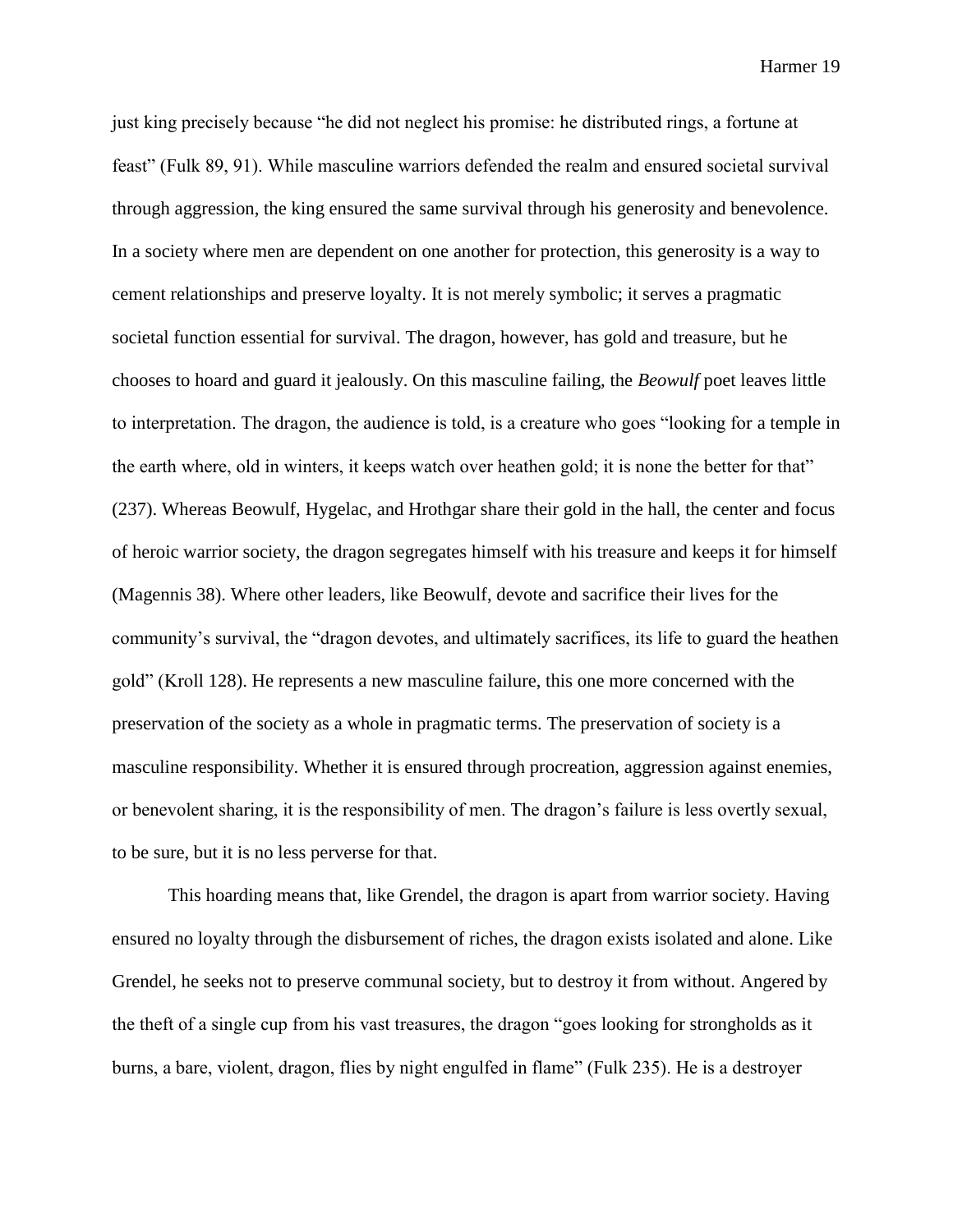rather than preserver. In proper masculine fashion, the dragon "savored conflict, the craft of warfare," but he improperly directs his aggression against the community by acting as an individual (237). He "began to spew flames, to burn up the bright manors," eventually destroying Beowulf's "own home, the best of halls" (239). Again, the aggression of the dragon *is*  appropriately masculine. It is merely the individual nature of the aggression—the lack of a community focus—that makes it inappropriate. In a communal society, the warrior does *not* fight alone, and he does not fight solely for his own benefit. Masculinity is a communal performance. It relies on the sanctioning of the community for its correct performance; to act outside that community is yet another transgression of gender.

This time, though, the *Beowulf* poet refuses to give his audience the idealized gender performance through the character of Beowulf. The audience, after the last two monsters' defeats, expects the archetypal masculine hero to slay the dragon and correct the failed gender performance. But here Beowulf, like the dragon, fails. Magennis points out that "Beowulf is engaged in a communal enterprise in fighting the dragon, as in fighting Grendel and Grendel's mother" because he fights the dragon to prevent it from further destroying the community, yet "he goes to fight the dragon alone" (38). This action may not seem obviously problematic; after all, Beowulf alone kills Grendel and in the mere, Beowulf alone dares to enter the hall of Grendel's mother. Yet Grendel and his mother were defeated by Beowulf *the warrior*—a young man acting for the benefit of society. His actions were sanctioned by virtue of his pledge to Hrothgar and the Danes. As warrior, Beowulf is allowed to seek individual glory as long as it serves the best interests of society. Yet the dragon is facing Beowulf *the king.* Though he once again vows to perform a "manly deed," such violence is the role of the warrior (253). As king of the Geats, Beowulf's responsibilities have changed. Hygelac and Hrothgar demonstrate that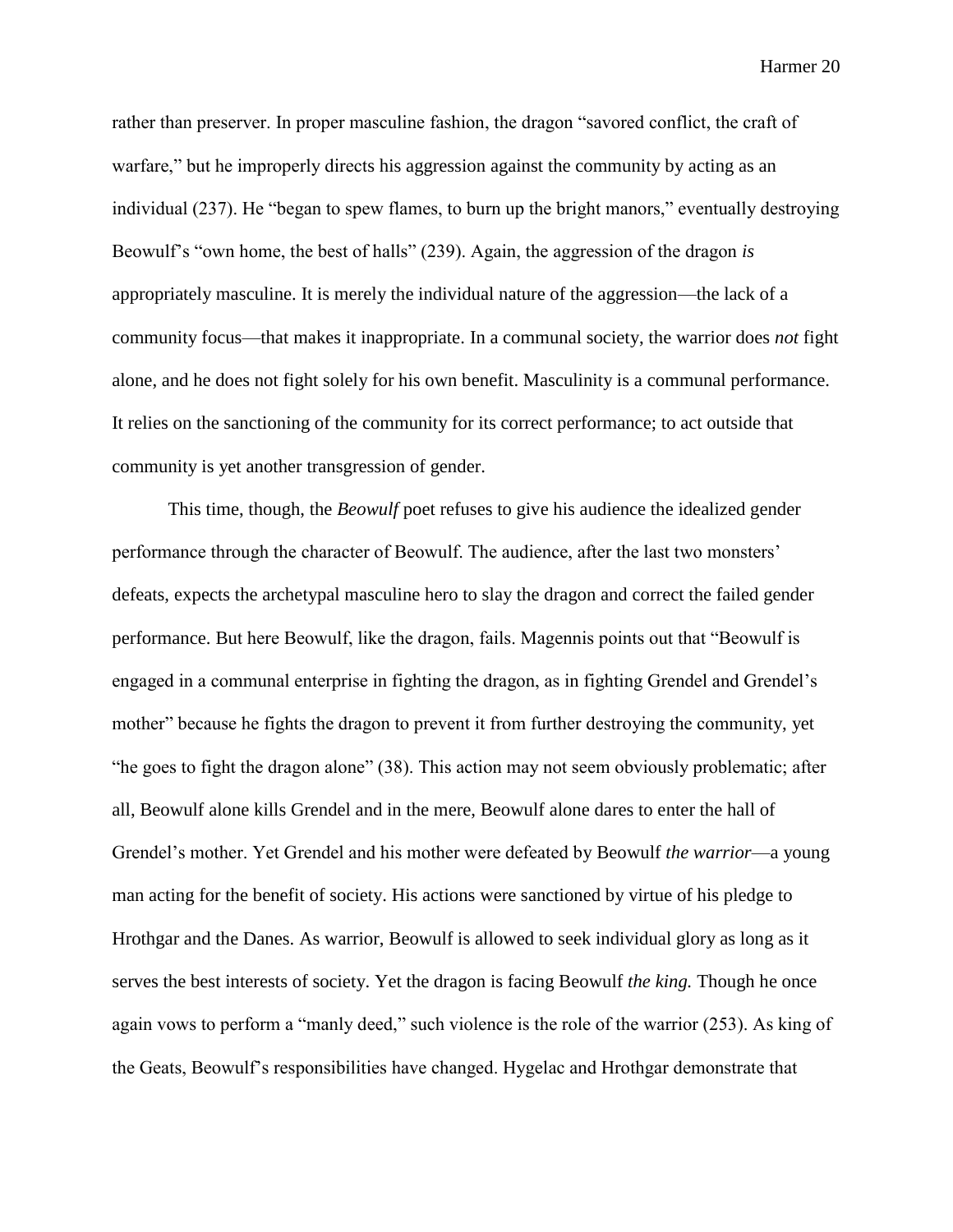kings protect through benevolent sharing and that their warriors act as proxies for their violent actions. While Beowulf is taking the same masculine actions he took as a young man, he fails to recognize that his masculine responsibilities are now different. He is not a young warrior; he is an old king. In this way, Beowulf's decision to act as warrior rather than as king is a failure of expected masculine role. Like the dragon, Beowulf is unable to appropriately handle the masculine responsibility of leadership, and like Grendel's mother, he acts on a masculine desire for revenge that no longer belongs to him.

Beowulf's failure would be less horrific were it not for the fact he committed the ultimate failure: he has no offspring.<sup>14</sup> The most central concern for a warrior was his "ability to perform and beget children" (Bullough 41). Yet on the verge of death, Beowulf laments to Wiglaf that "[e]vents have swept away all my kin to their appointed end, men of valor" (Fulk 271). Beowulf is the last of his line. Men protect and perpetuate society, but most importantly, *men impregnate women*. Without procreation, the perpetuation and protection of society are rendered irrelevant. The community cannot exist if men fail at this essential task. Without Beowulf, the Geats have no clear leader. The poet, rather than reassuring the audience, instead issues a dire warning in the form of prophecies. A Geatish woman sadly sings her prophecies for the future of the Geats, repeatedly telling them "that she dreaded hard invasions of armies, a profusion of mayhem, terror of troops, abasement and captivity" (295). Beowulf's masculine failure does not merely punish him, but instead destroys the entire community of which he is a part. Perhaps, more than the monsters, this is the truly terrifying gender failure in the poem. Even the hero ultimately fails. Rather than providing a reassuring ending of the righting of the gender world, the poet leaves the

<sup>&</sup>lt;sup>14</sup> The motif of lineage ending at this treasure hoard is echoed elsewhere in the poem. The dragon dies here, and though the poem is silent on whether or not he has offspring, the poet certainly emphasizes his solitariness. The original keeper of the hoard is called "the last of an ancient race" (Fulk 235). Perhaps the poet is suggesting that hoarding is the ultimate temptation, one that leads to other failures that can destroy society completely.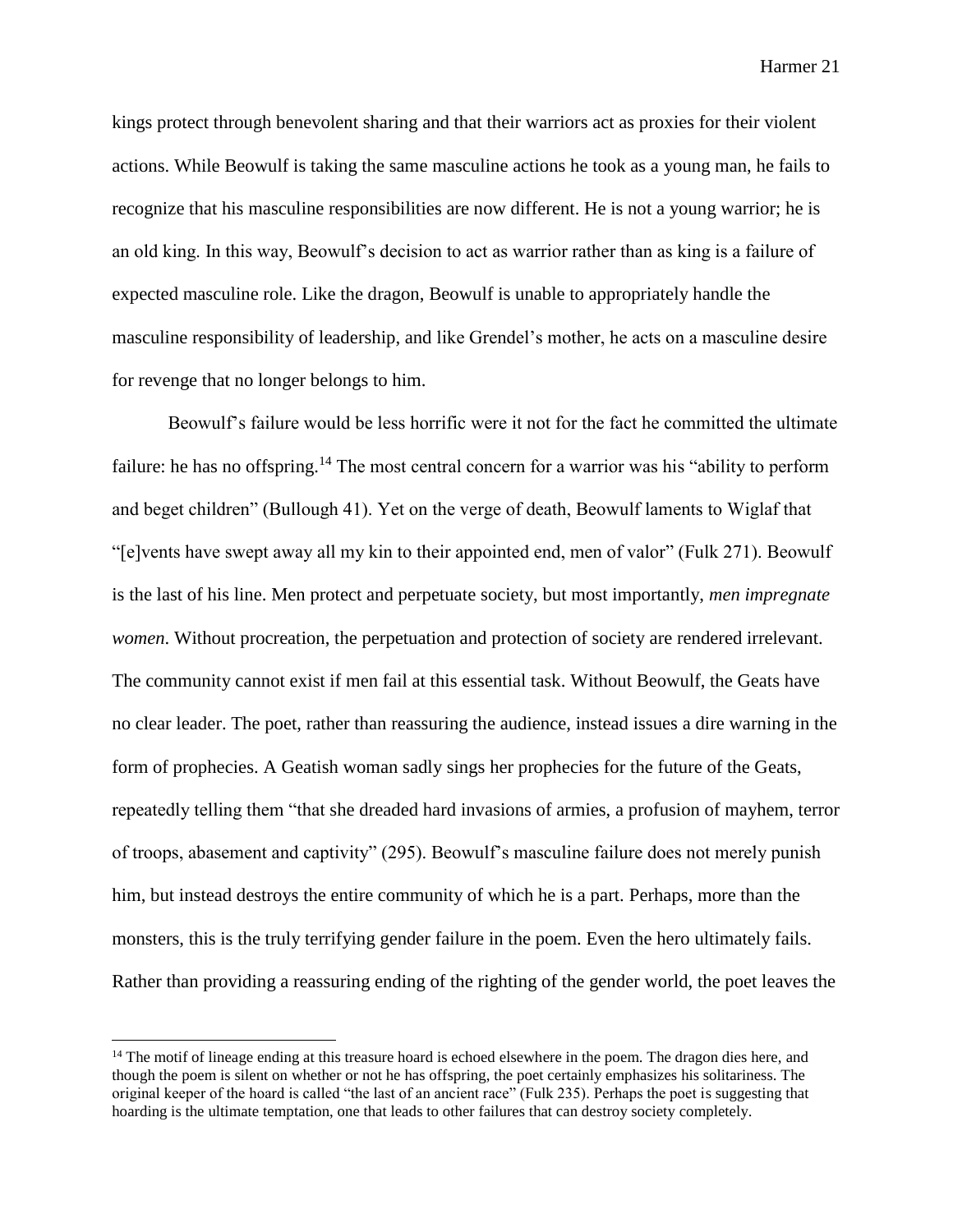readers with the image of "heaven swallow[ing] the smoke" (295). By denying the audience this satisfactory ending, the poet emphasizes the importance of the ultimate gender performance: sexually perpetuating the community itself.<sup>15</sup>

Where Beowulf fails, however, Alexander the Great is able to succeed, at least temporarily. In *The Letter of Alexander the Great to Aristotle* (now referred to simply as *Letter),*  Alexander functions as a moral, masculine exemplum for his audience. Like Beowulf, Alexander functions as an important, if unrealistic, masculine ideal. From history the audience knows that Alexander fathered at least one child, his successor Alexander IV of Macedon. With this essential element of masculinity fulfilled, the text of *Letter* focuses on Alexander as protector and leader of the community. While Alexander battles monsters, as does Beowulf, he does not fail in his masculine leadership role. The text of *Letter* is more concerned with the "management of power" from a leadership perspective, but it relies on monstrosity as a vehicle for that modeling (Khalaf 665). When Alexander and his men are attacked by a "multitude of watermonsters, larger and fiercer in appearance than the elephants," Alexander is able to order "that one hundred fifty of them be tossed into the river" (Fulk 49-51). Alexander battles monsters, but he does so as a king ought to—by ordering and leading his men. Throughout the text, the language maintains this emphasis. Alexander "direct[s] [his] trumpets," and "t[ells] the troops to pitch camp" (51-53). Alexander is the ruler, and he, unlike Beowulf, understands what that entails for a man. He directs an army, providing leadership and preserving the community through his commands, a leadership that is "fundamental in order to keep their relationship stable" (Khalaf 662). When fighting the "teeth-despot," Alexander busies himself with "positioning the force of the Greek army" (Fulk 57). While he does, at times fight *with* his men,

<sup>&</sup>lt;sup>15</sup> It is important to note that ultimately no man in *Beowulf* is able to correctly perform all three essential components of masculinity. In a time of shifting gender roles in Anglo-Saxon society, this seems to be the poet's acknowledgement to the impossibility of the ideal being presented in the text.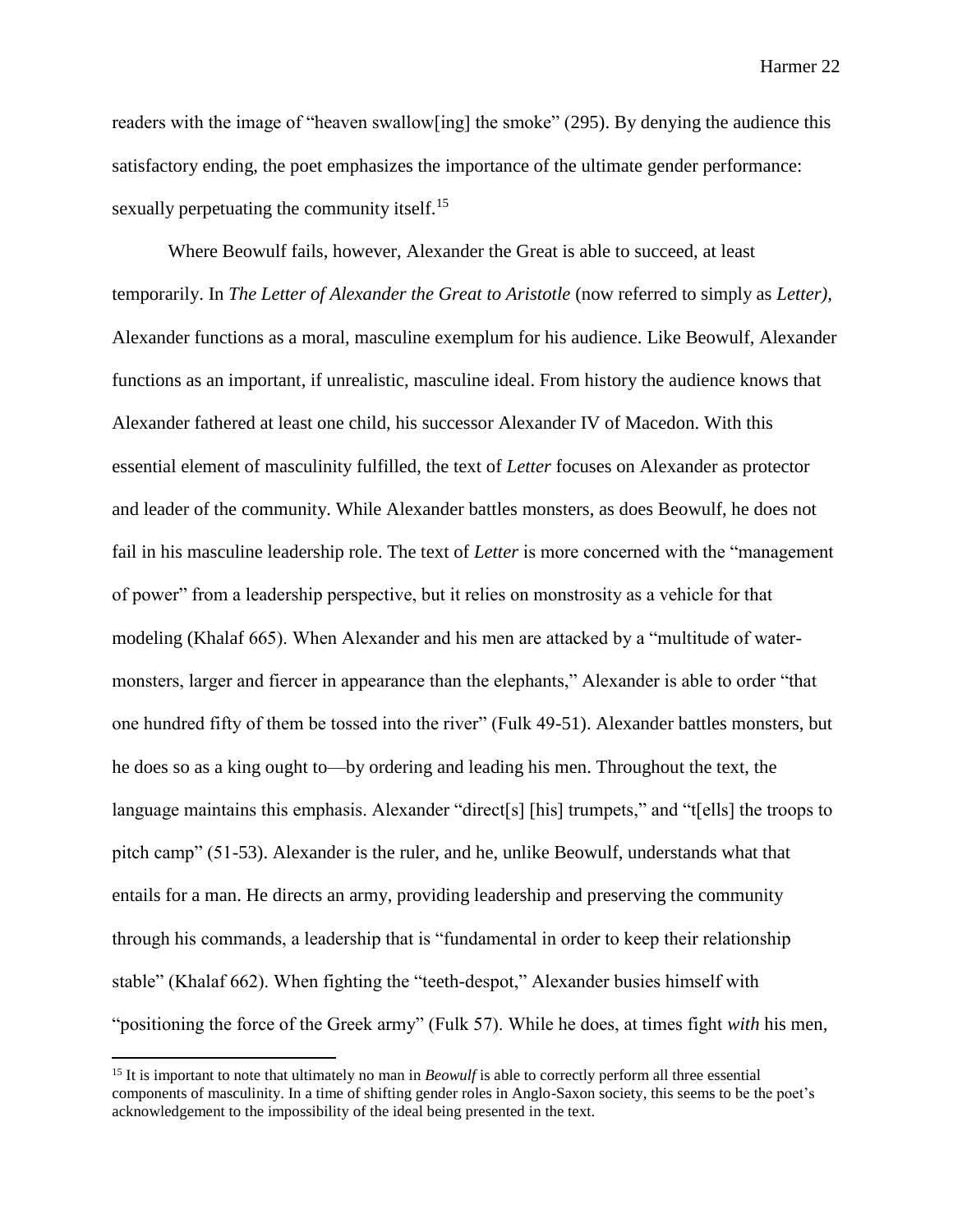he more often *commands* them as a leader should. He understands a central tenet of leadership in the Anglo-Saxon world, namely that "the power of the king directly derives from his army's worth and faithfulness, and that leader's attitude and behavior toward his troops" (Khalaf 662). In other words, his power will not come from rushing in to fight these monsters alone—as Beowulf does—because that is the power of a warrior. Alexander, as a leader, must still preserve his community, but he does so through his leadership and by ensuring the loyalty of his troops.

### **Femininity and the Role of Women**

Throughout the texts, then, readers see a constant modeling of idealized masculine behavior. Warriors and monsters alike demonstrate the multiple ways in which the proper performance of masculinity benefits the community, and, equally importantly, the ways in which improper performance can bring disaster. Men's roles are clearly delineated and defined—and continuously modeled—throughout the texts. Yet, it is impossible to deny the fact that women, too, certainly have a role to play in their society. Their failures and successes are equally important to Anglo-Saxon culture, and they are most thoroughly addressed through the characters of Grendel's mother and Judith, the primary female figures in the manuscript. These two women invite obvious comparisons—especially since they are the only "named" women in the text—if "Grendel's mother" can be interpreted as a name, of course. The actions of these two women demonstrate the importance of women performing their socially sanctioned gender for the betterment of their society. When they fail to do so, as Grendel's mother does, chaos ensues.

In *Beowulf,* while Grendel's gender failures were often ones of lack—he lacked paternity, community, and courage—his mother's failures are ones of excess. Grendel's mother disturbs the community because she attempts to perform a masculinity that does not belong in her feminine performance. Women in warrior society were expected to be "a peace-bond between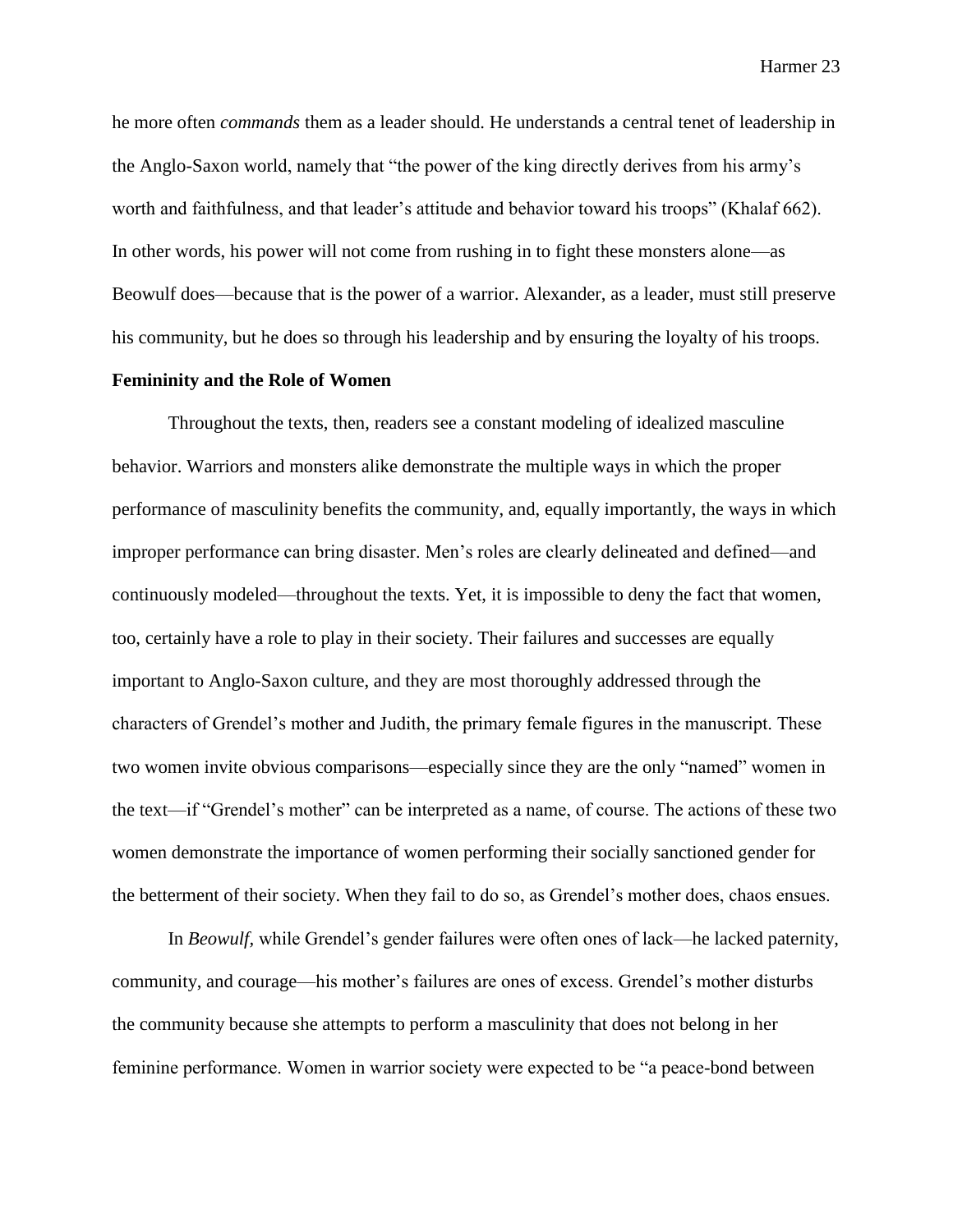clans or nations" (Morgan 59). The story of Hildeburh, which immediately precedes Grendel's mother's entrance into the story, serves as an illustration of this. After the loss of her "guiltless loved ones, sons and brothers" Hildeburh "lamented" and "mourned with dirges" (Fulk 157, 159). Her loss is experienced passively, as is appropriate for feminine grief. Retributive aggression, argues Acker, is the exclusive purview of men (705). Yet Grendel's mother rejects lamentations and dirges; instead "still ravenous and gallows-minded, [she] intend[s] to mount a grievous undertaking, to avenge her son's death" (Fulk 171). Certainly warrior society valued revenge. After the death of Hrothgar's warrior, Beowulf tells the king, "Do not grieve, wise warrior. It is better for each that he avenge his friend than that he lament much" (Fulk 177). As a male warrior, revenge is the correct option, not laments or grief<sup>16</sup>. But for Grendel's mother, a "lady" and "female troublemaker," such actions are inappropriate (169).

The physical confrontation between Beowulf and Grendel's mother serves only to further highlight the ways in which Grendel's mother overreaches in her masculine gender performance and fails utterly in her feminine one. As Chance points out, the language the poet uses to describe Grendel's mother's attacks on Heorot is highly sexual, but it is the language of male sexuality, not female.<sup>17</sup> Grendel's mother "penetrated" Heorot, and she "obliterated in his bed" Hrothgar's trusted warrior Aeschere (Fulk 171). All sexual masculine action is ascribed to Grendel's mother, thus highlighting her gender misperformance. The language is further sexualized when Beowulf confronts her in her underwater lair. She forcibly carries Beowulf to her hall and then "overturned the weary-hearted strongest of fighters" in order to stab him (187).

<sup>&</sup>lt;sup>16</sup> The Anglo-Saxon audience, according to Whitelock, would have been fairly comfortable with the idea of retributive justice and blood-feuds. The male audience would have likely viewed the actions of Grendel's mother as a challenge to their position. Women may have felt the challenge, as well; there is also the possibility that the female audience reveled in the subversive agency of Grendel's mother.

<sup>17</sup> Jane Chance, in her "The Structural Unity of *Beowulf*: The Problem of Grendel's Mother," has already clarified many of the issues surrounding the sexualization of Grendel's mother's fight with Beowulf, but they bear reviewing. See also Glenn Davis's "The Exeter Book of Riddles and the Place of Sexual Idiom in Old English Literature."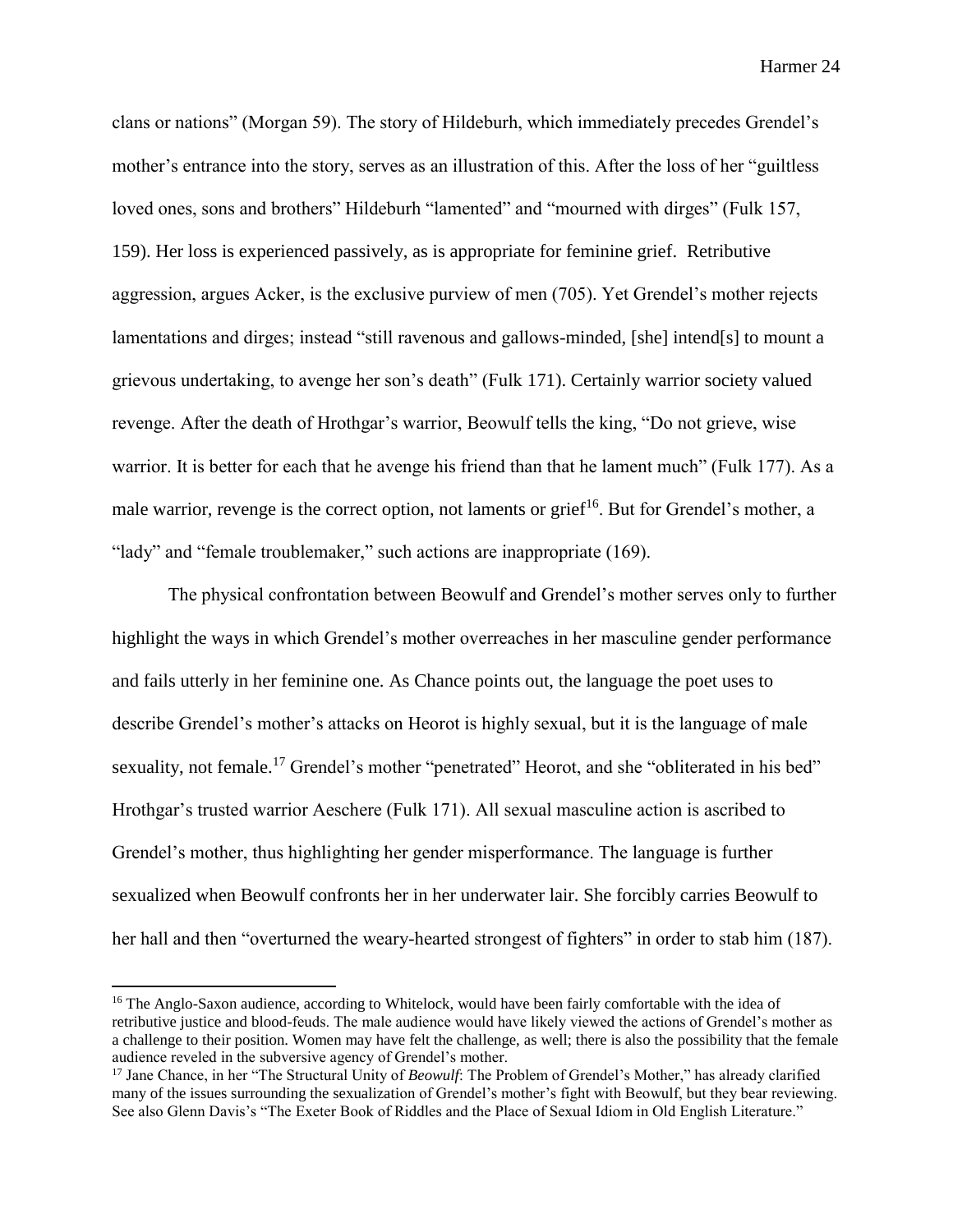She holds him down and draws "her long knife" but is "denied entry" (189). Readers are, essentially, witnessing an attempted sexual act between Grendel's mother—with her phallic knife—and the prone and helpless Beowulf. It is the ultimate perversion of gender for the male audience of the poem.<sup>18</sup> So not only does she procreate seemingly without men, she takes on a sexualized masculine role in attempting to penetrate Beowulf, threatening to undermine this warrior gender system completely.

Yet, like Grendel, Grendel's mother is ultimately punished for her gender failures. Beowulf is saved by his gear; her penetration effort is "denied entry" and in this act Beowulf is able to reassert himself as the masculine role in the scene (Fulk 189). The giant's sword in her lair—a monstrously large phallic symbol appropriate for the idealized repository of all masculine behavior—is the perfect weapon for Beowulf's reclamation of masculinity. The scene is, once again, told using the language of masculine sexual energy:

He seized the linked hilt then, champion of the Scyldings, fierce and unyielding at arms, drew the ring-sward without hope of surviving, struck angrily, so that the hard weapon groped for her neck, broke the bone-rings; the sword went all the way through the doomed covering of flesh, so that she sank to the floor; the sword was sweaty, the man exulted in his work. (189)

Beowulf rights the gender wrongs by penetrating Grendel's mother. His "hard weapon" is able to slice through "the doomed covering of flesh" and bring her to the floor. The sword itself seems to exude a sexual satisfaction, sweating after the act. Most tellingly, however, is the poet's assertion that "*the man"* exulted in his work. Prior to his penetration of the lady monster, Beowulf was a soldier, a fighter, even "the champion of the Geats" (189). Now, he is simply and vitally—the *man* in the situation. The sexualized language in Beowulf's defeat of Grendel's mother is used to "paint Beowulf as full of a very masculine vigor" (Oswald 94). While Grendel's mother represents a direct challenge to the masculine world because she so

<sup>&</sup>lt;sup>18</sup> Again, this is a perversion a female audience may have found simultaneously terrifying and immensely attractive.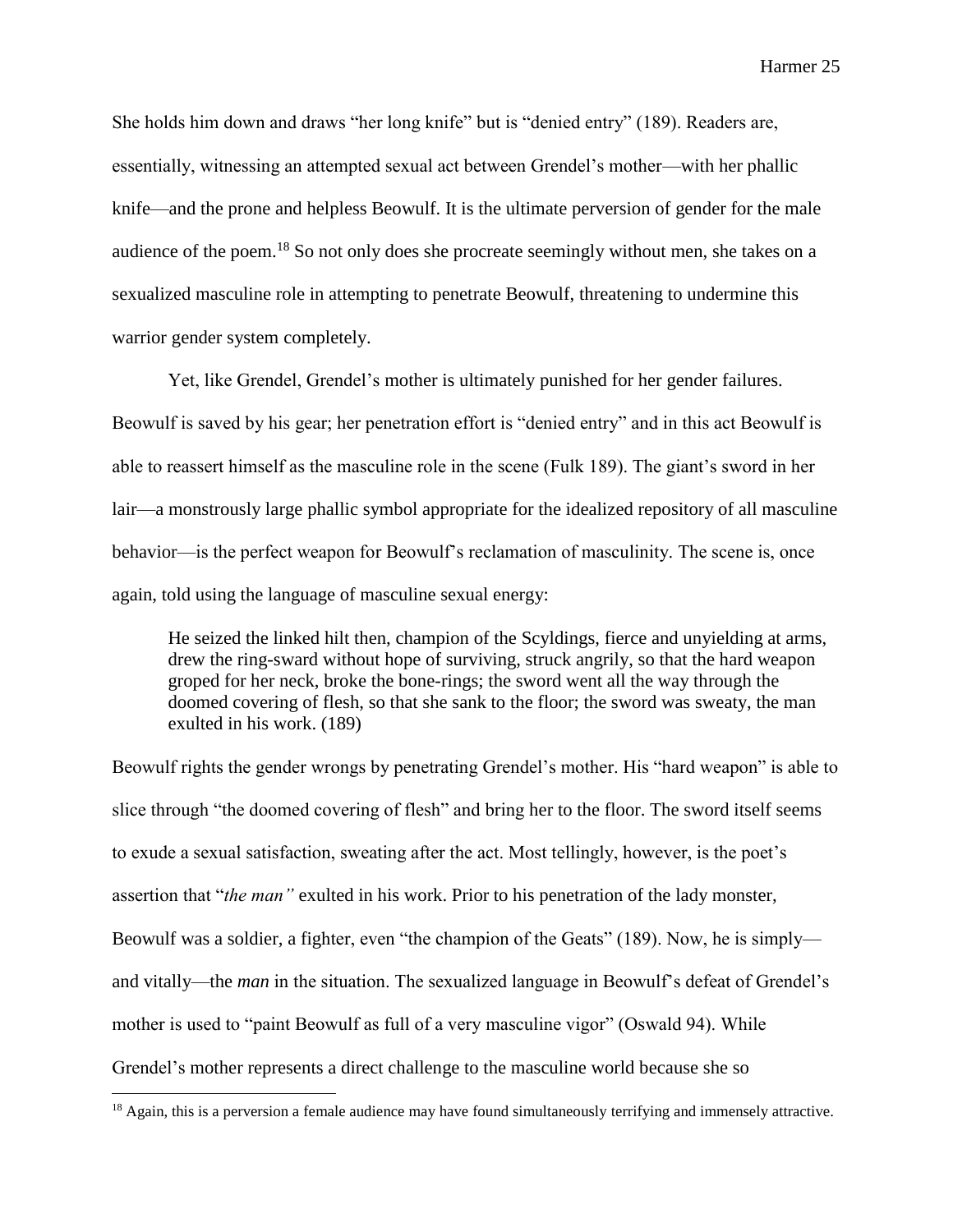successfully and perversely intrudes upon it, such a challenge cannot go unpunished. The poet brings his audience to the brink of disaster—the woman is ready to penetrate the man—but then rights the roles at the last minute, thus ensuring the audience that, while women may overreach, the masculine ideal can prevail to punish such monstrosity.

The treatment of Judith, coming directly after *Beowulf*, complicates these feminine ideals. In many ways she transgresses the very boundaries the earlier texts establish, forcing readers to somehow reconcile her actions with her gender. While Grendel's mother acts with a masculinity that does not belong to her, Judith also assumes a masculine role—a warrior protecting her community—but is instead praised for her actions. In many ways, Judith's actions echo the actions of Grendel's mother; her fight with Holofernes, for example, is similarly sexually charged. The final confrontation is once again rife with sexualized language, and once again it is the language of masculine sexuality, not feminine:

[Judith] grasped then the heathen man firmly by his scalp, pulled him toward her with her hands, insultingly, and cleverly placed the baleful, horrid man in such a way that she could most easily have her way with the wretch. The bound-haired one then struck the rancorous, destructive adversary with a decorated sword, so that she carved halfway through his neck, so that he lay in a stupor, drunk and severely wounded. [. . .] The courageous lady then struck the heathen dog smartly for a second time, so that his head rolled away onto the floor. (Fulk 307)

The linguistic parallels between Judith and Grendel's mother are striking. Like Grendel's mother, Judith is the one on the offensive, putting her adversary in a submissive, sexualized stance. While Beowulf is rendered prone on the floor, Holofernes is "grasped [. . .] by his scalp" and pulled close to Judith. Even the phrase "have her way with the wretch" is laden with sexual implications. Like Grendel's mother, Judith uses a sword—a phallic weapon—against an unarmed man. However, unlike Grendel's mother, Judith successfully penetrates her victim, not once but twice. While Grendel's mother is punished by Beowulf for assuming a masculine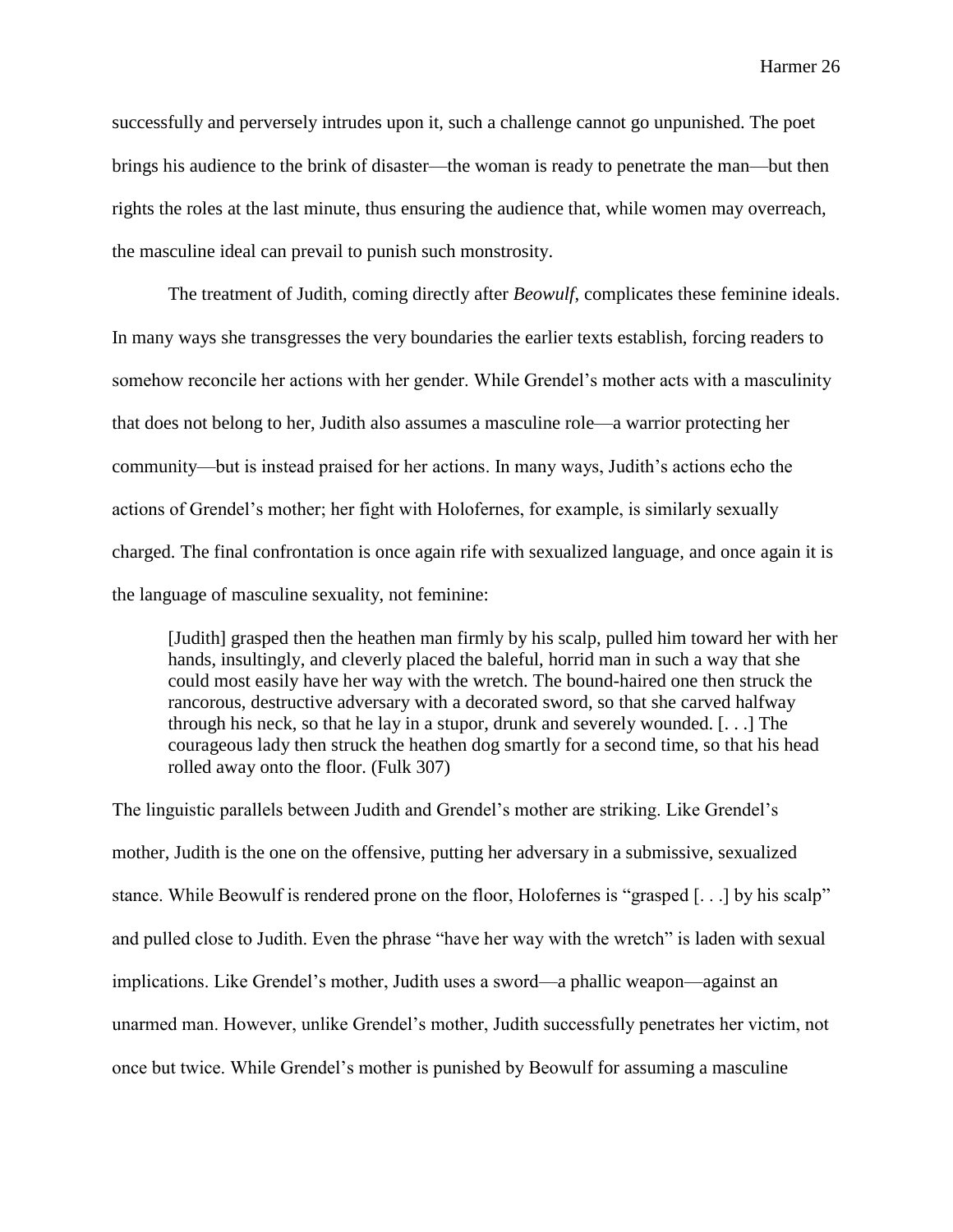warrior status, Judith is hailed as a "clever young woman," "a courageous lady" and even "a saint" (309-10). Clearly, something must account for the vast different in reception between the two females. The answer lies not in Anglo-Saxon expectations of femininity, however, but of masculinity. Judith's deviations help us better understand the nature of masculinity and femininity in Anglo-Saxon society and their functions.

Grendel's mother fought unnecessarily; her fight was personal—the death of her son and did not, therefore, benefit the community. Beowulf, as masculine ideal, was there to save the day. He performed his masculinity correctly (excepting his failure to procreate), and therefore Grendel's mother had no need or place to assume a masculine role. In *Judith* however, masculinity fails. Holofernes perverts his expectations—he violates fundamental understandings concerning impregnation, preservation, and protection. Only when these violations occur can a female character like Judith be given permission to act in masculine ways. With no one else to protect her or her community, Judith receives *de facto* warrior status. This is only permissible because of the masculine failure of her nemesis; Holofernes "perverts the proper functions of a lord" (Godfrey 17). He is a leader, but unlike Alexander, he is unable to fulfill this role well. He and his Assyrians "represent the extreme of men unable to consolidate these parts of their [responsibilities] or to apply them appropriate to social settings" (16). This means someone must rectify the situation, and the task falls to Judith. Her behavior is no less monstrous than Grendel's mother in terms of strict gender expectations; she too acts in a typically masculine fashion to battle a man.

Yet, though the sexualized language of the fight with Grendel's mother is mirrored in Judith's battle with Holofernes, Judith is more closely aligned with the masculine hero than the monstrous woman. Again, there are parallels between the two warriors. Judith, like Beowulf,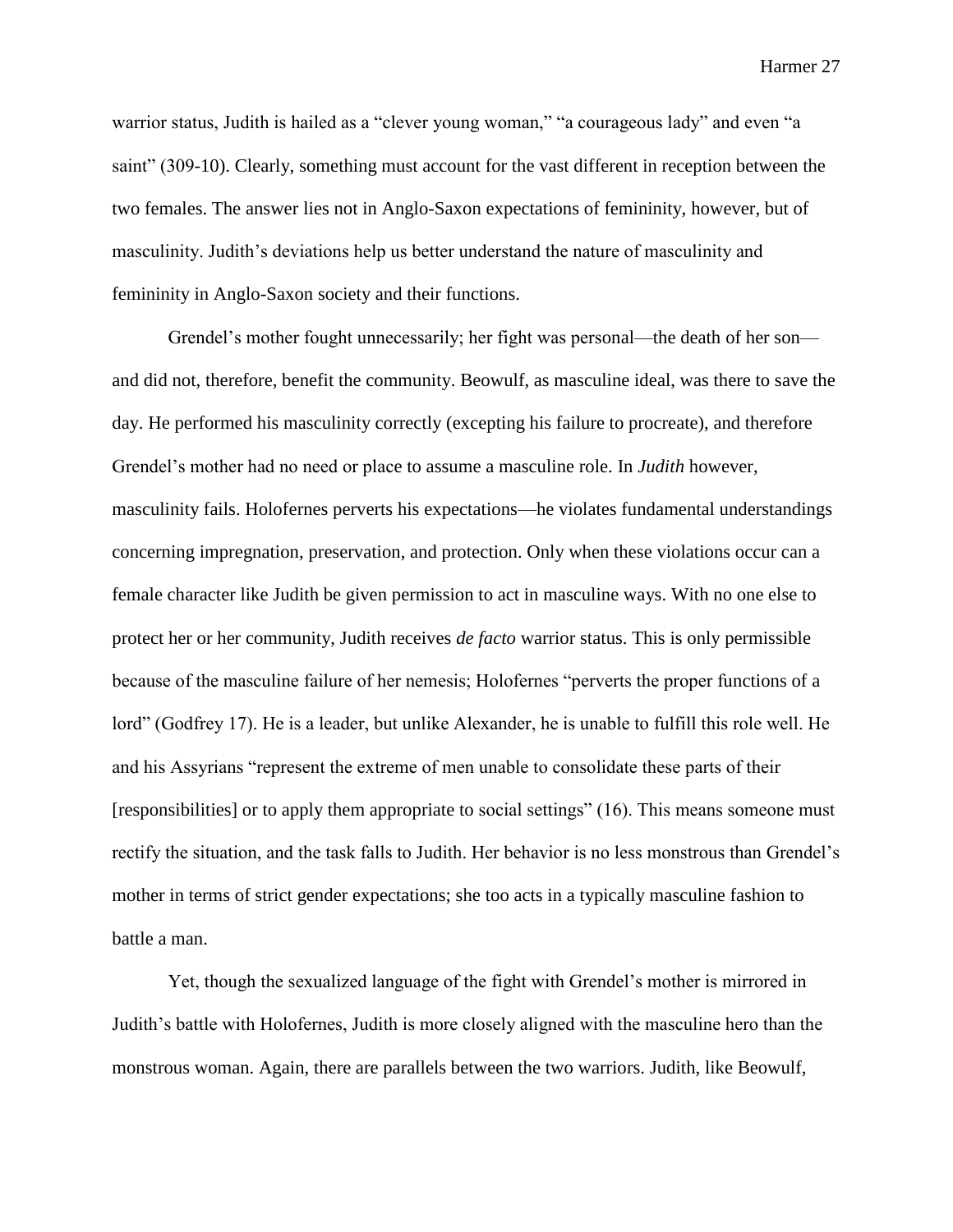fights her monster in his own lair. She does not boldly seek his dwelling, as Beowulf does, but instead is "brought to his sleeping tent," a small nod to the expected passivity of the feminine. Like Beowulf she decapitates her opponent, even grabbing the monster's hair at one point. Ever "mindful of her duties" she "entrust[s] [the head] to the hand of her conscientious accomplice to bear home" (307). Though Judith continues to lead the community as a warrior, she does not hoist the head herself. Rather, she allows her male companion to display it.<sup>19</sup> Judith is a sort of gender hybrid—she represents a feminine *and* masculine ideal. She protects her community and preserves her virginity, though she does so through masculine, sexualized violence. Despite her warrior-hero status, we cannot deny that Judith is "carrying out a sexual transgression" in assuming her masculine role (Godfrey 23). If the goal of the manuscript is to reassert the necessity of gender division, we must make sense of this perceived fluidity in some way.

Two possible answers to the conundrum can be found in other texts of the manuscript. It is possible that, like St. Christopher, Judith is exempted from traditional gender regulations and punishment because of her close connection to God. Before she faces Holofernes, after all, she does pray, beseeching God to grant her "victory and true faith, so that with this sword [she] may be permitted to cut down this purveyor of murder" (Fulk 305). Notably, Judith asks that she be "permitted" to cut down Holofernes. Alexander certainly does not ask for permission, and while Beowulf asks Hrothgar to sanction his fight with Grendel, he does so only after sailing across the sea with his best warriors and war gear; Beowulf's request enters the realm of mere formality. He has decided to fight Grendel before he even leaves his home; Judith, on the other hand, does not prepare for her fight until after her request. The poet goes on to assure us that "the highest judge inspired her straightway," once again emphasizing that Judith does not act on her own

<sup>&</sup>lt;sup>19</sup> Beowulf's companions—four of them—also lift Grendel's head after his fight, but this occurs only after Beowulf brings Grendel's head from the mere on his own. Judith, in contrast, never presents her trophy, thereby distancing herself from her violent, and therefore masculine, triumph.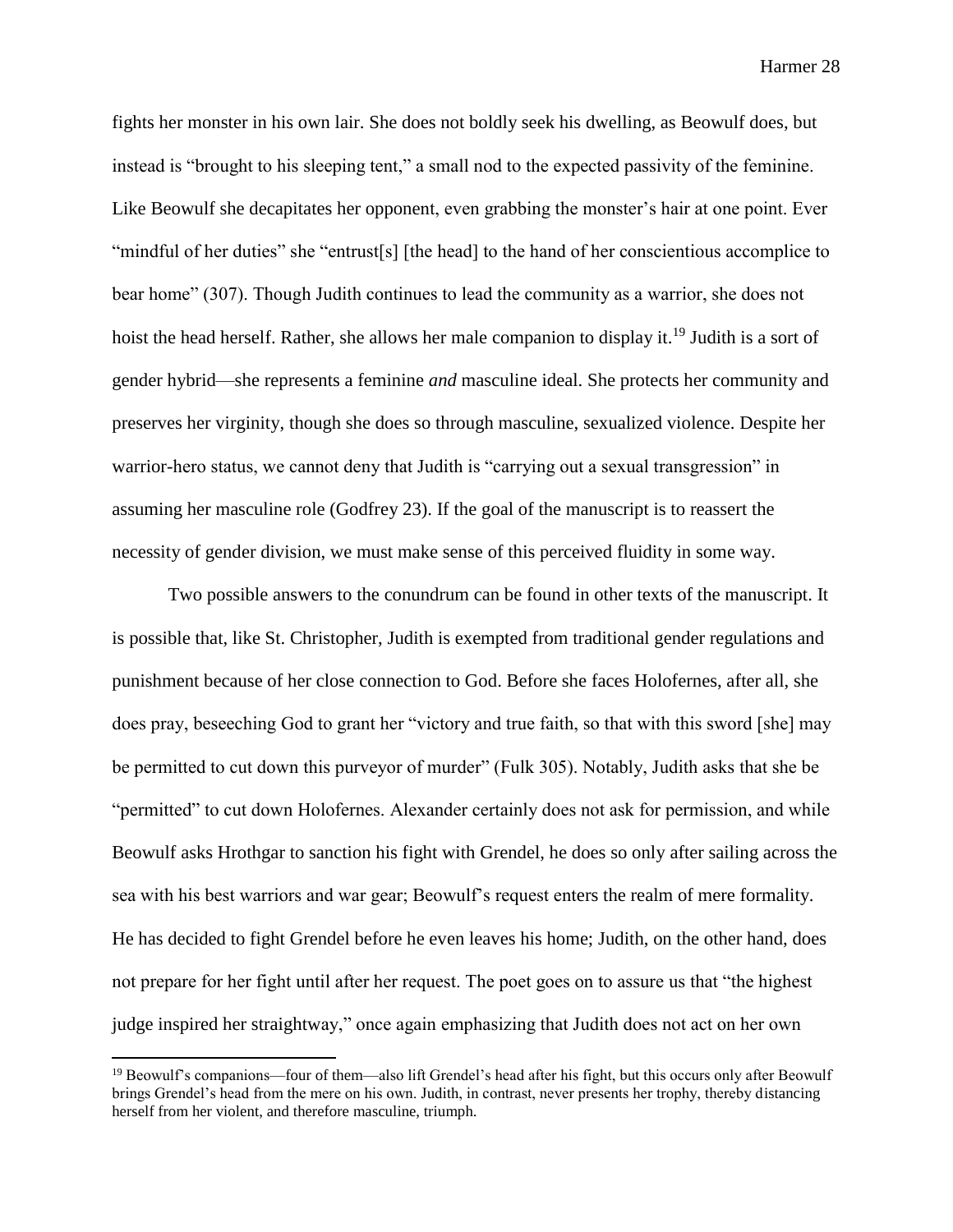(305). In this way, Judith's actions are not her own; she lacks the agency of Grendel's mother, who sought revenge and used violence on her own terms. Judith, instead, acts as an agent of God, making her violence above reproach. This reversal of the gender roles becomes something the Anglo-Saxon audience can hardly question; like St. Christopher, she is divinely inspired and therefore divinely sanctioned.

The other possible answer lies in the text of *Beowulf*, particularly in Beowulf's encounter with the dragon. Both Judith and Beowulf are leaders of their respective communities, as is Holofernes. While many of the texts, including *Judith* and *Beowulf,* demonstrate that the need to reproduce lies at the heart of Anglo-Saxon anxieties concerning gender, leadership is nonetheless a core tenet of masculine responsibilities. Beowulf fails, ultimately, because he does not lead as a king should; he took on a warrior role that was not his to assume and failed to ensure that his lineage would continue. For these crimes, Beowulf and the Geatish community are destroyed. Similarly, Holofernes fails as a leader of the Assyrians. He fails to provide "the guidance that would be expected of their leader" (Godfrey 16). And for this masculine failure, he suffers the ultimate humiliation—he is defeated by a woman. In this way the lessons of *Judith* encompass all of three traits of masculinity outlined by Bullough—Judith must protect the sexual perpetuation of her community by fending off her would-be rapist; Holofernes fails to protect his community through leadership and therefore Judith must step in to fill the void. Whatever the reason for the acceptability of Judith's transgression, one point remains central to all the texts in the manuscript—the community must be protected and preserved at all costs. While gender divisions are central to that preservation throughout the text, the *Judith* text demonstrates that they may be transgressed if necessary.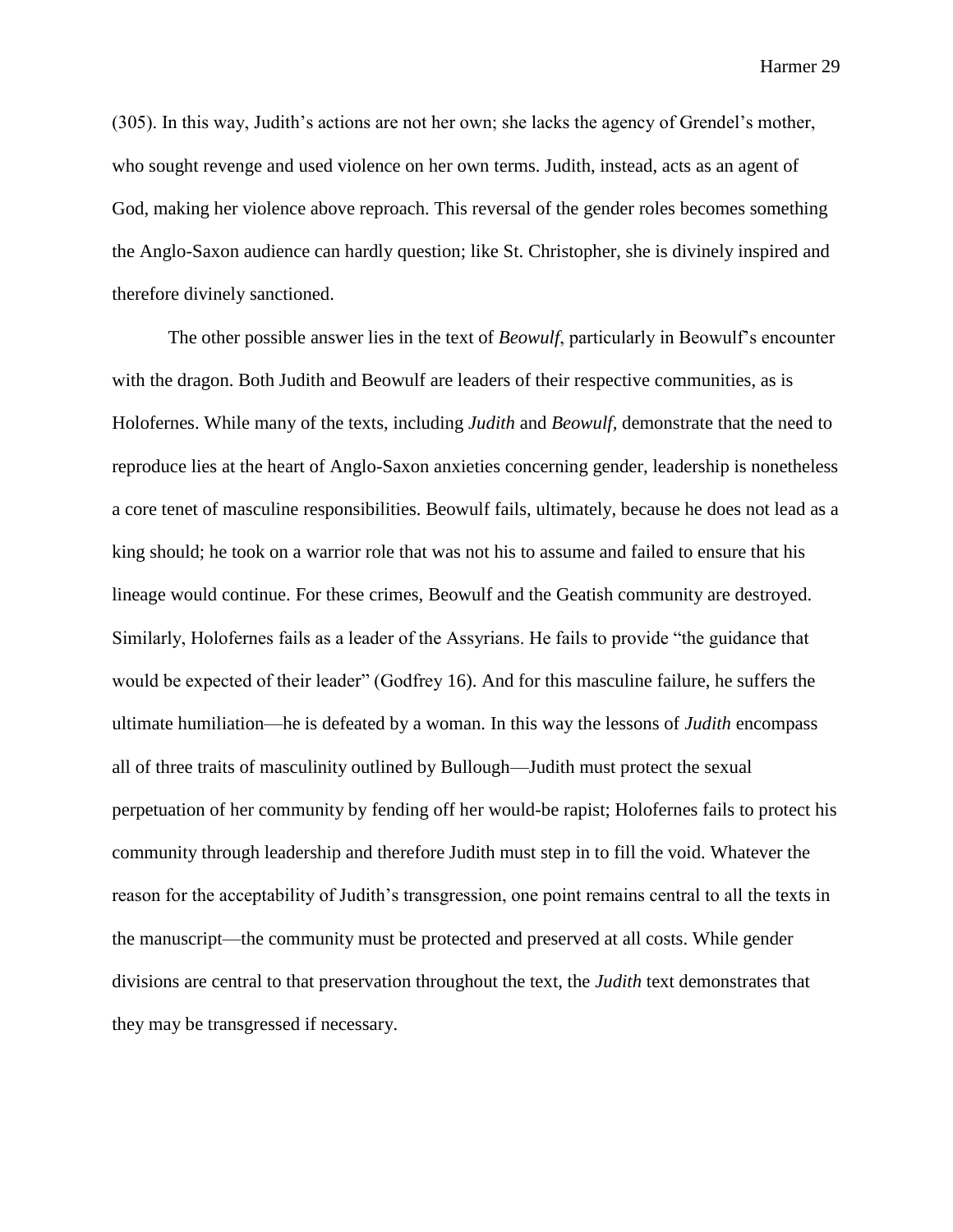## **V. CONCLUSION**

Throughout the *Beowulf* manuscript, the writers emphasize the importance of correct gender performance—particularly of masculinity—to the survival of Anglo-Saxon warrior society. While the world of the *Beowulf* manuscript likely looked very little like the practical realities confronting Anglo-Saxon society, that was not really the point. The goal was to emphasize an ideal—a perfect binary that, while unattainable, may at least have served as a guide. If the gendered behavior in the poem was impossible to replicate in real life, at least warriors *attempting* to replicate it would move closer to a binary system. By setting the bar high, the manuscript moves its audience a little further in the right direction—a little closer to the "manly actors" they saw in the texts themselves. They would, at least, be more ready to confront the real challenges facing Anglo-Saxon warriors: foreign invaders and rival societies who threatened the community. And if a dragon or monstrous Abyssinian leader just happened to appear? Well, then they would be ready for that, too.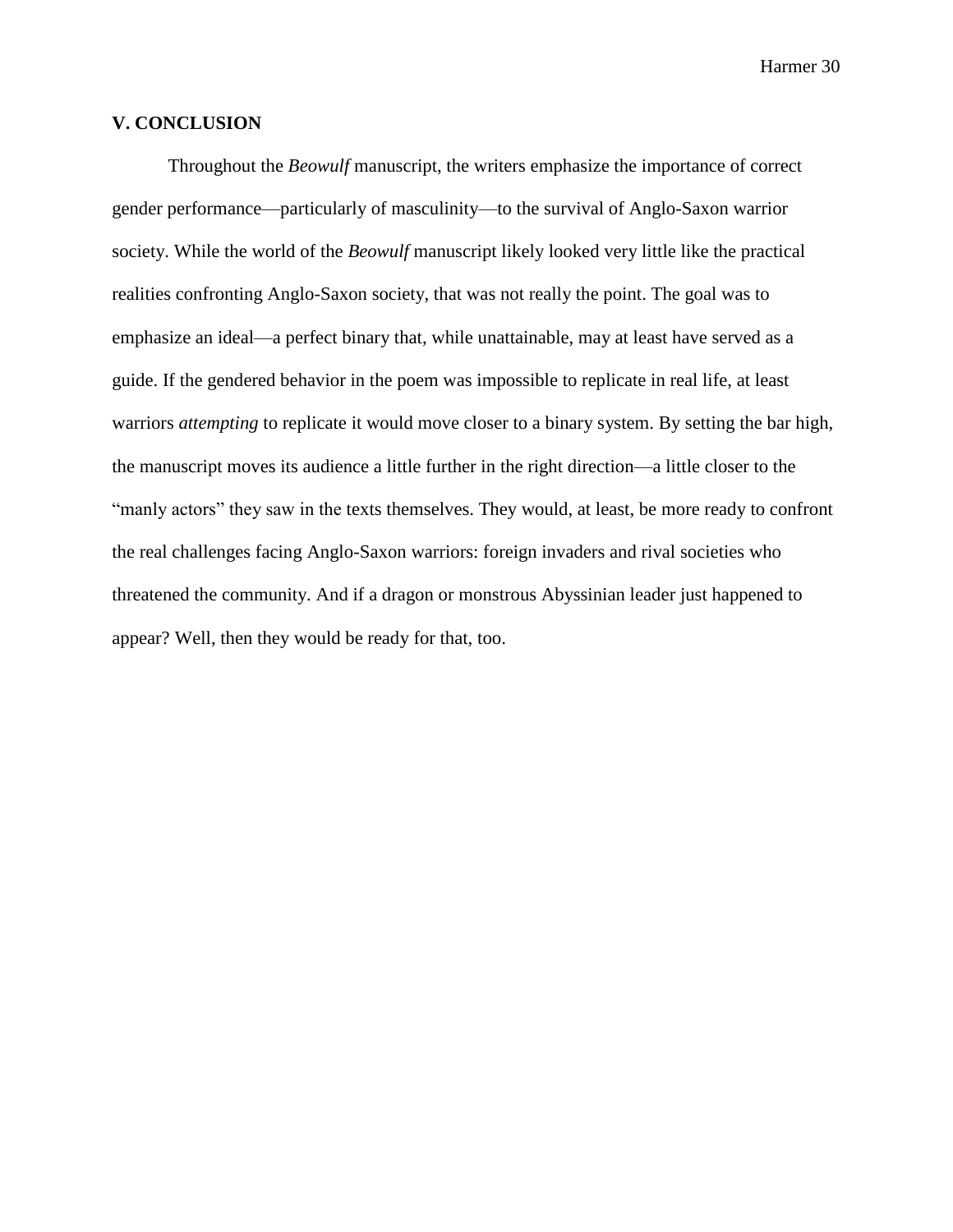#### Works Cited

- Acker, Paul. "Horror and the Maternal in 'Beowulf.'" *PMLA* 121.3 (May 2006): 702-716. *JSTOR*. Web. 15 Oct. 2015.
- Bullough, Vern L. "On Being Male in the Middle Ages." *Medieval Masculinities: Regarding Men in the Middle Ages.* Minneapolis: University of Minnesota UP. 1994. Print
- Butler, Judith. "Performative Acts and Gender Constitution." *Literary Theory: An Anthology*. Eds. Julie Rivkin and Michael Ryan. 2nd Edition. Malden, MA: Blackwell Publishing. 2004. Print.
- Chance, Jane Nitzsche. "The Structural Unity of Beowulf: The Problem of Grendel's Mother." *Texas Studies in Literature and Language* 22.3 (Fall 1980): 287-303. *JSTOR*. Web. 15 Oct. 2015.
- Davis, Glenn. "The Exeter Book Riddles and the Place of Sexual Idiom in Old English Literature." *Medieval Obscenities.* York: Medieval Press. PDF File.
- Fell, Christine E, Elizabeth Williams and Cecily Clark. *Women in Anglo-Saxon England*. New York: Blackwell Publishing. 1984. Print.
- Fulk, R.D., Ed. and Trans. *The Beowulf Manuscript: Complete Texts and The Fight at Finnsburg.* Cambridge, MA: Harvard UP. 2010. Print.
- Godfrey, Mary Flavia. "Beowulf and Judith: Thematizing Decapitation in Old English Poetry." *Texas Studies in Literature and Language* 35.1 (Spring 1993): 1-43. *JSTOR.* 15 Oct. 2015.
- Khalaf, Omar. "The Old English *Alexander's Letter to Aristotle:* Monsters and *Hybris* in the Service of Exemplarity." *English Studies* 94.6 (2013): 659-667. *MLA International Bibliography.* Web. 5 Nov. 2015.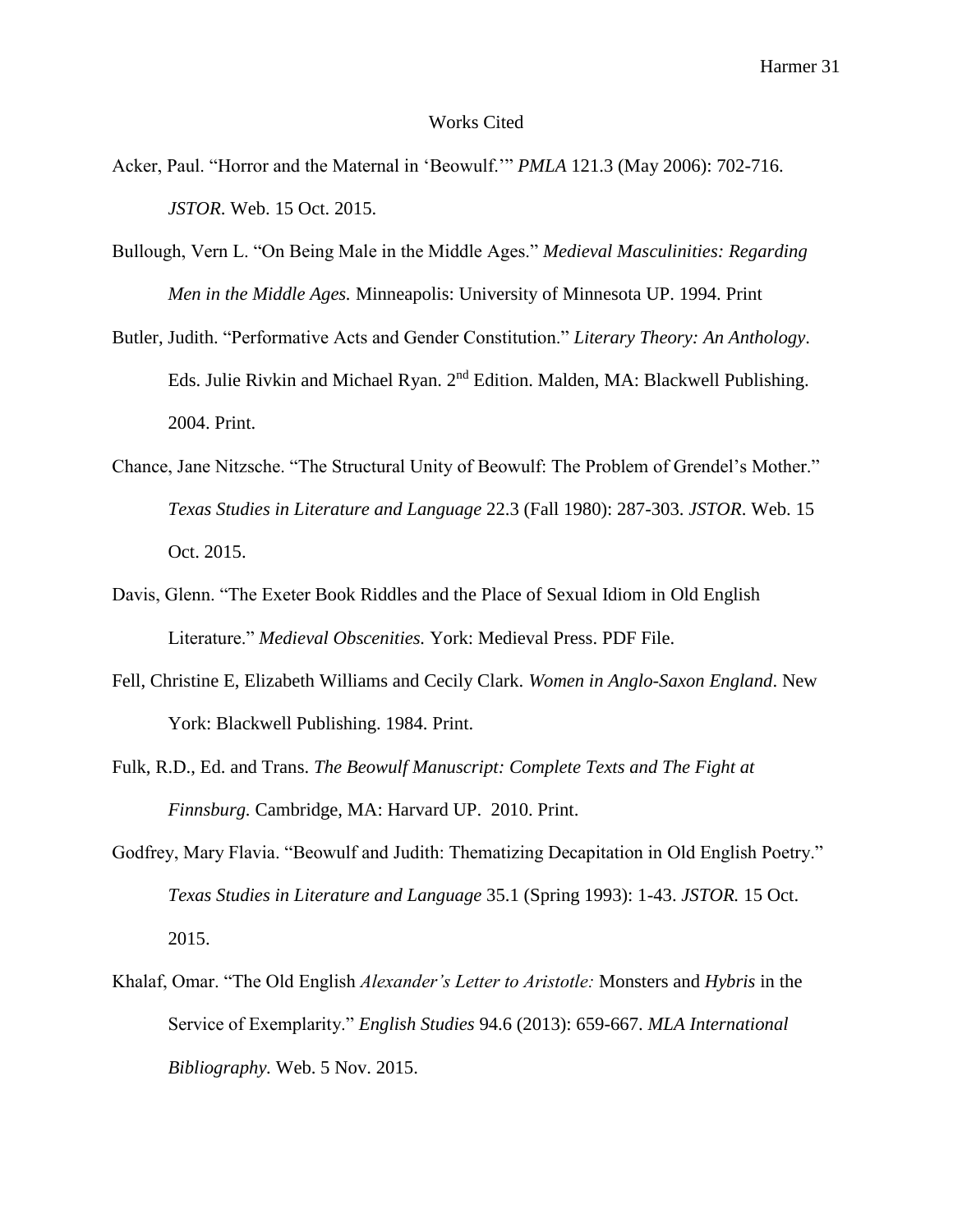- Kroll, Norma. "'Beowulf:' The Hero as Keeper of Human Polity." *Modern Philology* 84.2 (Nov. 1986): 117-129. *JSTOR*. Web. 15 Oct. 2015.
- Lees, Claire. "Men and Beowulf." *Medieval Masculinities: Regarding Men in the Middle Ages.*  Minneapolis: University of Minnesota UP. 1994. Print
- Magennis, Hugh. *Images of Community in Old English Poetry* Cambridge, England: Cambridge UP. 1996. Print.
- ---. "No Sex Please, We're Anglo-Saxons: Attitudes to Sexuality in Old English Prose and Poetry." *Leeds Studies in English* 26 (1995): 1-27. PDF file.
- McNamara, Jo Ann. "The Herrenfrage: The Restructuring of the Gender System: 1050-1150." *Medieval Masculinities: Regarding Men in the Middle Ages.* Minneapolis: University of Minnesota UP. 1994. Print
- Monk, Christopher. "A Context for the Sexualization of Monsters in *The Wonders of the East*." *Anglo-Saxon England* 41 (Dec. 2012): 79-99. *MLA International Bibliography.* Web. 5 Nov. 2015.
- Morgan, Gwendolyn. "Mothers, Monsters, Maturation: Female Evil in Beowulf." *Journal of the Fantastic in the Arts* 4.1 (1991): 54-68. *JSTOR.* Web. 15 Oct. 2015.
- Orchard, Andy. *Pride and Prodigies: Studies in the Monsters of the Beowulf-Manuscript.*  Oxford: Oxford UP. 1997. Print.
- Oswald, Dana. *Monsters, Gender, and Sexuality in Medieval English Literature.* Rochester, NY: D.S. Brewer; 2010. Print.
- Parks, Ward. "Prey Tell: How Heroes Perceive Monsters in 'Beowulf.'" *The Journal of English and Germanic Philology* 92.1 (Jan. 1993): 1-16. *JSTOR.* Web. 15 Oct. 2015.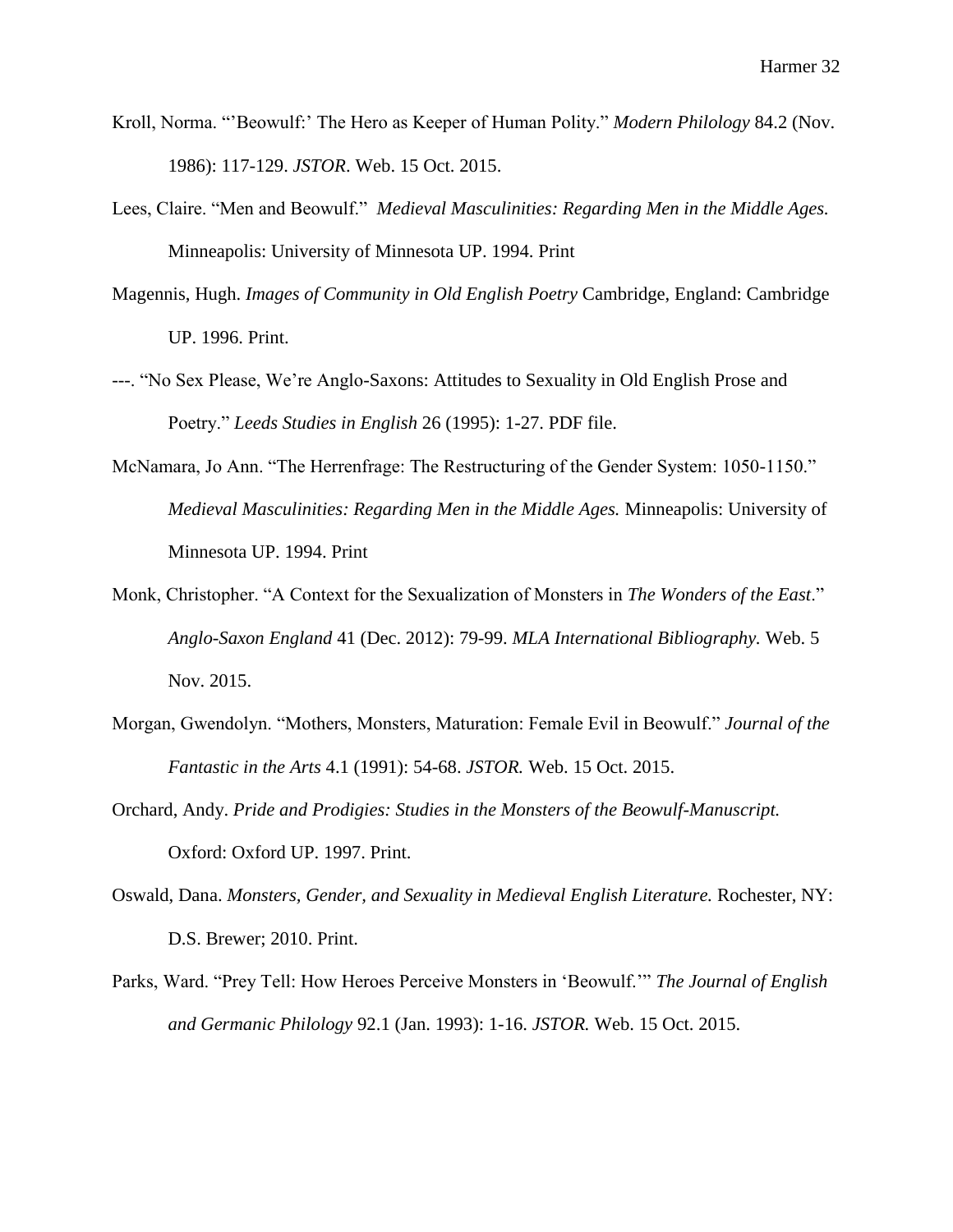- Powell, Kathryn. "Meditating on Men and Monsters: A Reconsideration of the Thematic Unity of the 'Beowulf' Manuscript." *The Review of English Studies* 57.228 (Feb. 2006): 1-15. *JSTOR.* Web. 15 Oct. 2015.
- Rivers, Theodore John. "Widows' Rights in Anglo-Saxon Law." *The American Journal of Legal History* 19.3 (July 1975): 208-215. *JSTOR*. Web. 15 Oct. 2015.
- Ross, Margaret Clunies. "Concubinage in Anglo-Saxon England." *Past & Present* 108 (Aug. 1985): 3-34. *JSTOR.* Web. 15 Oct. 2015.
- Rabin, Andrew. "Female Advocacy and Royal Protection in Tenth-Century England: The Legal Career of Queen Ælfthryth." *Speculum* 84.2 (Apr. 2009): 261-288. *JSTOR*. Web. 15 Oct. 2015.
- Tolkien, J.R.R. "The Monsters and the Critics." *Interpretations of Beowulf: a Critical Anthology.*  R.D. Fulk, Ed. Bloomington, IN: Indiana UP. 1991. Print.

Whitelock, Dorothy. *The Audience of Beowulf.* London: Oxford UP. 1964.

Wittkower, Rudolf. "Marvels of the East: A Study in the History of Monsters." *Journal of the Warburg and Courtauld Institutes* 5 (1942): 159-197. *JSTOR*. Web. 14 Feb. 2016.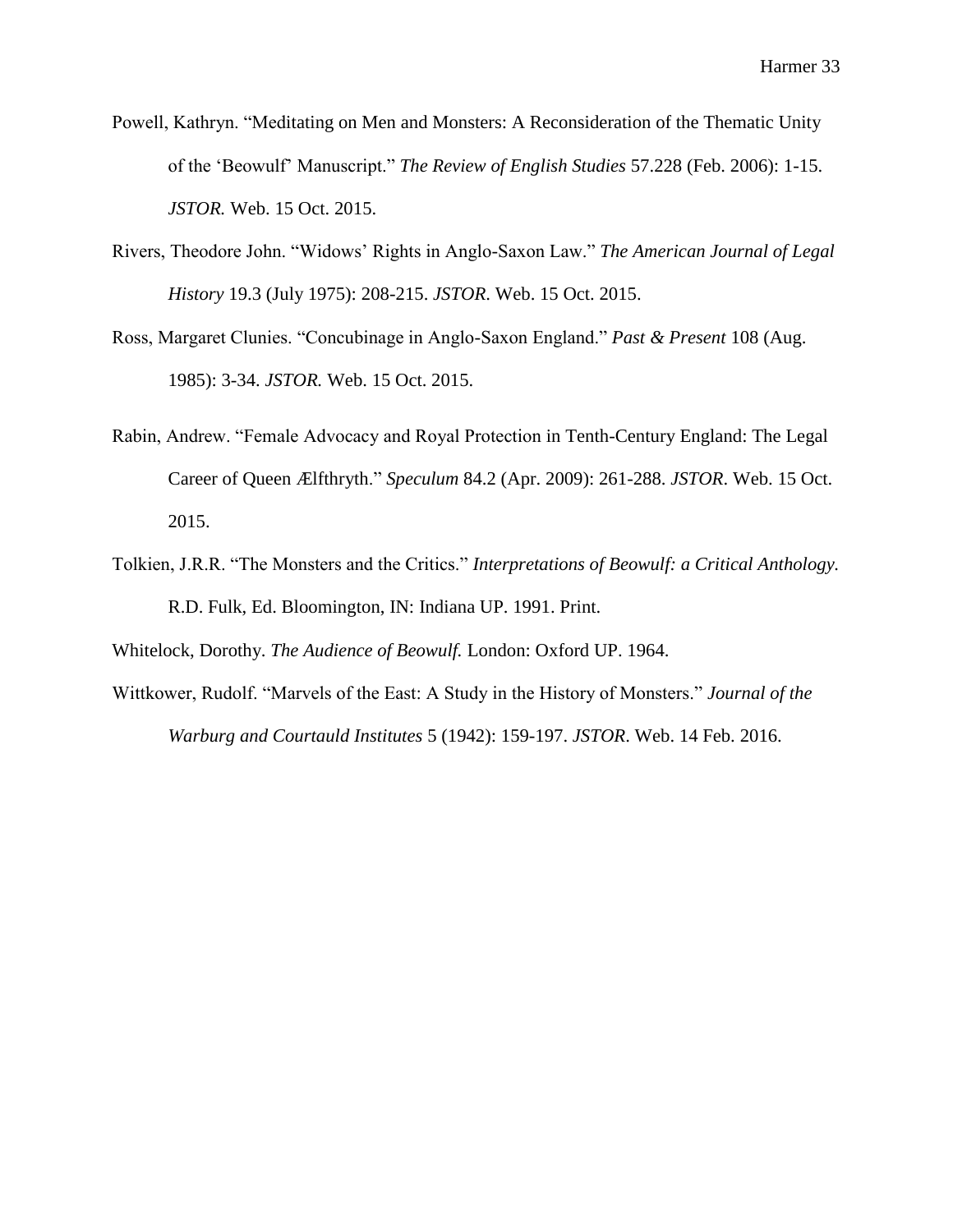## **The New F Words:**

## **The Importance of Failure and Frustration in AP English Classrooms**

by

Allison Harmer

A Starred Paper

Submitted to the Graduate Faculty of

Saint Cloud State University

in Partial Fulfillment of the Requirements

for the Degree of

Master of Science

in English Education

March, 2016

Starred Paper Committee: Glenn Davis, Chairperson Judith Dorn Hsueh-I Lo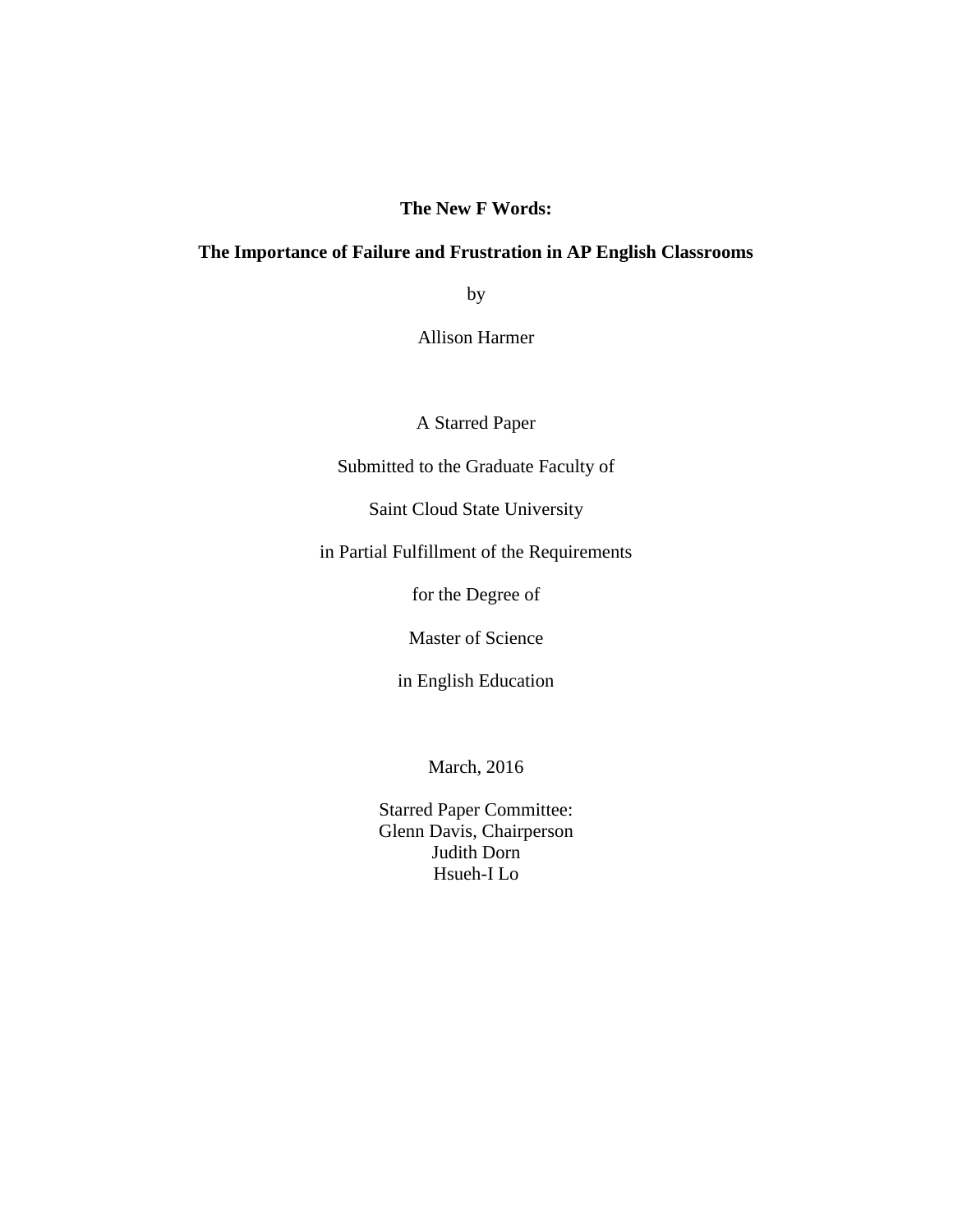# **Table of Contents**

| <b>Section</b> |  |
|----------------|--|
|                |  |
|                |  |
|                |  |
|                |  |
|                |  |
|                |  |
|                |  |
|                |  |
|                |  |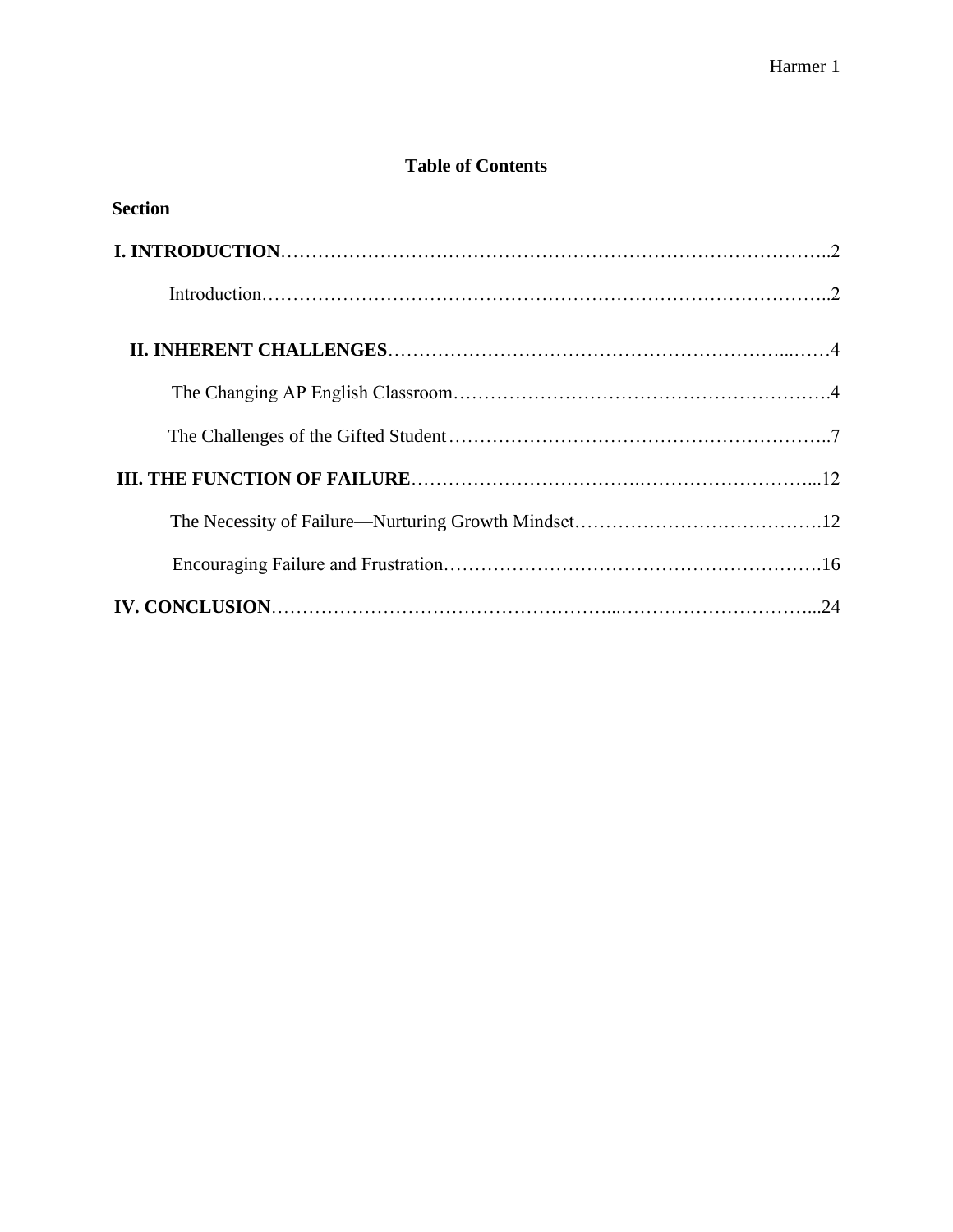#### **I. INTRODUCTION**

l

Three weeks into a new semester, I was sitting at my desk when one of my students came into my room visibly upset. She was part of my Advanced Placement Literature and Composition class and easily one of my most motivated and naturally gifted students. Naturally, then, I was stupefied when she approached my desk and said, near tears, "I think I really screwed up on the test today." She explained her anxieties, but in the process of explaining, her angry tears broke free and she started to cry in earnest. She abashedly explained that her tears were, in part, due to a the stress of applying to colleges, a course load of six Advanced Placement/college level classes, and a work schedule that left little time for her to get everything else completed. A short pep talk and a couple of hugs later, she left my room feeling at least more confident about her English class, but I was amazed by the pressure under which many of my students found themselves. Even more significantly, I was struck by how hard of a blow failure—the real "f" word to many of these teens—could strike for these students for whom the stakes were simply too high.

Any teacher will acknowledge that struggle is an important part of learning. No matter how naturally gifted the student may be, every student will inevitably face setbacks, and even outright failure. Unfortunately, many gifted students are unable to handle these types of challenges because their natural ability, work ethic, or sheer determination have made them a rarity.<sup>20</sup> When these students enter college-level situations, such as an Advanced Placement classroom, they often experience more discouragement and frustration than another student may

 $20$  For the sake of this work, "gifted" will be used to mean those students who are academically "high-achieving." While this complicates traditional educational use of the word, the reality is that traditionally "gifted" students are often in classes such as Advanced Placement courses with other students who, while not gifted in the pedagogical sense determined by testing, are equally high-achieving and motivated, and who often face the same challenges concerning failure. Since it is not always possible for a classroom teacher to differentiate between these types of students, they will be treated as a unified group here.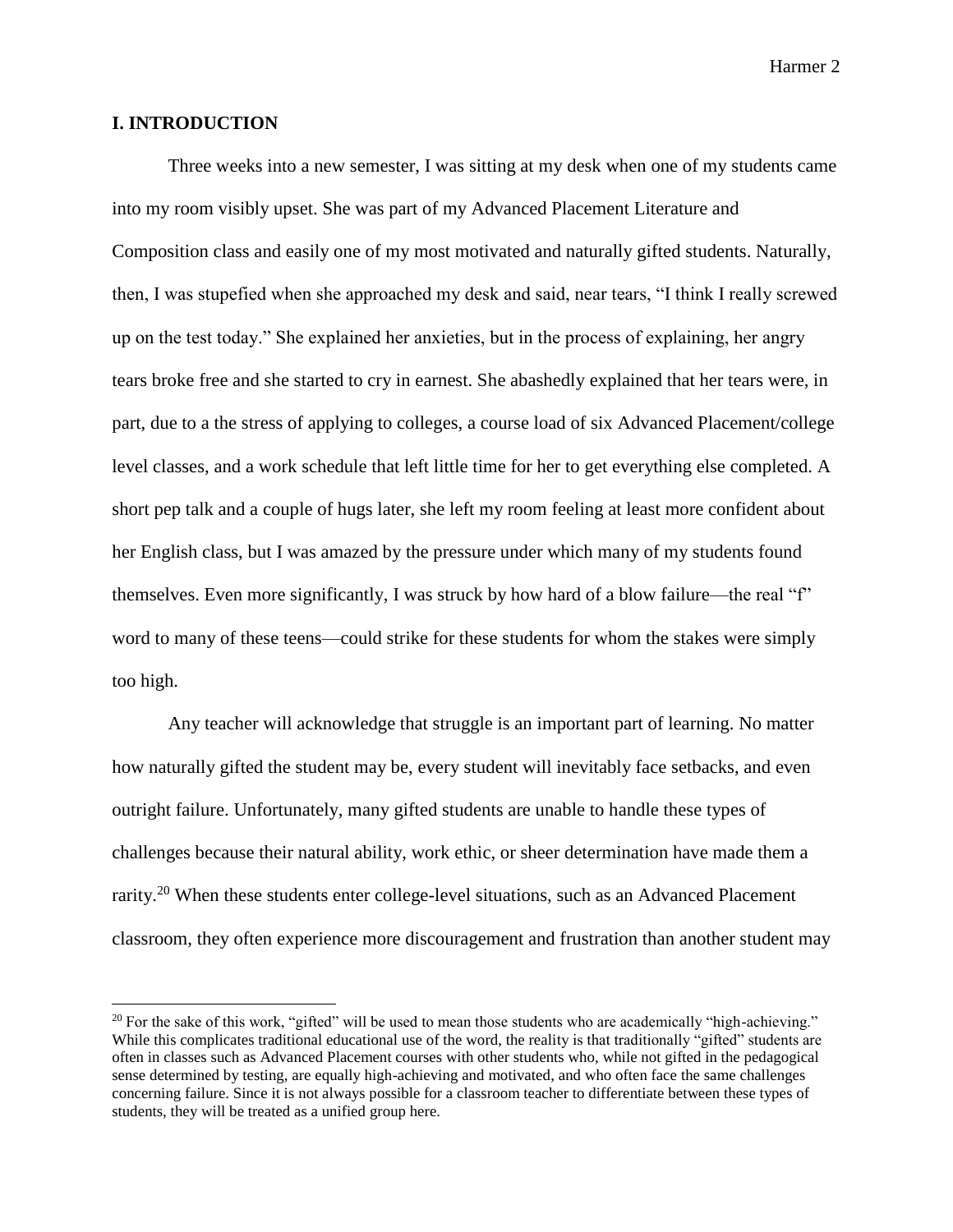have. This is particularly true in a subject like English, where "right" answers are often slippery and nebulous. Students experiencing frustration want clear answers—a visible path back to the success they are used to experiencing—and because English cannot always provide such clear pathways, the students are especially liable to struggle. While sound educational pedagogy and psychology tell us that failure can be useful, such failure can make gifted students feel unsafe, something that is especially detrimental to their success. Add to this the new focus of the College Board to attract more at-risk and lower-achieving students to Advanced Placement classrooms, and the task confronting the teacher of an Advanced Placement English course can feel Herculean.

What these teachers need, then, is a way to provide a safe classroom environment for students of diverse backgrounds and educational experiences. This space needs to be one where failure is not only a frequent occurrence, but is seen as a means to improvement rather than as a looming catastrophe. Because of the pressures facing both students and teachers in an AP setting, however, many teachers are reluctant to actively promote frustration and failure. Staffing concerns, class size, and test scores frequently convince educators that their best course of action is to keep every student feeling confident and successful. The problem is that same confidence can be much more effectively bolstered by teaching students how to overcome failure. As AP English teachers, we simply must teach our students how to cope with failure. This means teachers must not only deal with frustration, but actively promote it within their classrooms.<sup>21</sup>

<sup>&</sup>lt;sup>21</sup> AP offers two English courses: AP Language & Composition and AP Literature and Composition. They are separate courses, typically, though not always, with AP Language being a junior year course offering and AP Literature being for seniors. For the purpose of this paper, they will be discussed in tandem.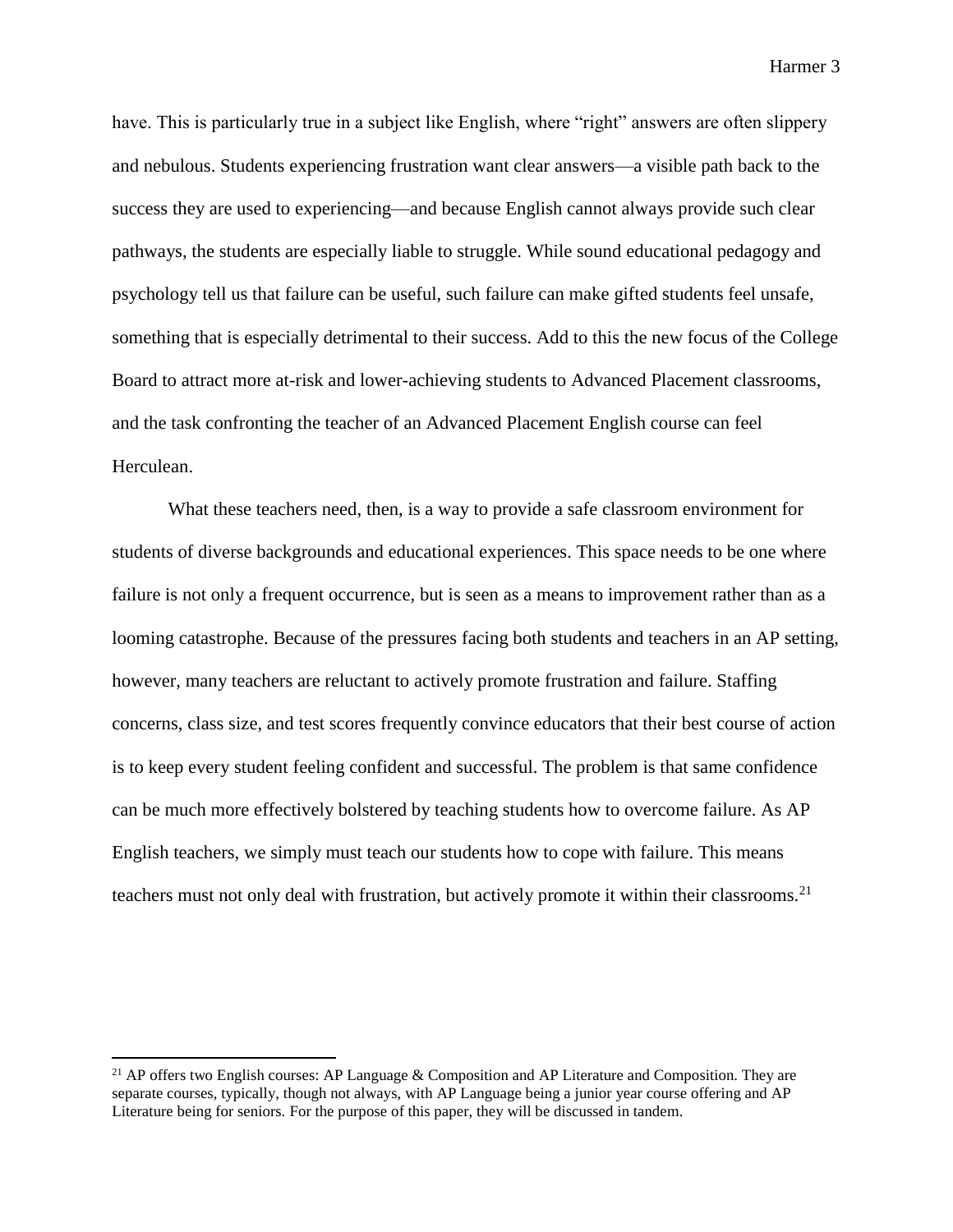#### **II. INHERENT CHALLENGES**

## **The Changing AP English Classroom**

In order to full understand the atmosphere of the AP English classroom, one has to understand the myriad of ways that classroom has changed since it was first conceived of in 1953. When AP English Literature and Composition was first piloted in 1953, it was a part of the efforts of elite college preparatory schools—Exeter, Andover and Lawrenceville—to better prepare their top students of spots in the Ivy League; the program initially was run in conjunction with faculty at Harvard, Yale and Princeton (Rothschild, 1999, p.175-177). To describe the first years of AP as elitist would be mild; admittance to the program was by invitation only. Some schools went so far as to require I.Q. tests for those wishing to be a part of the classes (Rothschild, 1999, p. 179). The first group of students to graduate from the AP program went on to attend some of the top colleges in the country, with nearly one-third of them graduating in the top 15% of those same elite colleges (Rothschild, 1999, 185). While these origins may seem a part of the distant past, they do have very serious ramifications for the current AP English classroom. The elitism inherent in the creation of these classes has been difficult to shake over the intervening decades; despite drastic changes in the College Board's policies—I.Q. tests, for example, are thankfully no longer used—the general impression remains: AP is for the most gifted, the most talented, and it is *hard.* This has led to new challenges as new students continue to populate these classrooms.

The elitism in the early program began to change as early as the 1960s. As Rothschild (1999) notes in his detailed history of the program, "[T]he democratic trends of the sixties called for better education for the many, rather than the best education for the few" (p. 185). This call echoed throughout the educational world, but it would not be until the 1980s and 1990s that its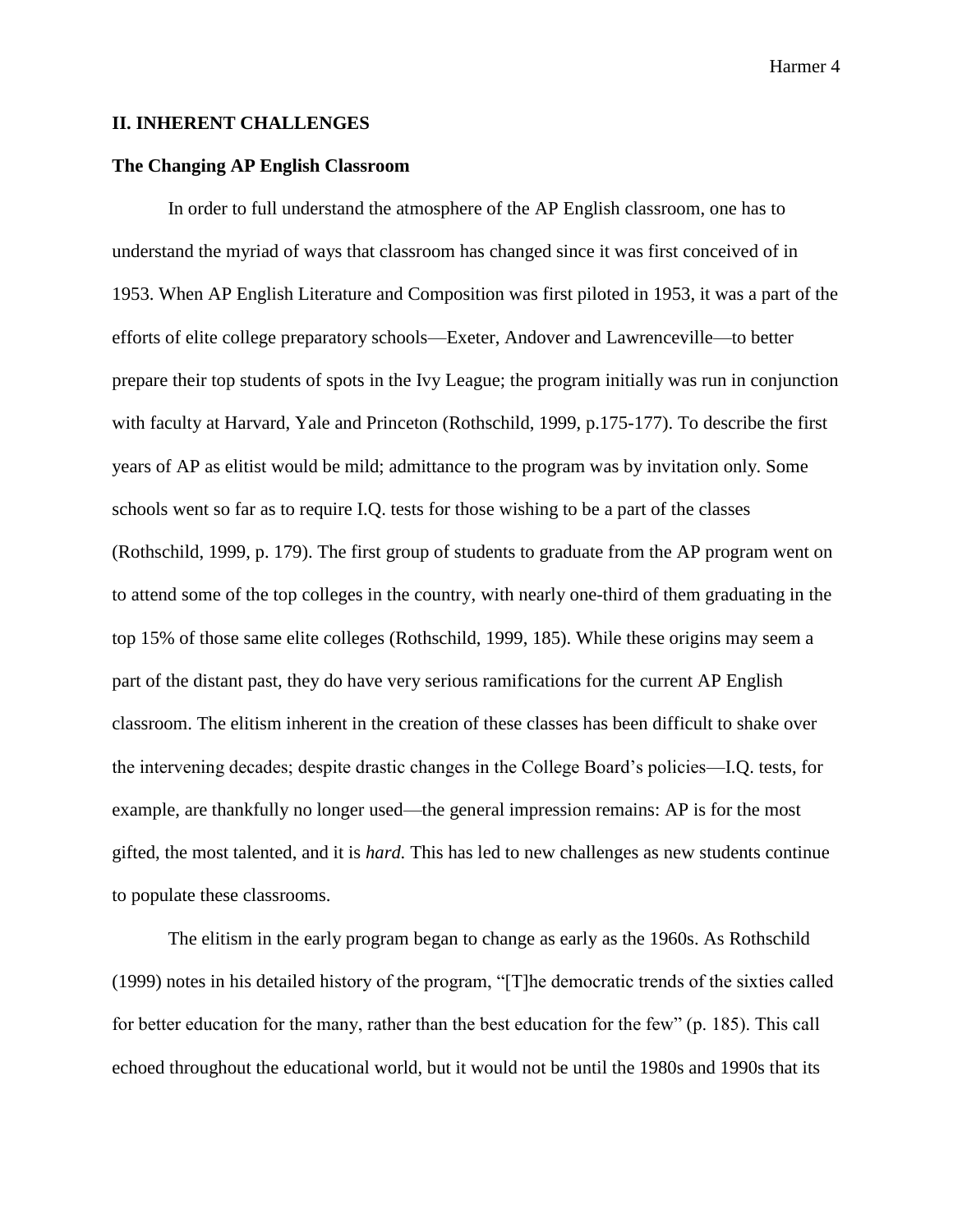effects would be truly felt in the AP English course. The College Board did away with any sort of entrance requirements for Advanced Placement classes in the early 70s, though many schools sidestepped this policy by creating prerequisite courses, which they then created entrance requirements for, effectively ensuring they could continue to "track" students throughout high school. In the 90s, College Board made their policy stricter; they formally forbade any use of prerequisites, entrance tests, or even GPA requirements to determine who could be in AP classes. Instead, the Board promoted "open entrance" policies, which urged schools to expand their AP courses and the number of students enrolled in them. This meant that AP "began to reach [a] number of students from urban and rural areas who would not have been considered or even known about AP in earlier years" (Rothschild, 1999, p. 190).

In the early 2000s, in an effort to help more students attend four year colleges and universities, programs like Advancement Via Individual Determination, or AVID, began working with students who would not normally consider college as an option—AVID targets potential first generation college students in particular—by concurrently enrolling them in AP classes and an AVID course designed to provide support and study skills. AP Literature and Composition is a favorite of the AVID program; all AVID students are required to be enrolled in at least one AP course, and AP English courses are frequently suggested as the best option. The expansion of such programs means that the faces in the AP English classroom have changed dramatically, which poses challenges; as Jeong (2009) pointed out, "Students come to the AP course with different levels of skills and preparation; for instance, minority and low-income populations tend to enter the class with fewer skills and less preparation" (p. 348). To be clear, this does not mean that these students cannot succeed in the course, or that they should not be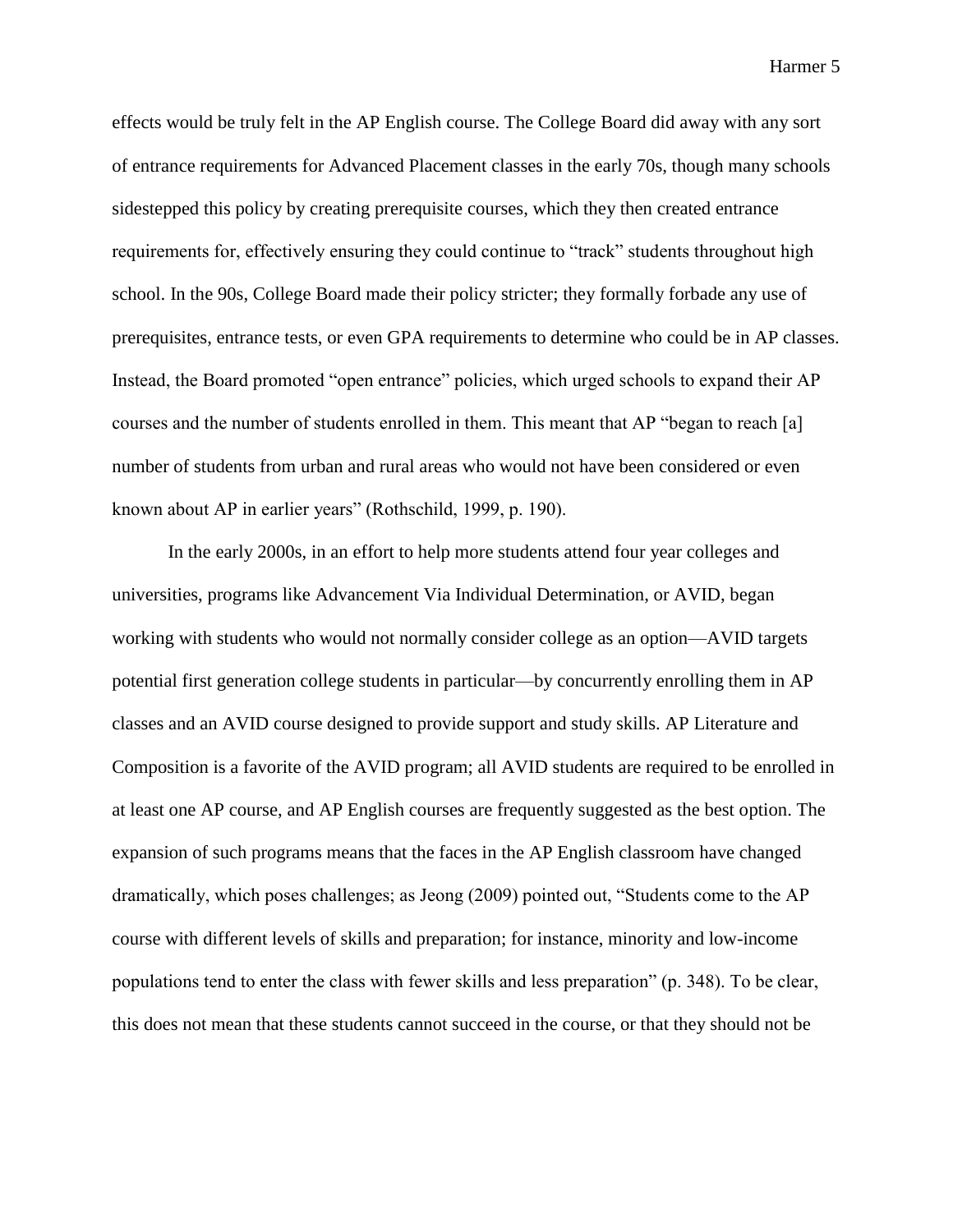there; instead, it means AP teachers need to find new ways to reach this increasingly diverse population.

These challenges are, frankly, familiar to any teacher who has been in a staff development meeting in the past decade; differentiation is nothing new after all, but it does pose unique challenges in AP courses. Thanks to the legacy of No Child Left Behind and the advent of high stakes testing, the high school classroom is already filled with performance pressures for both teachers and their students. This is amplified, however, in the AP English classroom. The benefit of AP English is, of course, that students can earn college credit for these courses by taking the exam at the end of the year. In the exam, students have 60 minutes to complete approximately 55 multiple choice questions on unfamiliar texts and another 120 minutes to write three "impromptu" essays. The test focuses on "literary analysis and interpretation," as well as on a student's ability to write well—meaning the ability to argue for their unique interpretation of an unfamiliar text, support that interpretation with logical evidence from the text, and to do it all with a strong sense of voice and personality (Hansen, 2006, p. 465). This is a tall order for any student, but when such demands are added to the fact that these tests often determine college placements, the pressure becomes palpable. Colleges not only receive copies of students' AP test scores, many of them also use mere enrollment in AP classes as a central factor in deciding a student's acceptance to their universities (Rothschild, 1999, p. 198). The pressure, however, is not reserved only for students. In the era of accountability, many schools use students' AP scores as a means "to evaluate AP teachers and schools" (Jeong, 2009, p. 348). So while the AP English classroom itself may have become increasingly egalitarian over the past six decades, the pressures and expectations have increased. This has led to some important—and complicated realities.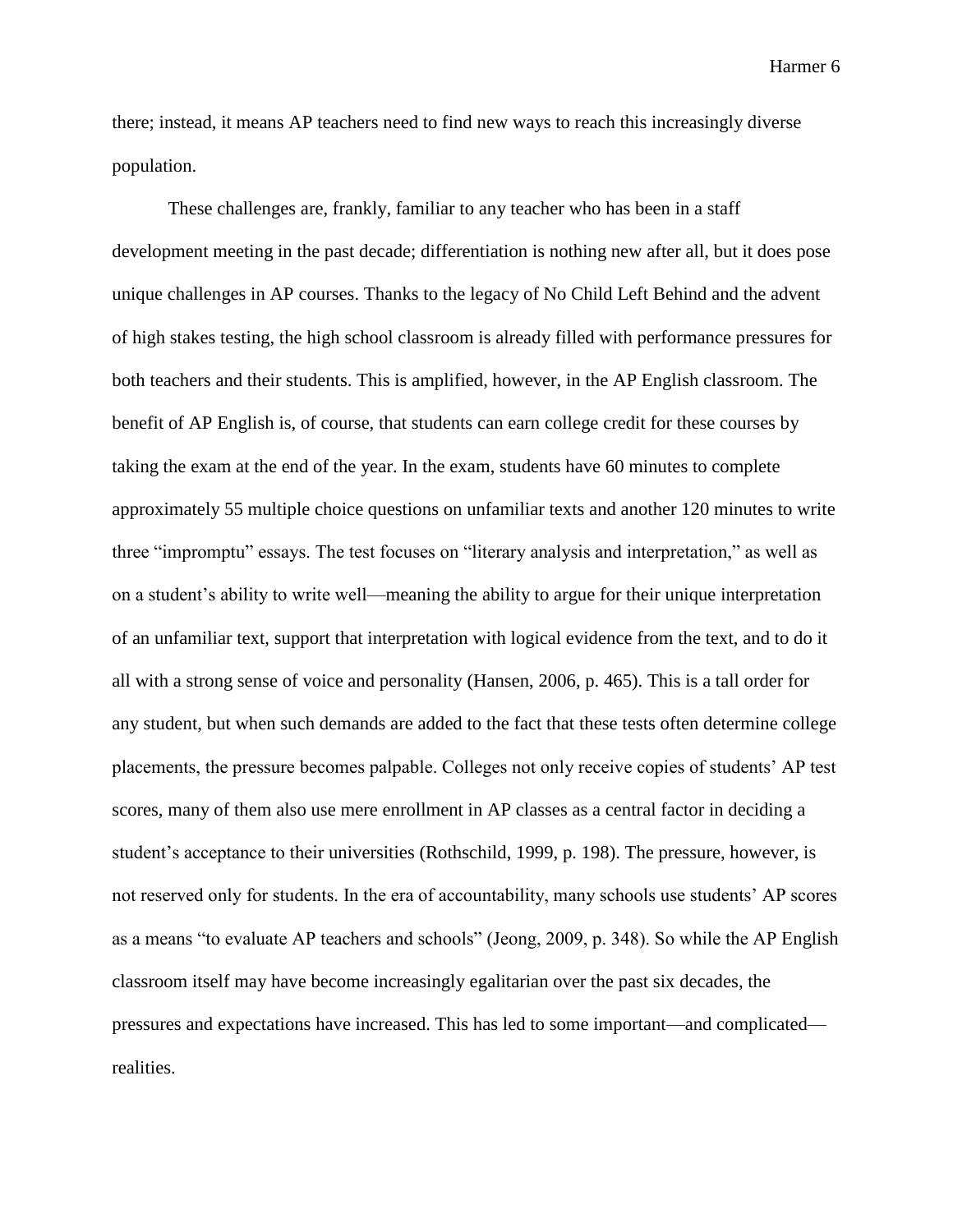The crux of the issue is simple: while teachers acknowledge the importance of failure as a learning experience, the realities of the AP English class leaves many unwilling to actively promote it within their classrooms. When the stakes are high and performance evaluations based on everything from raw test scores to student satisfaction with a course—a new part of the teacher evaluation process in Minnesota, for example—frustration and failure are dangerous to implement. The students in these AP classes are similarly resistant to these ideas; their future in college is inextricably bound to these courses; failure simply carries too much risk. One poor grade can send a student into a tailspin—the number of students I have had personally at my desk, panicky and near tears over a low grade, attests to this. A C is not merely a grade on a piece of paper; it can mean the end of scholarships and, as competition ramps up for spots at elite universities, that grade can be the difference between acceptance and denial. While many people trivialize these concerns on the part of students—"it's just a *grade*" I hear my coworkers say, rolling their eyes, when they see me with a student upset over a paper or test—the concerns are real and must be acknowledged. Yes, they are just grades, but those grades mean something to students and their futures. The challenge for teachers is to find a way to promote failure and frustration while simultaneously ensuring that such "f" words do not overwhelm students or negatively impact their ability to succeed in the end—a tall order for any teacher, but a necessary one.

#### **The Challenges of the Gifted Student**

In order to best understand how to promote failure with gifted students, teachers first have to understand the challenges inherent in teaching gifted students. Many people mistakenly assume that teaching advanced classes is somehow easier than teaching other courses. I do, admittedly, spend much less effort on classroom management in my Advanced Placement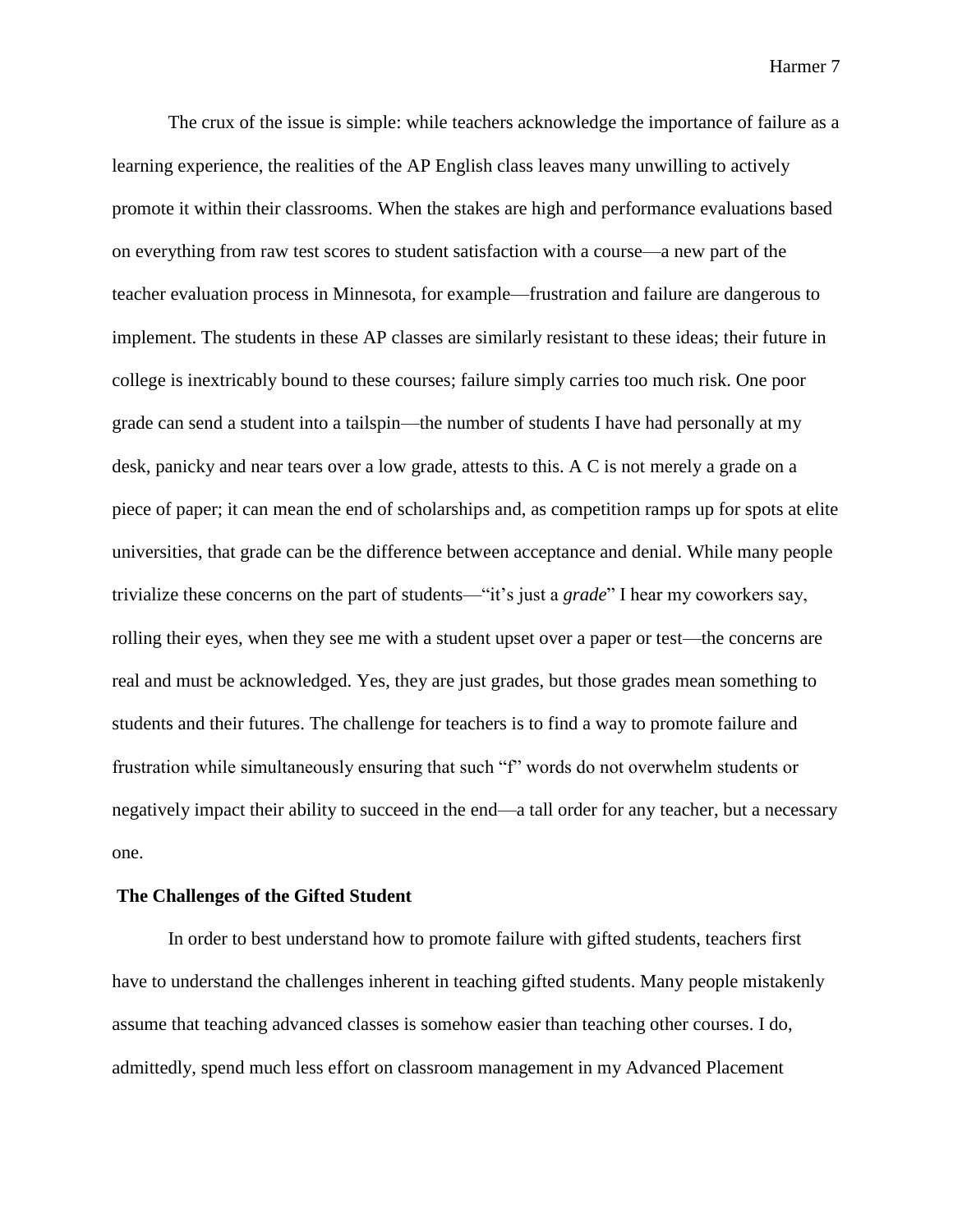seniors than I do with my regular English 10 students, but those seniors also come with a whole host of other issues that I do not have to deal with when working with my non-advanced classes. My colleagues often cannot quite believe the conversations they overhear me having with some students: "Is she really crying over an A-?" or "Seriously, that kid is arguing over a 97 on his paper because he wants it to be a 98?" While these concerns might sound ludicrous, they are representative of the issues that come with teaching gifted and high achieving students. Understanding their unique psychology and mindsets can help teachers better understand their reactions to failure, as well. The idea of "giftedness" is nothing new in education. While gifted students were an important topic of the educational conversation in the 1990s, the passing of No Child Left Behind (NCLB) in 2001 promptly silenced much of that discussion for many years. NCLB tied federal school funding to test scores, and specifically to minimum standards; schools had to prove they were meeting "Adequate Yearly Progress" (AYP) or risk losing important tax dollars. High-achieving students tend to pass these basic tests with ease and therefore do not put money in jeopardy. Lower-achieving students—who tended to be students of color, from low socioeconomic backgrounds, or who have learning and/or language disabilities—became the focus. Chval (2009) notes that, in educational research, "we see increased focus on students who are low performing and a commensurate failure to differentiate and focus on instruction for gifted and talented students" (p. 269). Certainly this focus on those students needing the most help is praiseworthy and important. But all students need our support, and this includes our gifted ones. For too long educators have assumed these kids will figure it out on their own, and as a result, many teachers forget or are blind to the unique challenges these students pose.

Students in Advanced Placement classes are often under inordinate amounts of pressure, some external, but much internal. These students are, as mentioned previously, taking AP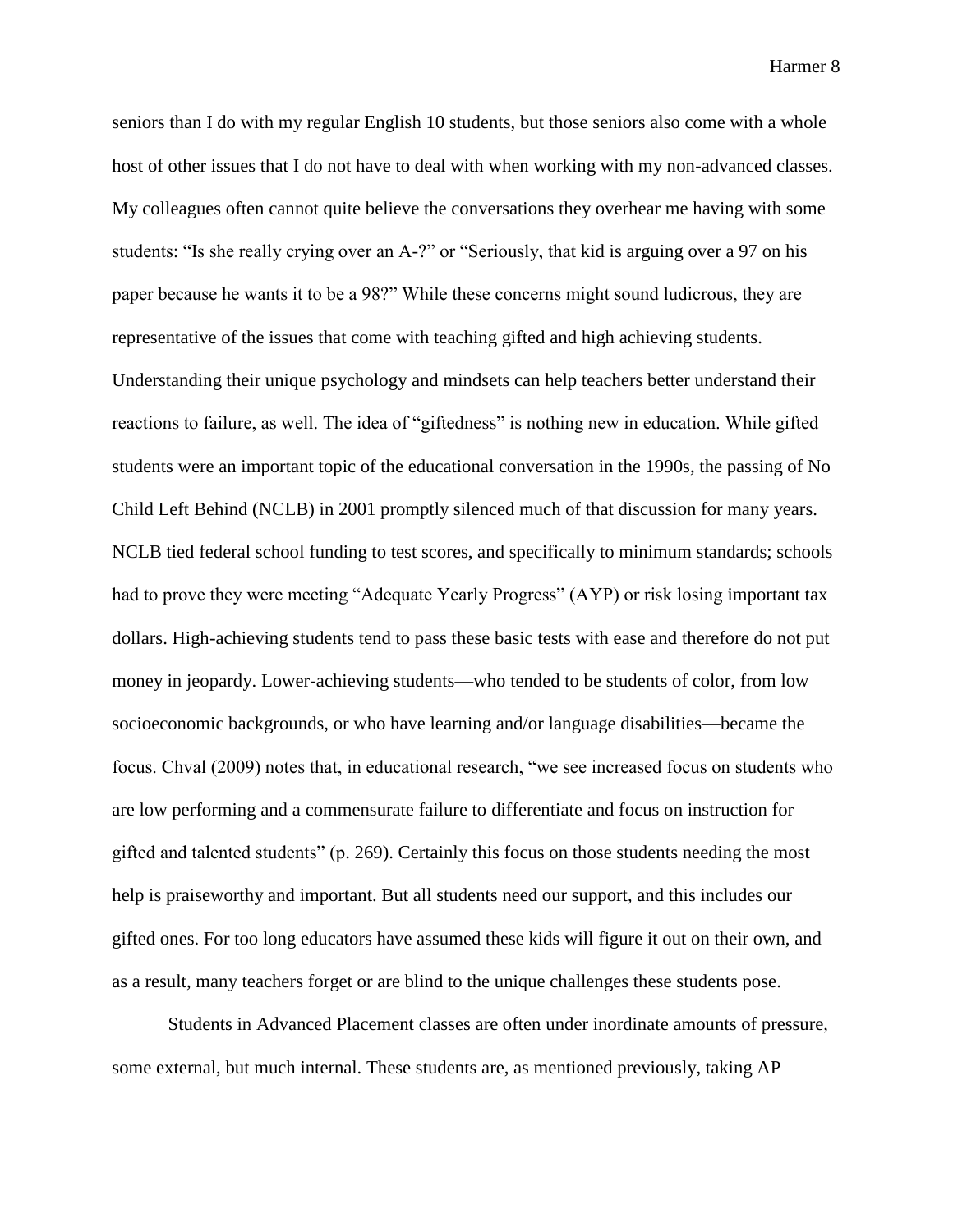courses with the hopes of earning college credit. This means their daily performance often has very real-world ramifications. Many colleges continue to grant "credit and exemption from one or more required first-year writing courses to entering students with AP Test scores of 3, 4, or 5" (Hansen, 2006, p. 462). This means that for students in the course, their performance has very real financial consequences. Poor grades or frustration, then, can quickly make students anxious. This is compounded by the fact that, for many students, academic achievement is integral to their sense of self. After surveying gifted students on their self-concepts, Brown (1993) found that many gifted and high achieving students have "no identity for themselves other than achievement" (p. 186). Failure is not just a temporary setback; it is a statement on that student's very sense of personal worth. This is complicated by the fact that gifted students have a tendency to compare themselves to others; achievement, after all, is often a comparative term—being "good" at something exists as a concept only in contrast to others being "bad" at it. Such comparisons are problematic in AP classrooms; in a regular classroom, the gifted student is exceptional. In an advanced classroom, with a high concentration of such students, extraordinary becomes the new ordinary. This can have detrimental effects on students because when placed with other gifted kids, self-esteem may suffer when they compare themselves and perceive their abilities as lacking (Hoge and Renzulli, 1993, p.455). Often these comparisons increase students' stress levels, forcing them to feel as though they need to work even harder to maintain their status as extraordinary. This results in "high levels of stress, uncompleted projects, and an unwillingness to engage in [further] risk-taking behaviors" in the classroom (Cross, 1997, p. 184). This negative cycle can be difficult to break, especially for those students who may already be lacking the skills and background with which some of their classmates enter the course.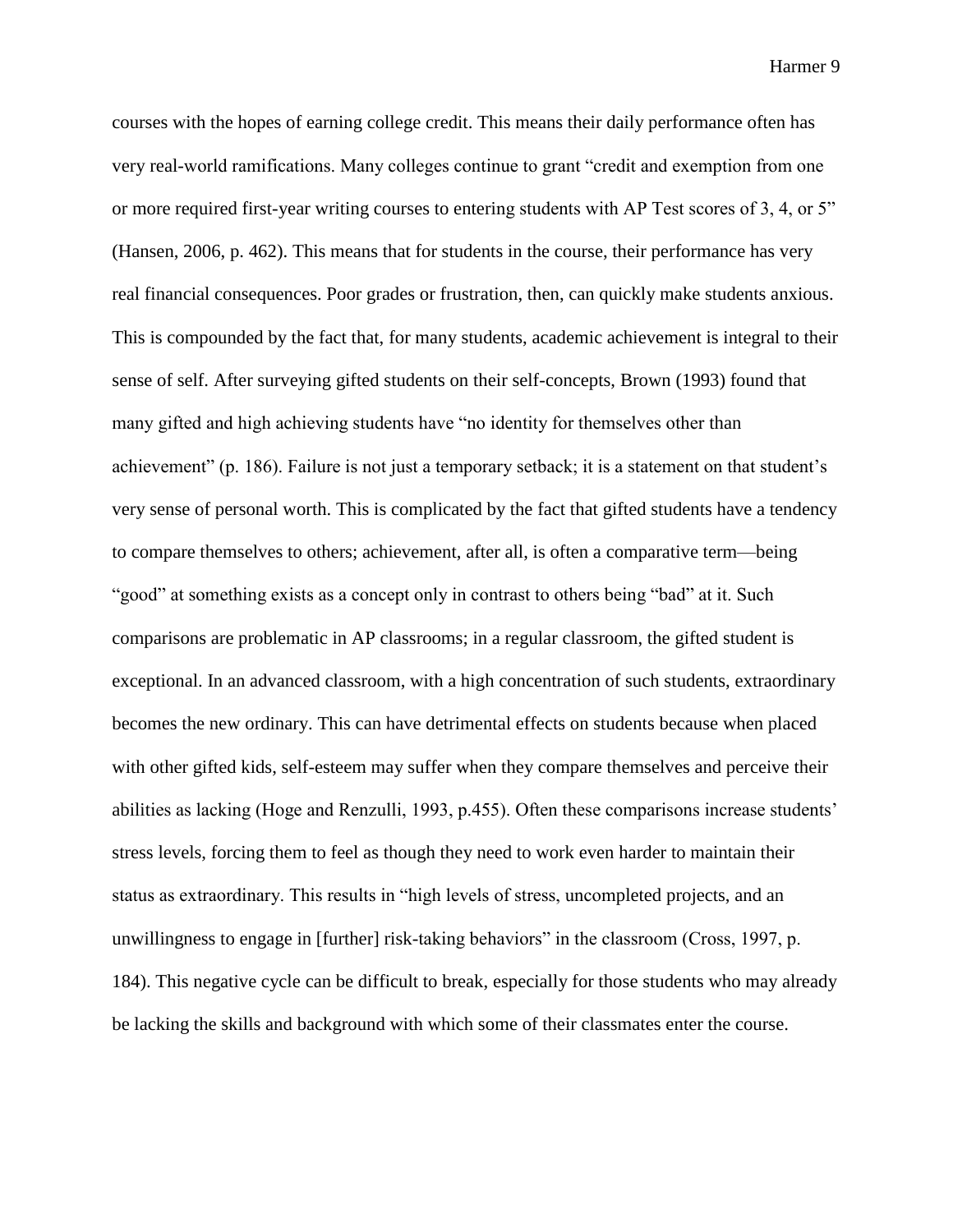This pressure and stress is rooted in the psychological traits many gifted students share. Hoge and Renzulli (1993), in their survey of gifted students, found that giftedness seems to "incline the child toward a more critical attitude toward performance" and makes students susceptible to "unrealistic expectations" (p. 451, 461). This critical attitude appeared again as a defining trait of gifted psychology in Cross's 1997 work, "Educating Gifted Children," in which he echoes the earlier work by emphasizing gifted students' "excessive self-criticism" and "perfectionist tendencies" (p. 181).<sup>22</sup> These expectations—which often include the belief that he or she will not struggle in school—coupled with the tendency to criticize any failure, can produce a cycle of negativity that is difficult to disrupt. Gifted students, Cross (1997) continued, "manifest supersensitivity [. . .], expanded awareness, [and] intensified emotions" (p. 182). It may seem ridiculous to many that a student would cry over a test, for example, but gifted students' sense of worth is so inextricably bound up with their performance—and they are so critical of those performances—that tears seem almost unavoidable. Gifted students' high expectations mean they often have a much more intense fear of failure, as well, making academic frustration particularly difficult for them (Brown, 1993, p. 184). Yet, the fact so many gifted students fear failure and are not adept at handling indicates a serious lack on the part of their education; they are not being forced to face failure and they are not being taught how to successfully overcome it. No student will be universally successful permanently; students must learn how to deal with these challenges early and in ways that can lessen the negative effects of such frustration. AP English teachers are uniquely situated to provide these opportunities due to

 $22$  Perfectionism is used often in our society to describe anyone with exceedingly high standards, but the scientific definition differs in an important way. According to Cross (1997), perfectionism is "being dissatisfied with the difference between one's ideal performance and one's perception of his or her actual performance" (p. 184). The crucial difference is in the addition of "one's perception of his or her actual performance." In other words, a true perfectionist may, in fact, perform quite well and simply not be able to see that. In fact, he or she may actually be performing "perfectly" and simply *perceive* the performance as lacking in some way. This can be difficult for teachers to address, as a strong performance in the teacher's view may still be a total failure to the student.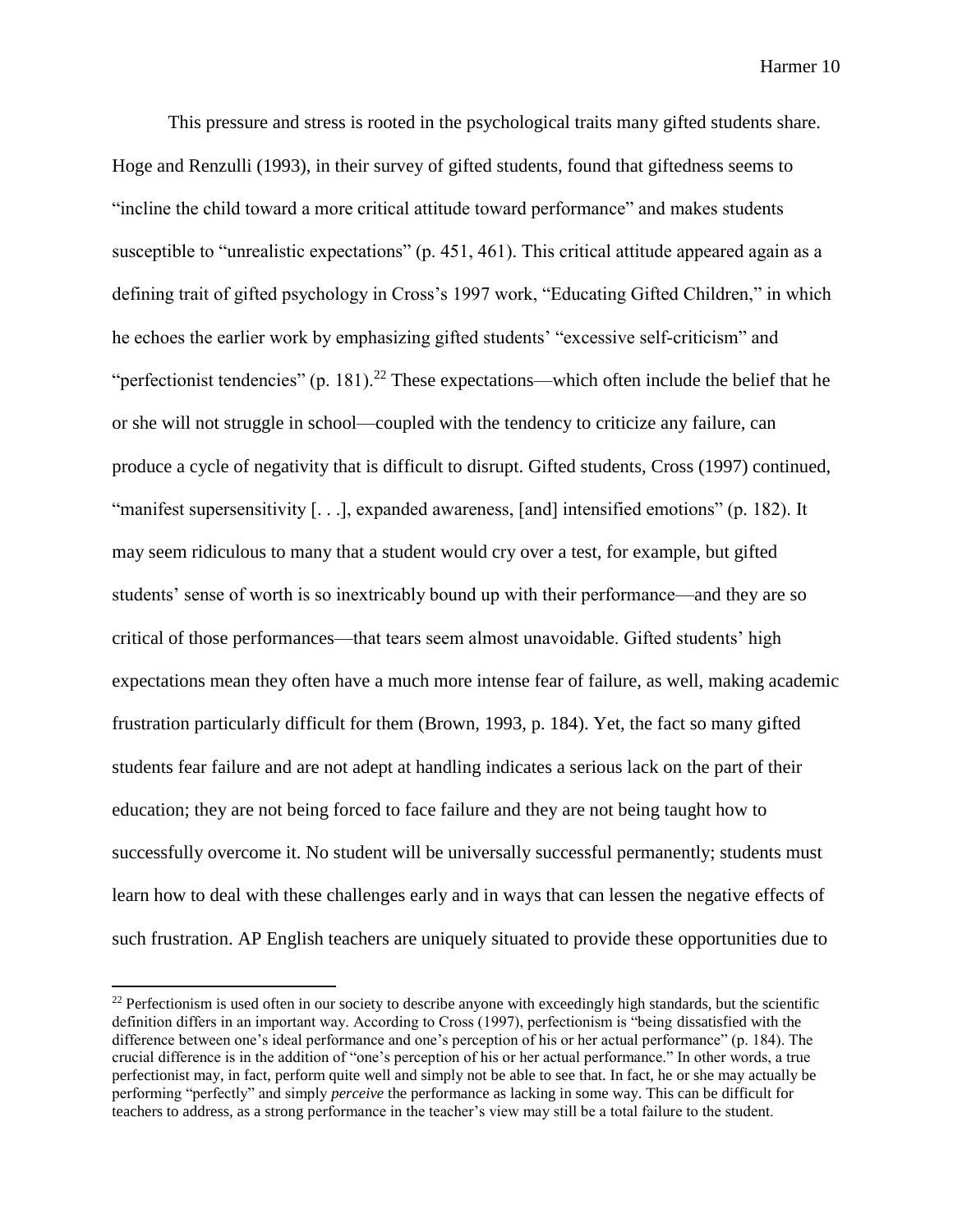the nature of their audiences and coursework. Because interpretation and analysis of a literary work is an often frustratingly nebulous skill, students are bound to encounter frustration in English classrooms of any level.

However, AP English teachers have one last hurdle they must overcome if they wish to encourage frustration and strategies for overcoming it in their classrooms: gifted students' aversion to risk taking. Students will likely never fail or be frustrated if they never try something outside of their comfort zone, and this is precisely why so many gifted students avoid any type of academic risk-taking. Because of their perfectionist tendencies, gifted students are typically "not willing to explore any avenues where success is not guaranteed" (Brown, 1993, p. 186). This can mean students avoid assignments or situations that seem particularly unfamiliar, or even avoid some classes altogether if the student feels he or she is not naturally inclined to perform well there. Students who define themselves and their worth according to their achievement naturally avoid situations where achievement is unlikely. These students are, as Cross (1997) said, "unwilling to engage in risk-taking behaviors" (p. 184). In English classes, this often manifests as a refusal to complete difficult assignments or readings. For example, one of my top students came in to my class before school one day and handed me his copy of "The Fall of the House of Usher" by Edgar Allen Poe. He had clearly not read it as assigned; he told me defiantly, "I read like a paragraph and couldn't understand it, so I quit." Rather than face the fact he may not understand the text perfectly—a risk for him—he opted out of the assignment altogether. Another student, when asked about her missing paper, told me sheepishly, "I just know it's not good enough, so I just don't want to turn it in at all." This phenomenon is prevalent in advanced English classrooms, particularly, says Moore (2005) among students for whom AP English is already outside their comfort zone (p. 168). In the face of such resistance, it is easy as a teacher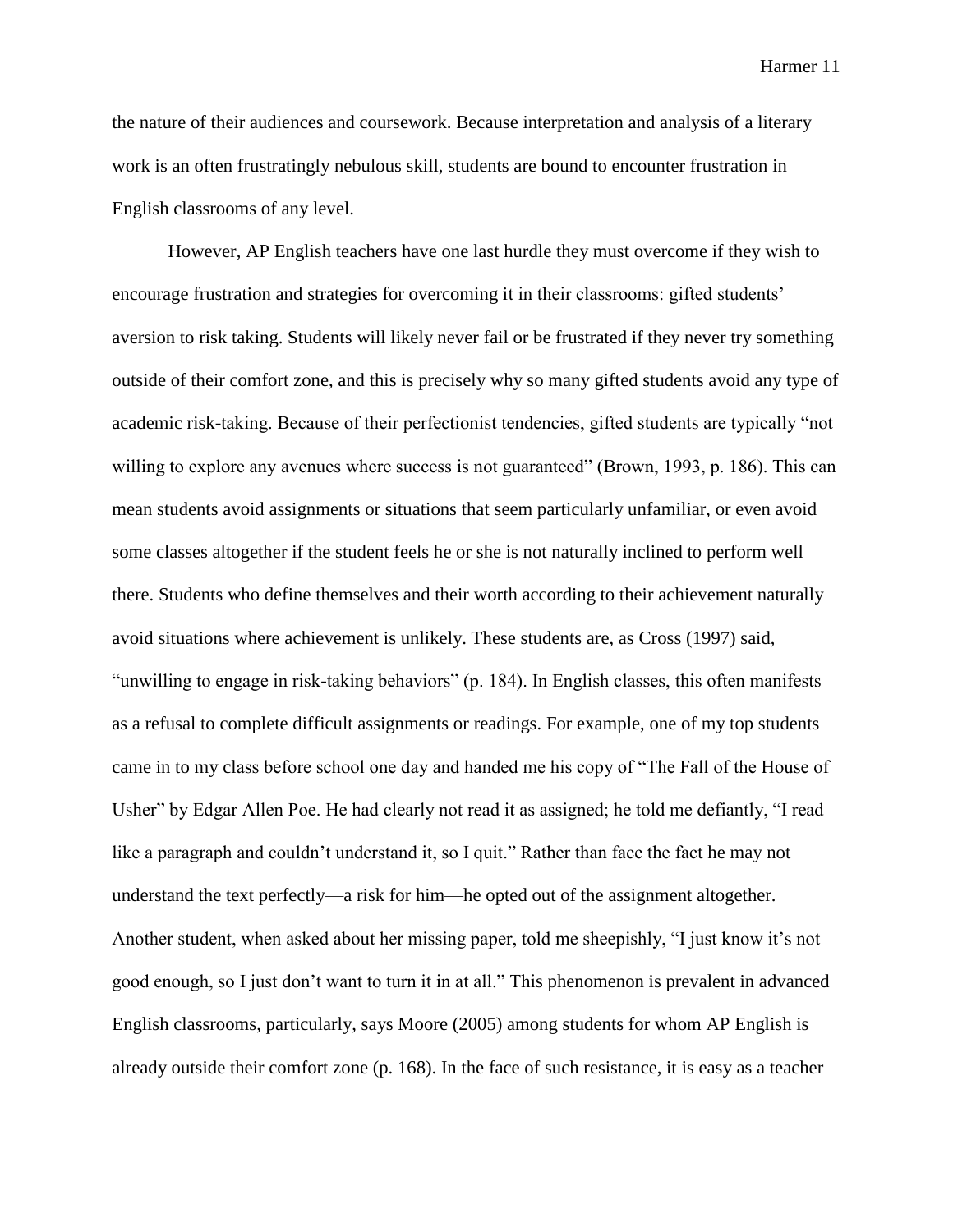to give in and try to maintain students' sense of self by encouraging only success and helping them avoid any possible failures. However, research consistently demonstrates that this is, in actuality, detrimental to students. They must learn to grapple with and overcome failure and frustration, and teachers can no longer protect them from these necessities.

## **III. THE FUNCTION OF FAILURE**

## **The Necessity of Failure—Nurturing Growth Mindset**

In order to encourage failure, we must first understand what "failure" means in this context. Often, a teacher's concept of failure differs dramatically from his or her students' concept. Failure does not mean failing in the traditional sense of getting an "F" in a class, something that is to be avoided; rather, failure means the inability to do something to one's expectations on the first attempt. For some students, failure can mean a lower grade than he/she wanted (even a B is a failure to some students), or it can mean simply not understanding something in a text. When a teacher encourages a student to fail, then, he or she is simply acknowledging that the student may not master a given task on the first attempt. This seems common sense to most educators, but it can be very counterintuitive to students; many expect to be taught something in class and then to be able to replicate it exactly in their own work. In English classrooms, in particular, this can pose problems; there is simply no way to "replicate" voice in writing or reproduce a totally unique interpretation of a text. Students perceive these struggles as failures, which can lead to frustration. But these failures are, in fact, the very core of learning. As Miller says in her work, "Got it Wrong? Try Again. And Again" (2013), "Learning is about failure [. . .] As novices, they don't yet know that the path to understanding is cluttered, meandering, and protracted" (p. 50-51). The job of the teacher is to teach them this.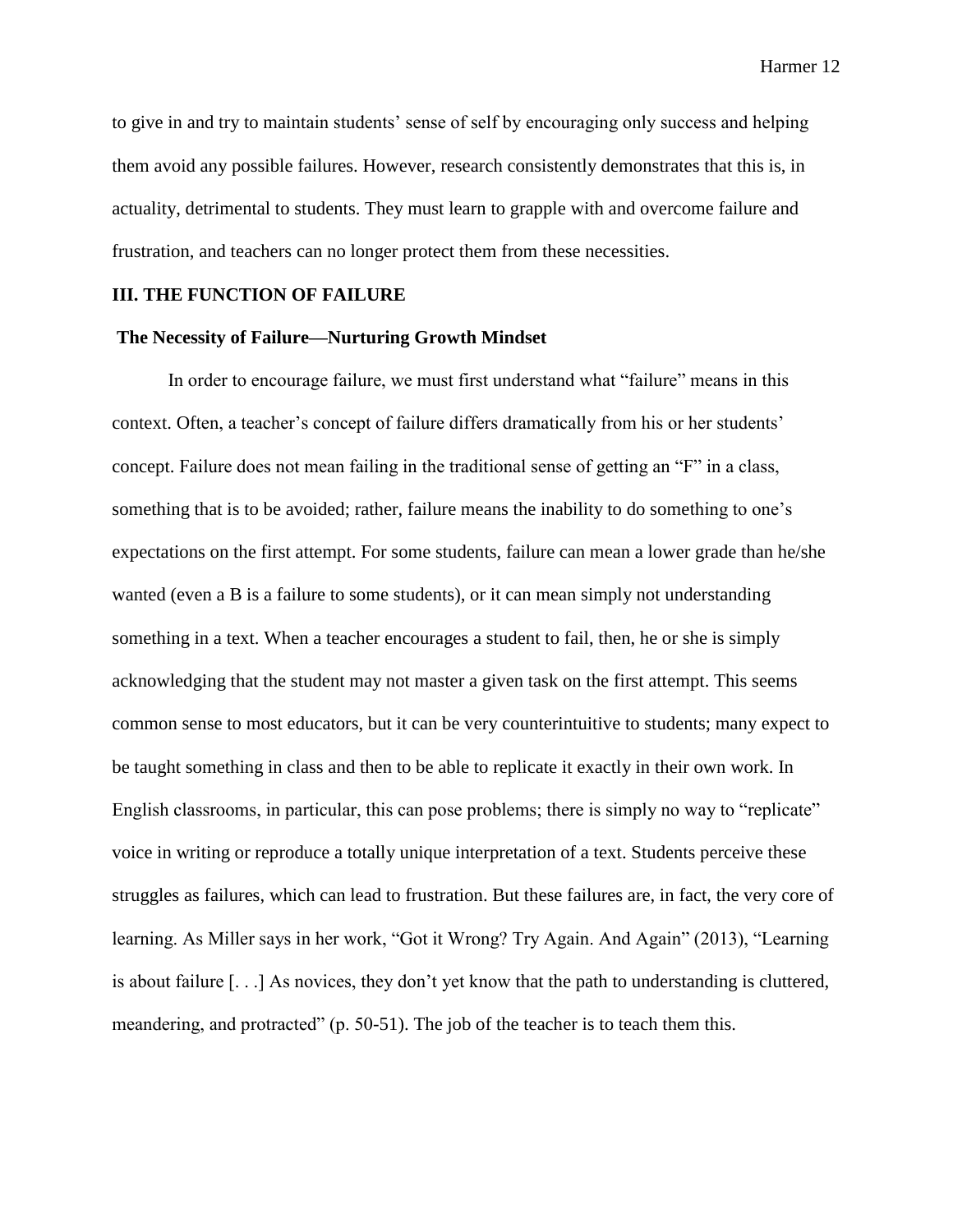The impetus for promoting failure has arisen from new understanding of mindsets regarding ability. In education, experts are increasingly looking for ways to help students perform better, graduate more often, and move on to postsecondary education opportunities. When examining students' attitudes toward intelligence and ability, researchers have discovered two main "mindsets," or ways of thinking about these ideas. In one group researchers discovered something they term a fixed mindset. A fixed mindset, according to Dweck (2013) is the belief that ability is a fixed, stable quantity (p. 20). Students with this mindset see intelligence as something innate and therefore unchangeable—some students are born good at school, others are not. This mindset encourages students to see failure and frustration as integral to their sense of worth; a student who receives a poor grade on a paper likely got that grade because he or she is not very smart, or at least not very good at English. Under this mindset, learning is not about acquiring new skills, but rather about tapping into existing ability. Fixed mindset also encourages students to stick to what know; those with fixed mindsets are often "afraid to take risks because they don't want to look like they're deficient in their abilities or their talents" (Dweck, 2013, p. 17). Teachers hear fixed mindset comments daily when students say, "I just don't get it" or even the seemingly benign, "I'm just not a math/English/science person." Such comments promote the idea that some people just naturally *get* things because they are born with the ability to do so. Students with a fixed mindset often have an inability to overcome academic challenges because when "they are confronted with continued failures [...] they conclude that they simply can't succeed" (Yeager, 2013, p. 65). Failure is personal. These students are more prone to quitting and underperformance—they tell themselves they cannot do it so they simply do not do it. This is a particular challenge in English courses; students with fixed mindsets often seek simple paths out of their failures, and when such paths are not readily available—when they have to create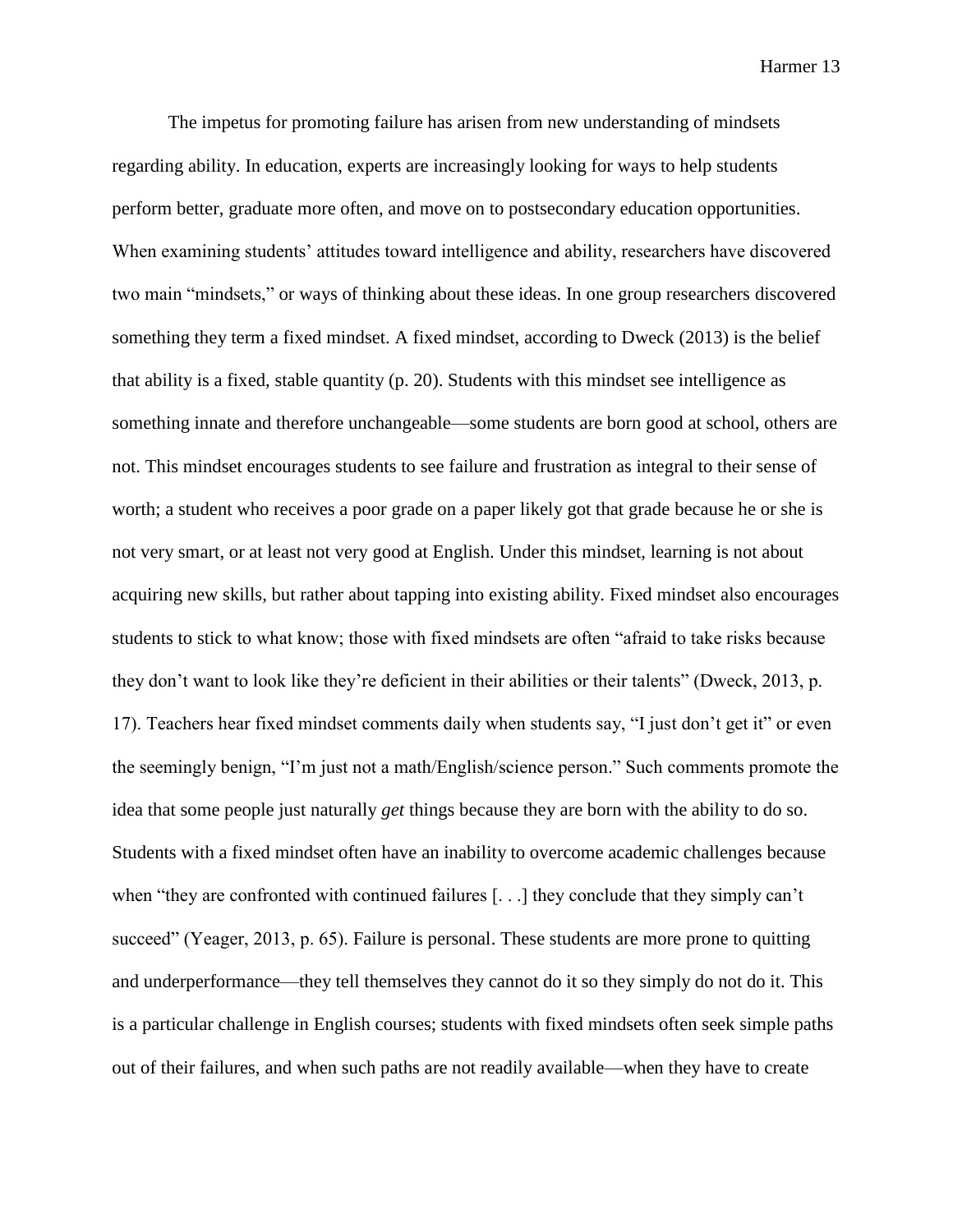their own—they are more likely to stop trying (Yeager, 2013, p. 64). Many gifted students are, in particular, prone to this mindset. According to Delisle's (2002) work on educating gifted students, many of these students are especially prone to fixed mindset behavior (p. 103). Having always been good at school, many start to believe they were just *born* that way; having not been confronted with academic failure often, they have little idea how to handle it when they do confront it.

The alternative to fixed mindset is called a growth mindset, and it is this that teachers need to actively promote in their classrooms. While people may be inherently inclined more toward either a fixed or growth mindset based on their personalities, mindsets are, says Dweck (2013), "things that people can learn" (p. 17). Growth mindset is the belief that ability, intelligence, and understanding are flexible entities that can be expanded. Growth mindset "promotes challenge seeking and resilience because it's oriented toward learning, not measuring the self" (Dweck, 2013, p. 17). When students view intelligence as immutable, they are less inclined to work hard to improve; they see little point in such measures because ability is innate therefore unchangeable. Those with a growth mindset, however, understand that they can get better. Promoting growth mindset does not mean, as many well-intentioned people believe, that teachers should uniformly praise students for "trying" or simply encourage students to just "try harder." Failure and frustration in an AP English classroom are rarely the result of not trying. When working with motivated students who want to succeed, simply trying harder will not produce different results; these students are *already* trying hard. Instead, failure and frustration are more typically the result of students using the wrong strategy when attempting a new skill. A student reading a poem for the first time and not understanding it probably does not need to simply read it again and "try." After all, what does "trying harder" look like when a student is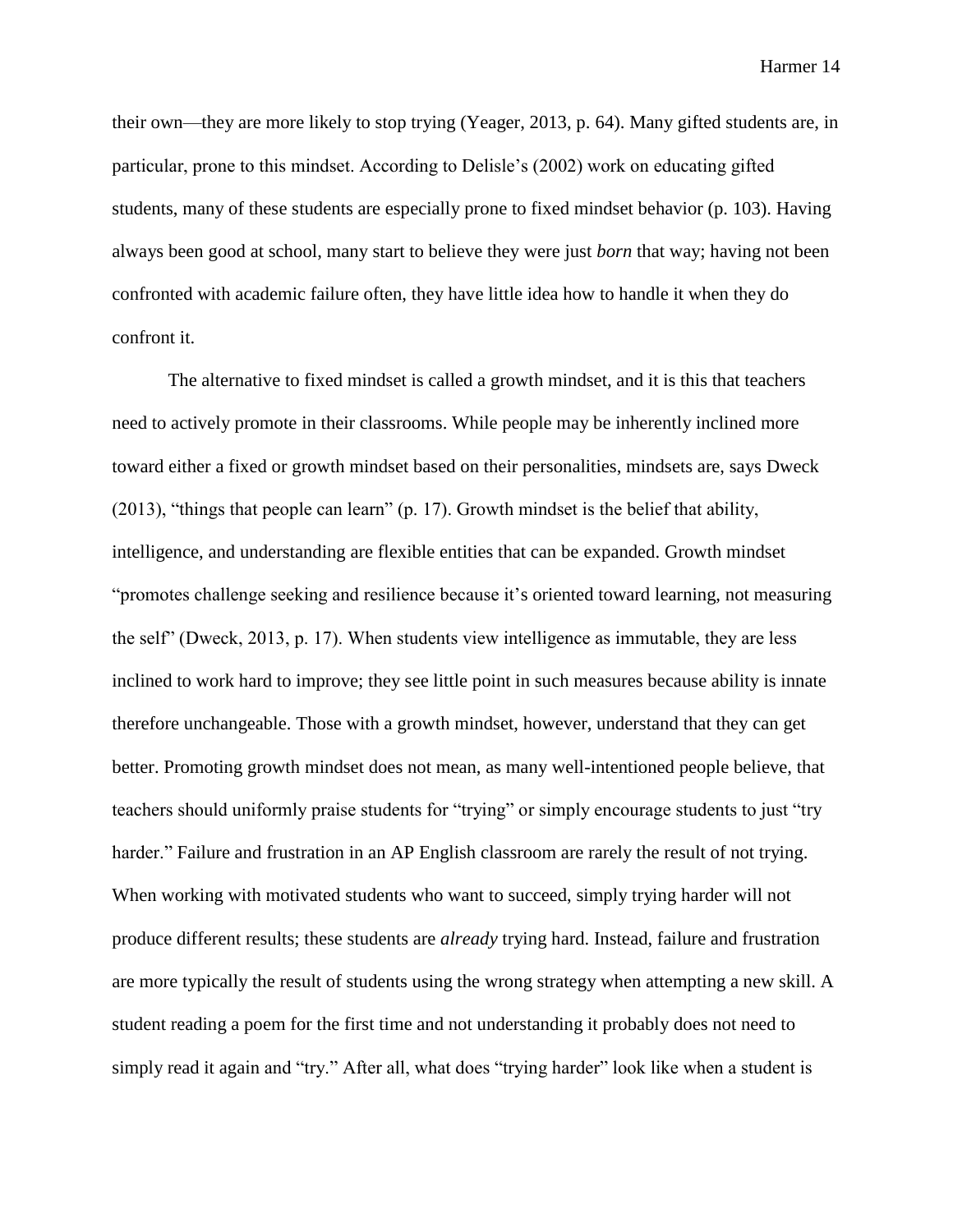trying to figure out the symbolism inherent in a poem like "The Love Song of J. Alfred Prufrock" or "Ode on a Grecian Urn"? Instead, the student likely needs a new reading strategy performing a TPCAST or SCOUT reading of the text would be more helpful than just reading the poem straight through, for example, and expecting to "get" it.<sup>23</sup> Students with fixed mindsets would resist these strategies; they may already have decided that these poems are simply too hard or that they just are not smart enough. Accepting help in the form of learning new strategies may is a sign of defeat. Students with growth mindsets, however, embrace these strategies and the help that comes along with them. They believe in their own potential to grow. As a teacher, it is not much of a challenge to guess which student may ultimately succeed in understanding the poems.

The research bears out the fact that those with growth mindsets do better academically than those with fixed mindsets. Yeager looked at achievement gaps in AP classrooms; as these courses saw increasing diversity, they also saw an increase in the number of students who struggled initially. Many of the students felt out of place in such classrooms because they did not have a history of being in advanced courses. Yeager (2013) found that "in rigorous, randomized experiments, even relatively brief messages and exercises designed to reinforce this *growth mindset* improved student achievement over several months" (p. 63). Students who believed they could get better *did* get better. Reinforcing growth mindset means reinforcing and orchestrating time for failure and frustration—teaching students to "view struggles in school not as a threat [...] .] but as an opportunity to grow and learn" (Yeager, 2013, p. 63). While this may seem like an optimistic ideal, it is, in fact, simply good science. Miller (2013) reported that repeated studies

 $\overline{a}$ 

<sup>&</sup>lt;sup>23</sup> TPCAST and SCOUT are two reading strategies promoted by the College Board for breaking down poetry. Both are mnemonic devices to help students remember the steps to go through in their analysis. TPCAST promotes the steps of Title, Paraphrase, Connotation, Attitude, Shifts, and Themes. SCOUT asks students to look for Specific Details, Comparisons, Organization, Unusual Traits, and Theme/Tone. Both strategies, along with resources for teaching them, can be found on the College Board's AP Literature and Composition resources page.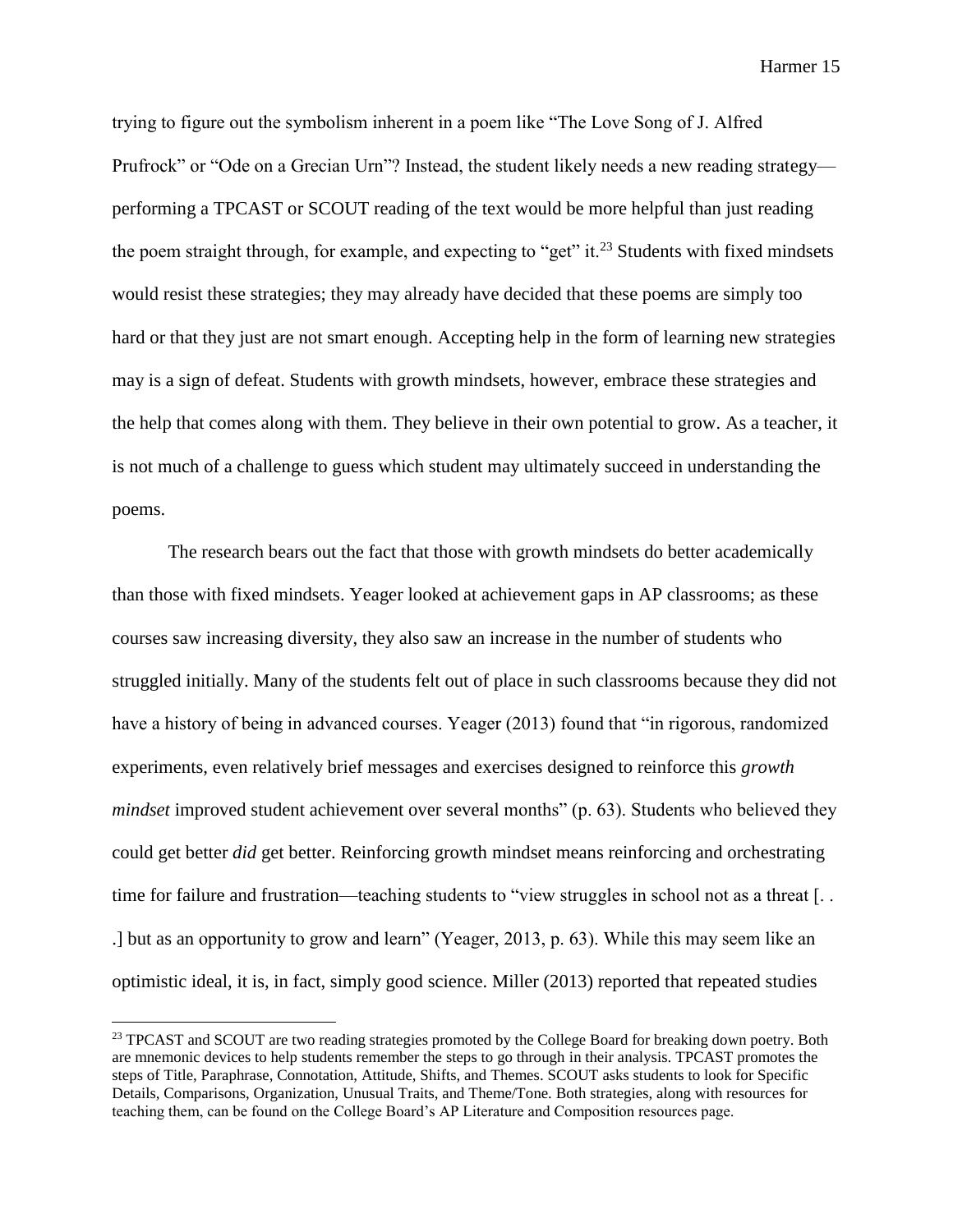on learning and mindsets have demonstrated that "true learning depends on our tolerance threshold, upon how long we can wrestle with doubt" (p. 51). Doubt is frustrating and many students try at all costs to avoid it; however, those who learn to live with doubt and see it as a growth opportunity succeed at higher rates than those who seek to avoid such situations. Learning is risky; being in an Advanced Placement class is often risky. Students simply must learn to view these risks as a necessary part of education, but—as many students resist these situations—that can only happen if we as teachers force them to take these risks and grapple with uncertainty and failure.

#### **Encouraging Failure and Frustration**

First and foremost, when orchestrating opportunities for frustration and failure, teachers must divorce those failures from students' grades. Cassandra Erkens (2007), a leading educational expert on the use of homework and grading policies, argues that the work a student does when first learning a skill should not be graded. Grading work when a student is still learning a skill, she argues, is akin to evaluating a person's ability to ride a bike based on the first time they get on one (p. 3). Our society instinctively understands that such skills take time and cannot be judged until they are mastered—this is why teens are required to complete hours of behind the wheel training before they are tested for their driver's license—yet educators do not frequently give this same common-sense approach to their students. Many teachers, says Erkens (2007), worry that "If I don't grade it, kids won't do it" (p. 2). But research does not bear this out: students will complete work if they see its value toward their final goal, whether that be mastering a skill or achieving a certain grade in the course (Brookhart, 2011, p. 28). In fact, students are more willing, at times, to complete work in which that learning and risk is consequence free. My student who refused to read the Poe story, for example, was willing to do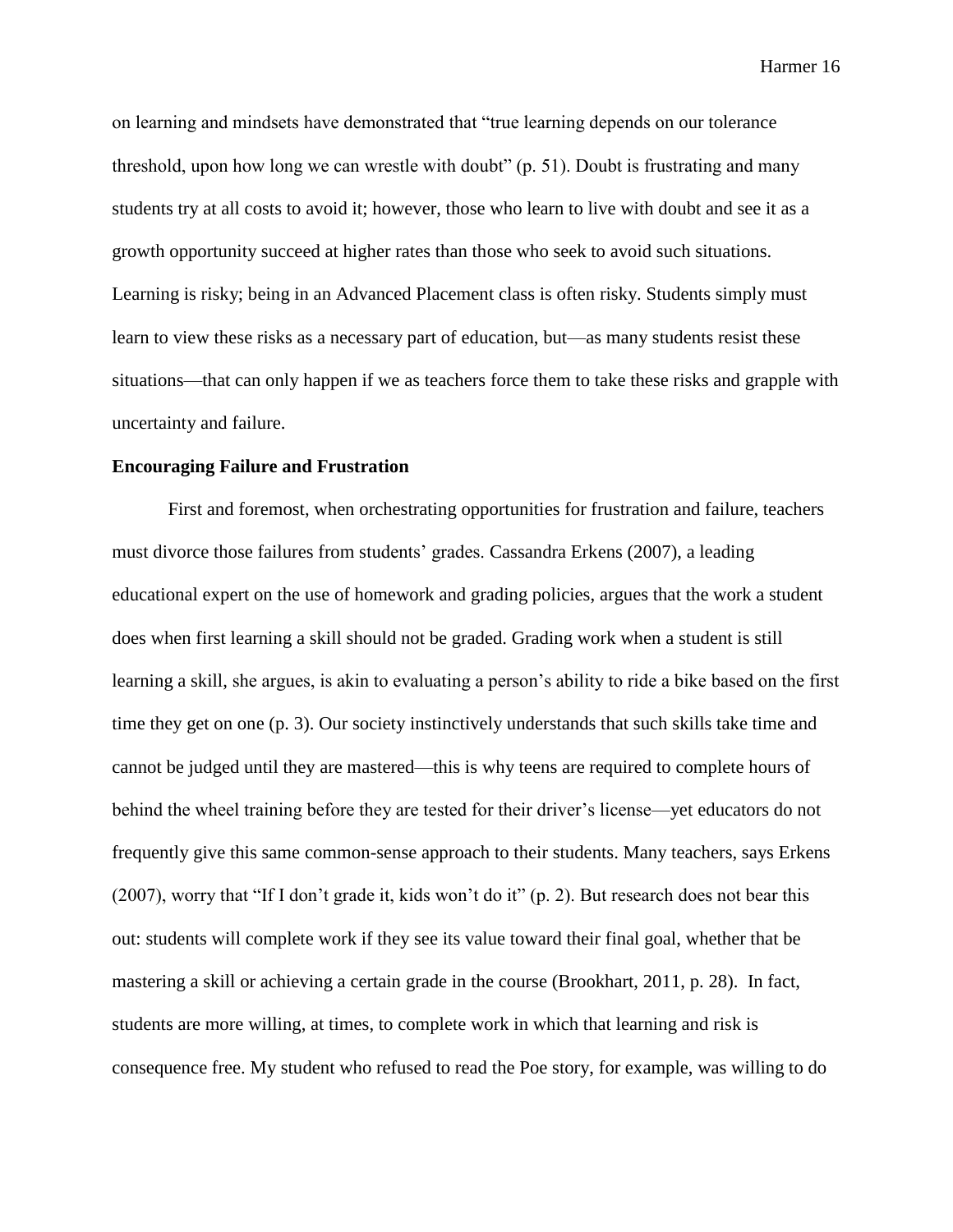it when I handed it back to him, explaining that all he needed to do was try to get the basics and come to class with his areas of confusion marked, and that he would not be graded that day. During class discussion, he was the most vocal in attempting to parse out the language that initially confused him; once reading the story was risk-free, he was less anxious and therefore less defensive. Teachers need to acknowledge the reality of their students' lives—grades *do*  matter, and so if teachers want their students to be willing to fail, separating that failure from an undesirable outcome or consequence can relieve pressure on the students and send the message that failure and frustration need not be anxiety-producing events. When students know their practice is risk-free in terms of grades, they are more likely to "accept opportunities for challenge" (Erkens, 2007, p. 4). By acknowledging the fact that many gifted students are already under intense pressure, and working to alleviate some of that pressure, AP English teachers can set a precedent that learning is not always high stakes, and that frustration will not always necessarily entail irreversible consequences.<sup>24</sup>

There is, of course, a caveat to this strategy; almost all teachers in the United States will be forced, at some point, to provide a grade for a student. Students in AP English will, most likely, take a high-stakes test at the end of the year. What Erkens advocates is not the absence of all grading, but rather the absence of grading *initial* learning. When students are first learning to break down difficult poetry, for example, teachers may be better off assigning the difficult work—even knowing that they students may fail in their understanding at first—and then engaging with that frustration without assigning grades. When students have had sufficient practice—when they have had sufficient opportunity to overcome their initial frustration—then a teacher should assess the student and provide a grade. By ensuring students have had ample time

 $24$  This is, truthfully, advice that applies to any good teaching, whether working with gifted students or not. Erkens's work focuses on the grade/learning divide as necessary at any level of education, but it is particularly important for teachers of AP classes to remember, as those classes are routinely more grade- and results-driven.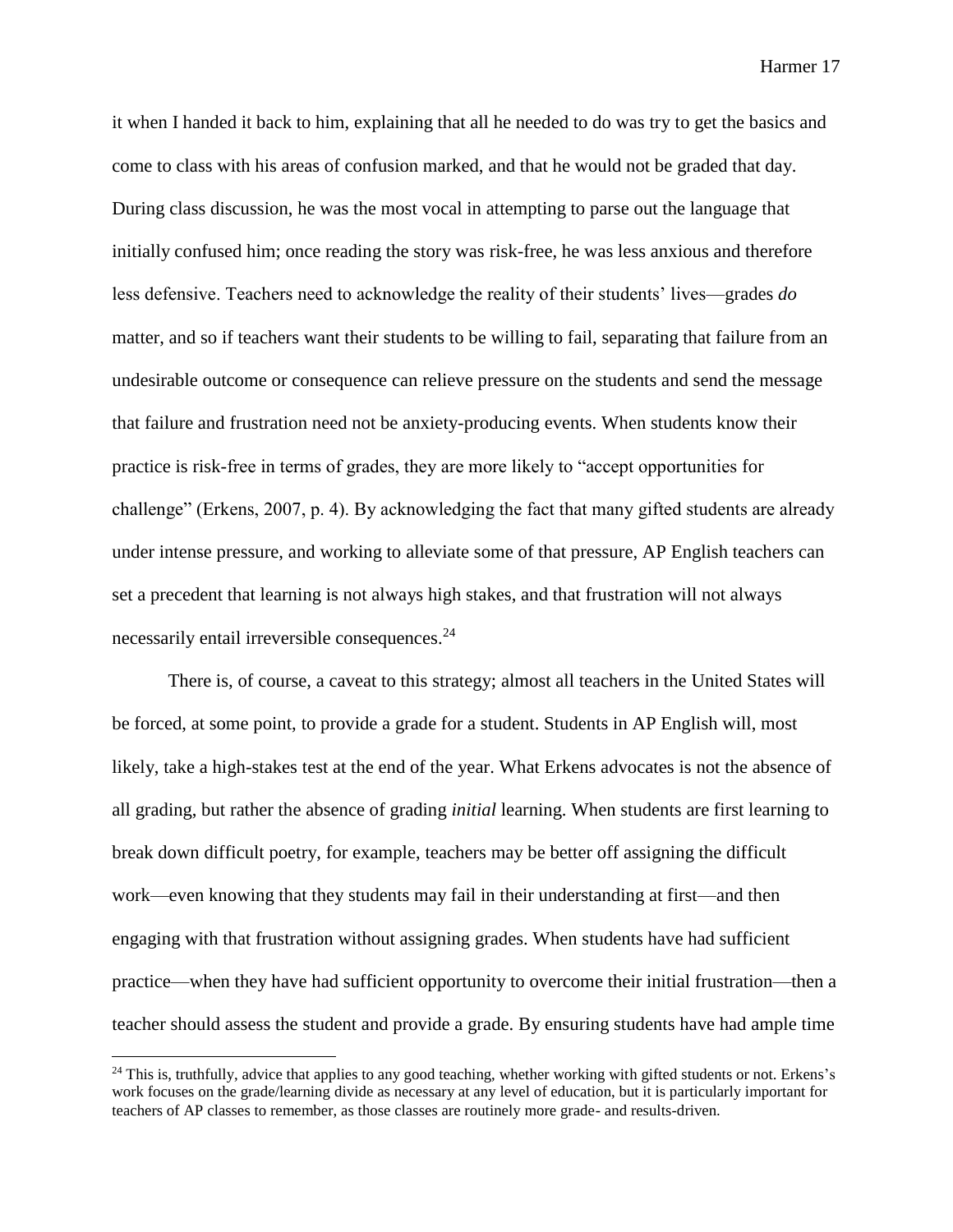to learn the skills, the teacher ensures that early failures and struggles lead to ultimate success; students in turn learn that frustration and failure are not insurmountable obstacles, but rather natural parts of the learning process. Students should not be exempt from mastering a skill or being tested on it; after all, as Dweck (2013) points out, "There are situations in life where you have to demonstrate your ability [...] Sometimes you absolutely have to perform well" (p. 20). But students are more likely to perform well in these situations if they have been given ample prior practice, and they will be more inclined to engage in this practice if the risks are lower.

Lowering the stakes of failure is a concrete way of making students feel safe and supported in the classroom, a key component necessary in any room where failure is to be welcomed as a challenged rather than feared as a consequence. Students, particularly gifted students who can be hypersensitive and critical, need to feel that their classrooms are accepting and welcoming. This is a difficult task in AP classrooms where competition is often fierce. Students need to not only trust each other, but their teacher, as well. In conducting surveys of students in advanced classrooms, Yeager (2013) found that "even a little mistrust can harm a student's learning" (p. 63). This is particularly true of students who may feel out of place in the AP classroom already, students who may be a part of programs like AVID, for example, for whom this may be their first advanced course. Minority and low-income are particularly susceptible to these types of anxieties, and when they "feel unwelcome in their classes, [they] may become unmotivated and disinterested in learning" (Moore, 2005, p. 170). To complicate this even further, AP English courses tend to be largely discussion and seminar based, encouraging students to share their thinking and interpretations verbally with the rest of the class; thus, any "wrong" answers or failures are public. The onus falls on the teacher then to actively *promote* wrong answers, to orchestrate situations where students must struggle together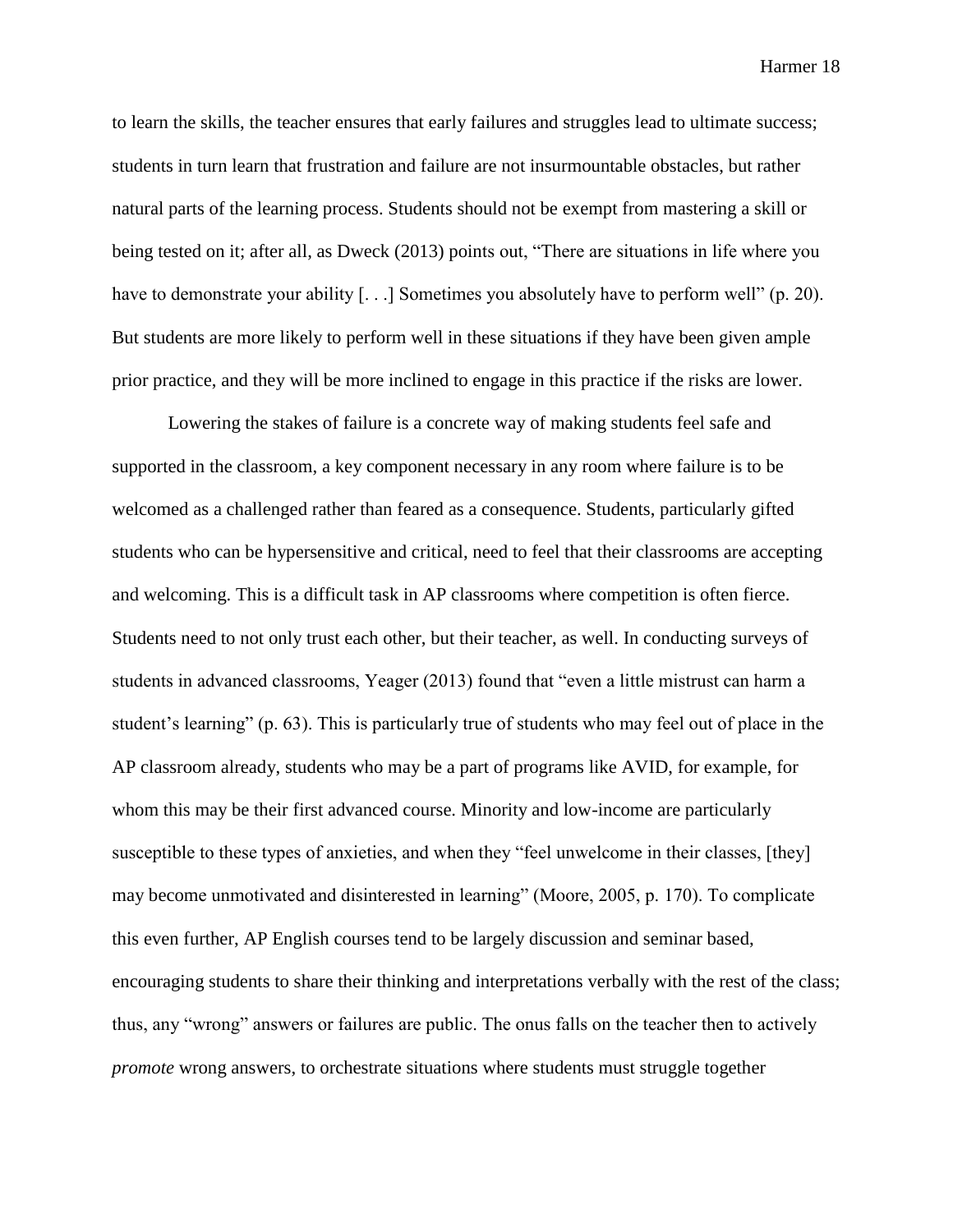collectively, even publically, and send a clear message to students that such struggle is welcome in the classroom. Other students are often more comfortable being wrong when they see that other students have also been incorrect. It lessens the impulse to negatively compare themselves others and alleviates the sometimes-crushing "fear of embarrassment" many students report feeling when it comes to failure (Miller, 2013, p. 51).<sup>25</sup>

Miller (2013) suggests teachers "normalize difficulty by asking questions like, where did you struggle? and how are you working to solve these problems?" (p. 51). This does not seem revolutionary, but to many gifted students, it feels as though it is. Being asked to read something difficult and do nothing more than *identify confusion* is a liberating experience. Many English students come to class feeling as though they need to have a fully defined analysis or interpretation of the text. When reading something overwhelmingly difficult—*Paradise Lost* for example—such a goal is unrealistic for most eighteen year old students, even gifted ones. Kelly Gallagher (2004) advocates for asking students to annotate a text by marking places where they got lost and writing questions they can ask their classmates to help them clarify their confusion (p. 154). This communicates to students that the material is difficult and that they are *expected* to struggle. When they are frustrated, then, they view it not as a failure on their part—"my teacher expected me to *get this*"—but as natural and therefore safe. By encouraging students to share their frustrations in class, frustration is seen as normal, even universal. Students learn understanding is something they develop over time, not something with which they are born. Subtle messages like this have been shown to increase not only student trust in their classrooms, but student achievement, retention of information, and performance on assessments (Yeager,

 $25$  Many teachers, when students are publically wrong, feel the urge to praise wrong answers—to give partial credit for a "good idea" or "nice try," but this is detrimental. While corrections should be made diplomatically and kindly, praising a wrong answer reinforces the idea that "wrong" is something to be avoided and that being right is the only desirable outcome in that class.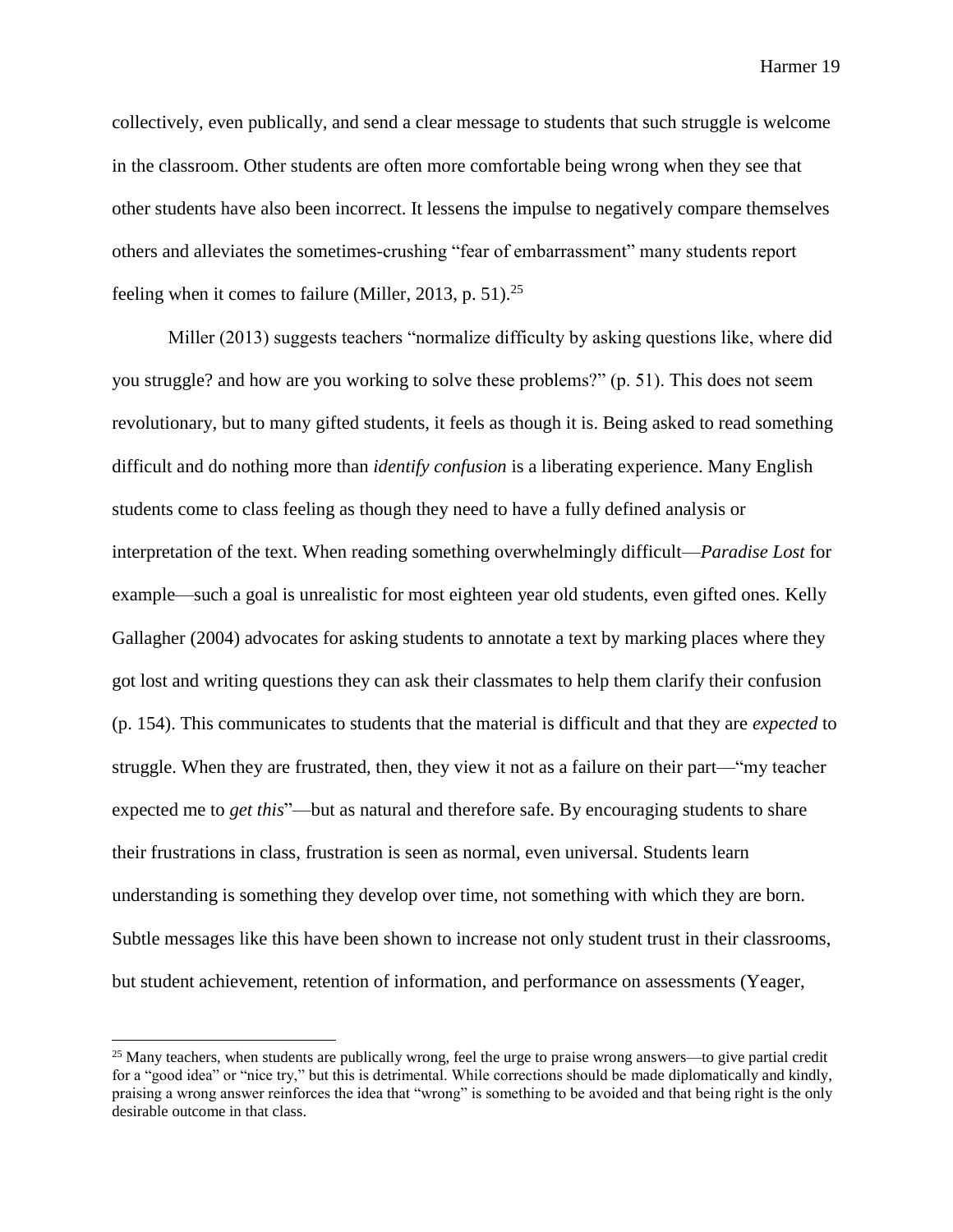2013, p. 63). The process is deceptively simple, but creating dissonant experiences like this requires careful management on the part of the teacher (Miller, 2013, p. 52). If teachers want students to come to class and verbalize frustration, they need to make sure the students will *experience* frustration; encouraging questions but then assigning a text that is readily understandable teaches students the teacher does not really mean that it is okay to be confused; the teacher pays lip service to the idea, but then orchestrates situations that prevent it. Assign texts or tasks students will truly grapple with; this requires the teacher to be fully aware of the students' current abilities as well as to have a fair awareness of what skills are likely to cause frustration.<sup>26</sup>

Once frustration is normalized, teachers need to actively provide pathways out of the frustration. In English classrooms, pathways may look less like roads, however, and more like vehicles. In other words, English teachers should provide tools to help students work through their frustration. In the wooly world of interpretation, teachers can provide direct instruction on symbolism, motifs, characterization, and tone, but ultimately, these are tools for the student only; each student will need to develop his or her own ability to interpret a text. Each student's interpretation will look subtly different, and while teachers understand that is okay, many students resist this, particularly students experiencing frustration who simply want to find the "right" answer. Modeling behavior becomes crucial, then, for student learning. If a teacher wants students to learn how to overcome frustration, he or she should *show* them how to overcome it by modeling their own process. Miller (2013) advocates for "modeling the initial false starts that come with learning" (p. 51). This can feel risky for teachers—Miller is encouraging them to be

 $^{26}$  Unfortunately, no magic guide for this exists. Pre-assessments can help, but only they cannot fully replace a teacher's sense of his or her students. Teachers must get to know their students and their students' strengths and weaknesses. Anticipating confusion is easier with repetition. After teaching *A Tale of Two Cities* for four years for example, a teacher can accurately predict which chapters and characters may be problematic.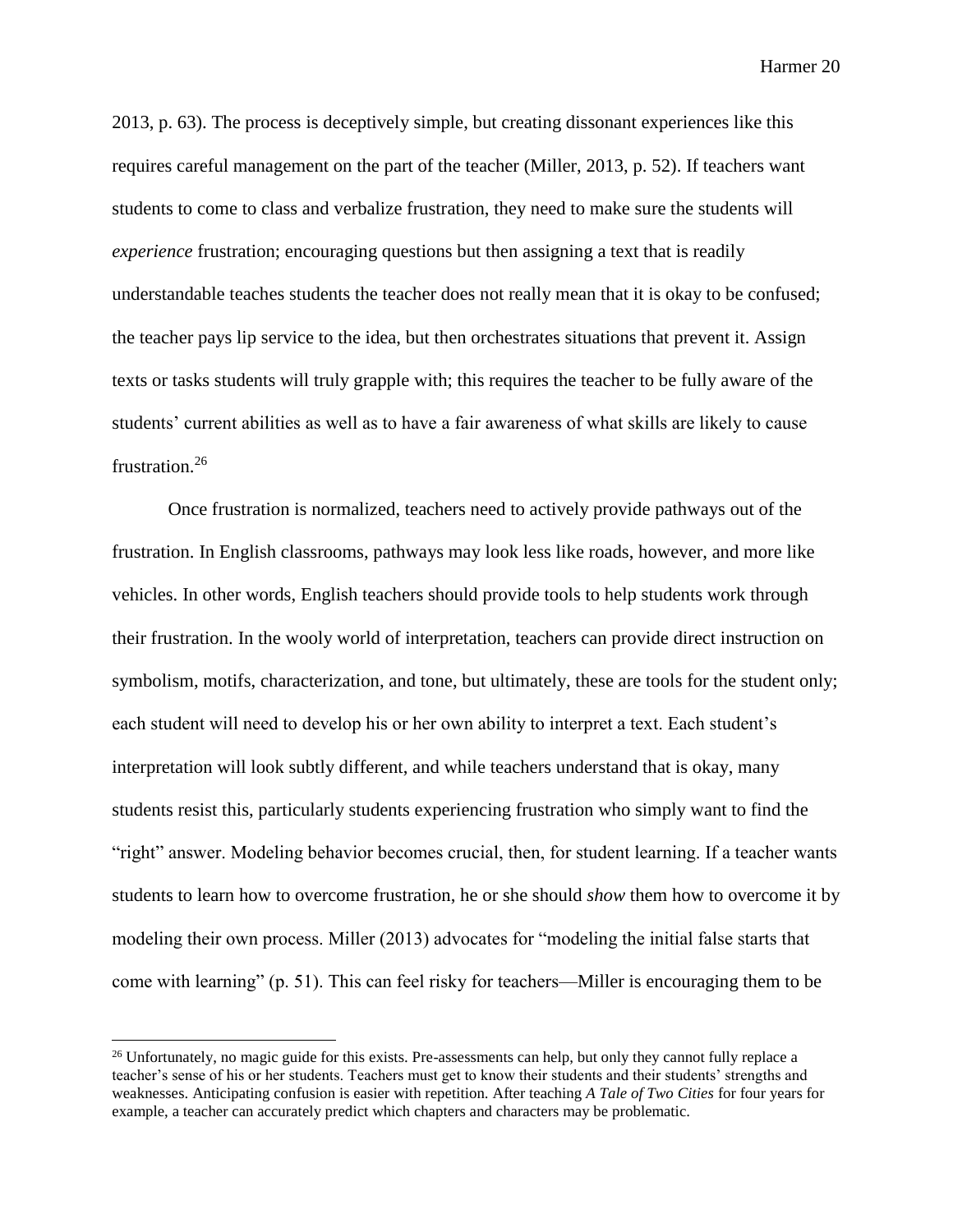wrong in front of their students. Yet, it sends a message to the class: even so-called experts are still learning and growing. Once again this reinforces growth mindset by demonstrating that knowledge is not something a person has but rather something a person develops. Gallagher (2005) urges the writing teacher, for example, to write with her or his class (p. 46). Modeling gives students the ability to watch someone "work through the initial discomfort of situations that don't make sense" (Miller, 2013, p. 51). Once again, this normalizes frustration and failure while simultaneously showing students how to work through those processes.

Finally students are ready to start tackling these tasks and practicing their skills, and here is where teachers get to their most important strategies: high expectations and critical feedback. Often, when students are facing frustration, teachers want to reassure them that they *are* smart enough, talented enough, or otherwise capable of succeeding. In the rush to do this, teachers accept mediocre work and praise it lavishly. Students, however, are often decent gauges of their own work, and gifted students in particular tend to see through this empty praise and identify it for what it really is: false and pitying. This does students no favors. Instead, praising mediocre work sends the students a dangerous message: this is as good as the teacher thinks he or she can do (Jackson, 2009, p. 85). What starts with good intentions can actually communicate incredibly damaging messages about students' abilities. Yeager (2013) found in his study that "being told that a teacher believes that she can meet a higher standard can be a powerful motivator" (p. 64). In fact, students who were held to higher standards and consistently told they could do better overwhelmingly lived up to these expectations, raising their grades and general abilities over time (Yeager, 2013, p. 63). Rather than frustrating students, high standards communicates to them that their teacher believes in them, as well as that learning is something to work for, not something that comes naturally. This faith in students is critical, but not always easy. Certainly,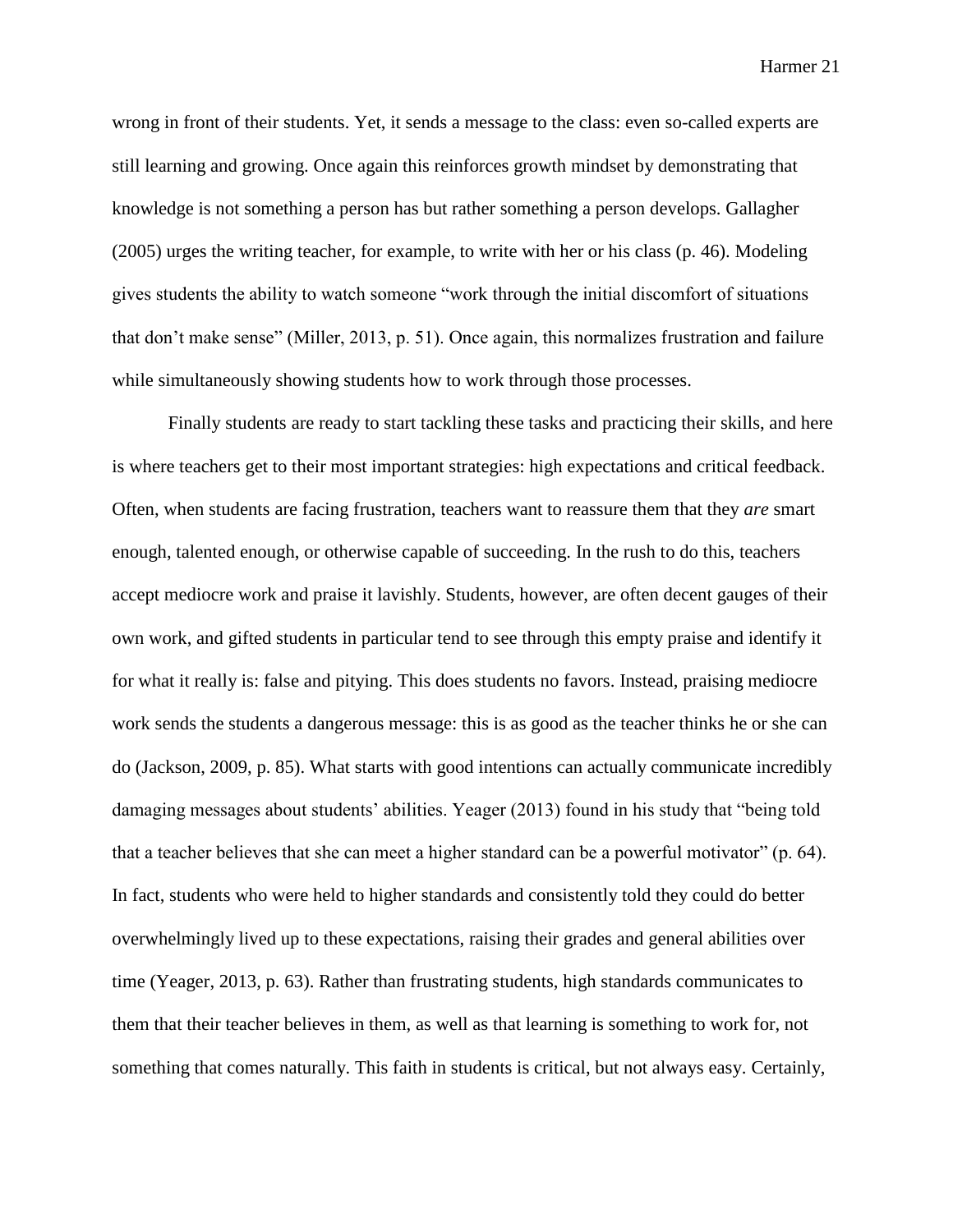being a teacher dealing with a class of 30 increasingly frustrated students who just do not "get" "The Love Song of J. Alfred Prufrock" can be an unpleasant experience; this year, while students discussed the poem in my AP Literature and Composition course, one student slammed his literature book closed and told his group disgustedly, "This is *impossible!* How am I supposed to know why the hell he keeps talking about Michelangelo?!" My first instinct as a teacher was to soothe his frustration, to go to his group and try to explain it, but I resisted. As much as I did not want him to feel frustrated with what he perceived as his failure to understand the poem, I wanted more for him to push through his frustration and know that he *could* figure this out on his own. He needed to learn the lesson that, as Miller (2013) says, "Error marks the place where education begins" (p. 50). As teachers, we must learn not to intervene with every frustration lest we unintentionally promote the idea that we do not expect our students to be able to accomplish this task on their own. He did eventually open his book, and he did eventually come up with his own interpretation—one that he willingly and proudly shared with the class. To have lowered expectations—to have given him an out when he struggled—would have been to demonstrate to him that I did not believe him capable.

Finally, in order to communicate these expectations to students, teachers must not fear offering critical feedback to students. English teachers are used to commenting on papers and student work, but providing critical feedback is something quite different from the typical comments. Critical feedback is "oriented toward strategy, toward [. . .] process praise or process feedback" (Dweck, 2013, p.17). Rather than telling students something either works or does not work, for example, the teacher provides concrete strategies to help the students improve. Rather than commenting that a particular interpretation feels obvious or shallow, the teacher may direct the students to a particular place in the text or encourage the student to use a particular reading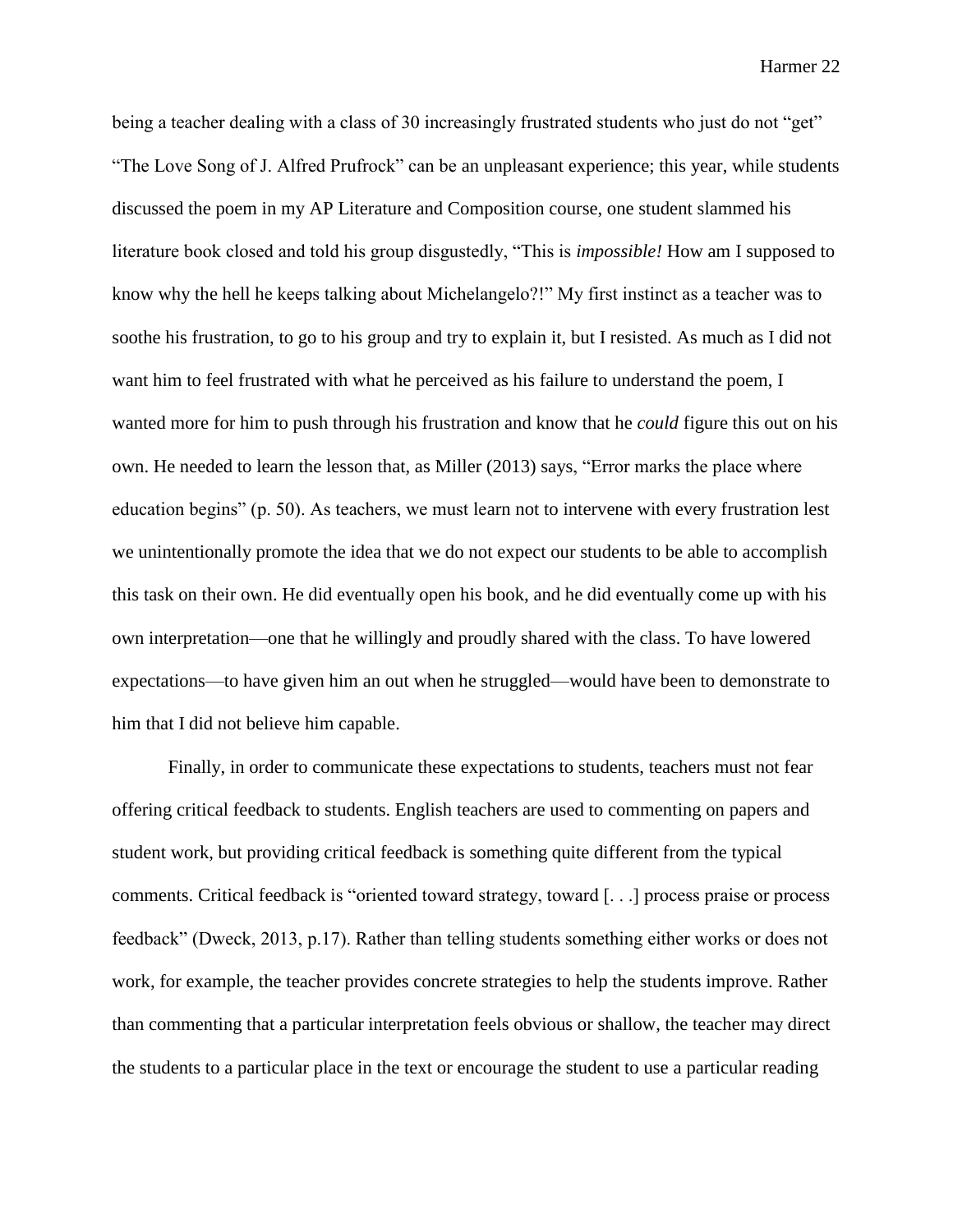strategy taught in class. Such feedback communicates high expectations—the student needs to dig deeper—while providing a guide for how to get there. If, says Dweck (2013), teachers want their students to improve, they have "got to teach them this is the way to get better, and [they] need to give feedback on precisely where their process was good and where their process needs improvement" (p. 18). Do not, Dweck admonishes, let students off the hook for shoddy work, but do not expect them to figure out how to improve on their own, either. When students are learning about voice, for example, feedback telling them to "vary their syntax more" is frustratingly vague; more helpful is telling a student, "You use a lot of complex sentences with introductory phrases, which is repetitive. Try to insert some simple sentences for emotional impact or reverse the order of your complex ones to prevent your writing from falling into a pattern." Does such feedback take longer? Certainly, but if teachers have willfully orchestrated frustration in their classrooms, then the burden falls to them to provide feedback and strategies to help students get through it. As students become more adept at handling their own frustrations, teachers can back off a bit; students will learn to ask for help when they need it and to monitor their own processes.

Encouraging failure is so simple it feels obvious, but it is something few teachers actively pursue, particularly in the high stakes world of Advanced Placement. But study after study shows that students do better and perform better on assessments when they have been encouraged to face possible failure and deal with their learning frustrations. Once grades are separated from the initial learning tasks and students feel safe in the classroom to take risks, once confusion and failure are normalized as a part of the learning process, and once students are forced to meet high expectations through the reception of critical feedback, students will be truly ready to engage in real learning, as messy, chaotic, and sometimes confusing as that can sometimes be.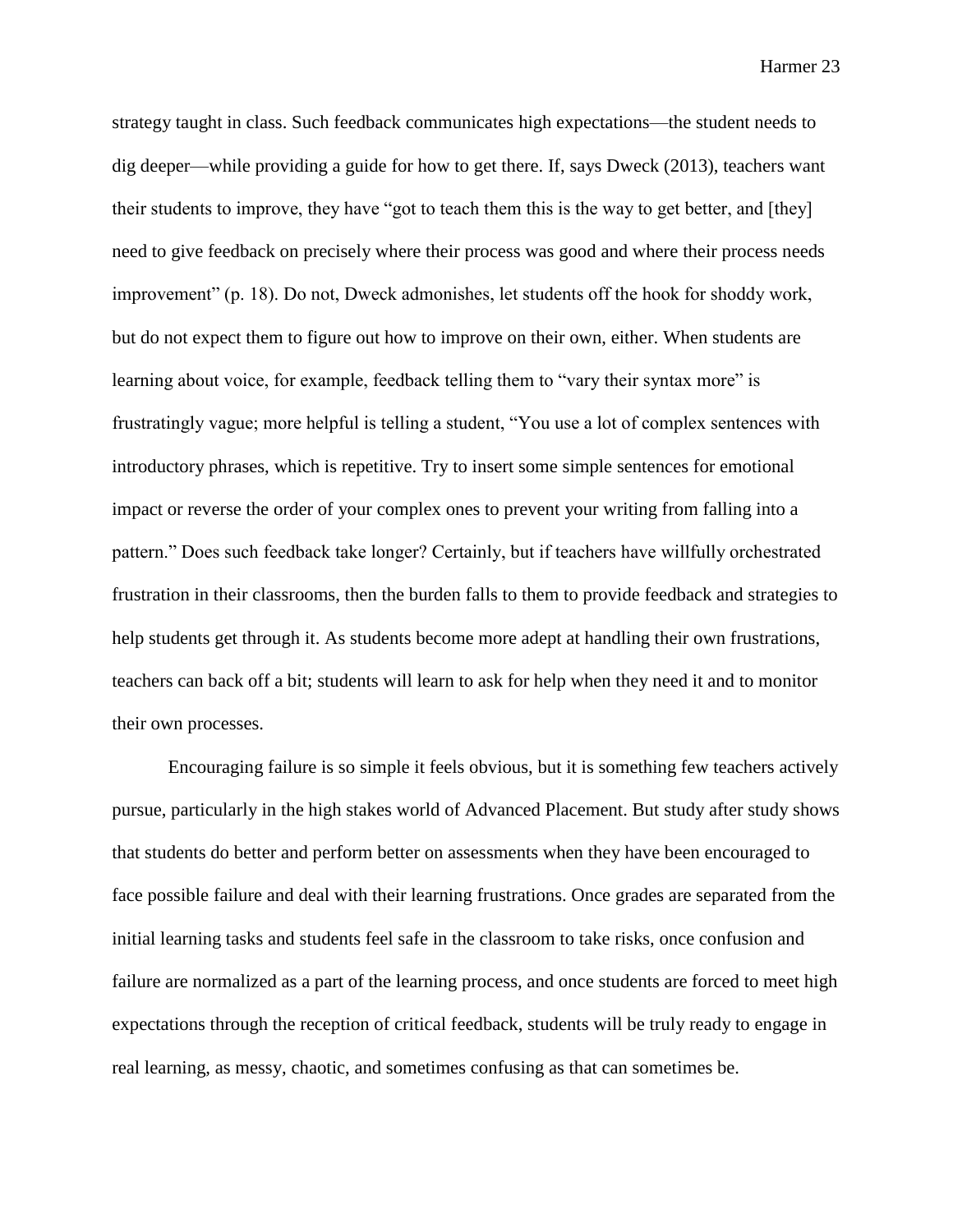#### **IV. CONCLUSION**

The same student who came to me crying after her first test—which she aced, by the way—recently got her first paper back in AP Literature & Composition; it was a C. She earned a whopping 76%. This young woman informed me that she had never gotten a score lower than an A- on a paper, and she was suitably shocked to see this grade now. But she said this without tears. She said this, in fact, with a smile on her face as she sat on a stool next to my desk, paper spread before us. She said this and then asked, "So, can you help me fix it?"

We need our high-achieving students to feel comfortable asking this question. We need them to see that they do not need to know everything—and they especially do not need to know everything right away. When they learn that they *can learn*, that they can grow and get better, the world of learning opens up before them. And when these high-achieving students learn to take their failures in stride and simply keep working to get better, they set an important precedent within our schools: everyone needs to work hard, and that is okay. They become role models and agents for change, and they do so without even actively knowing they are doing it. When students understand that learning is a process that we rarely master on our first attempt, they allow themselves the freedom to really develop. Educators understand the importance of this that is why so many are talking about how to teach growth mindset—but when we neglect to examine the importance of this with our highest-achieving students, we are subtly—but definitively—reinforcing a *fixed* mindset. When we talk about growth mindset only in conjunction with our students who struggle, the message we send is that *gifted kids do not need this because they naturally have the ability to succeed already.* Educational pedagogy needs to be clear: *everyone* works hard, and everyone fails sometimes. Failure need no longer be the new "f" word.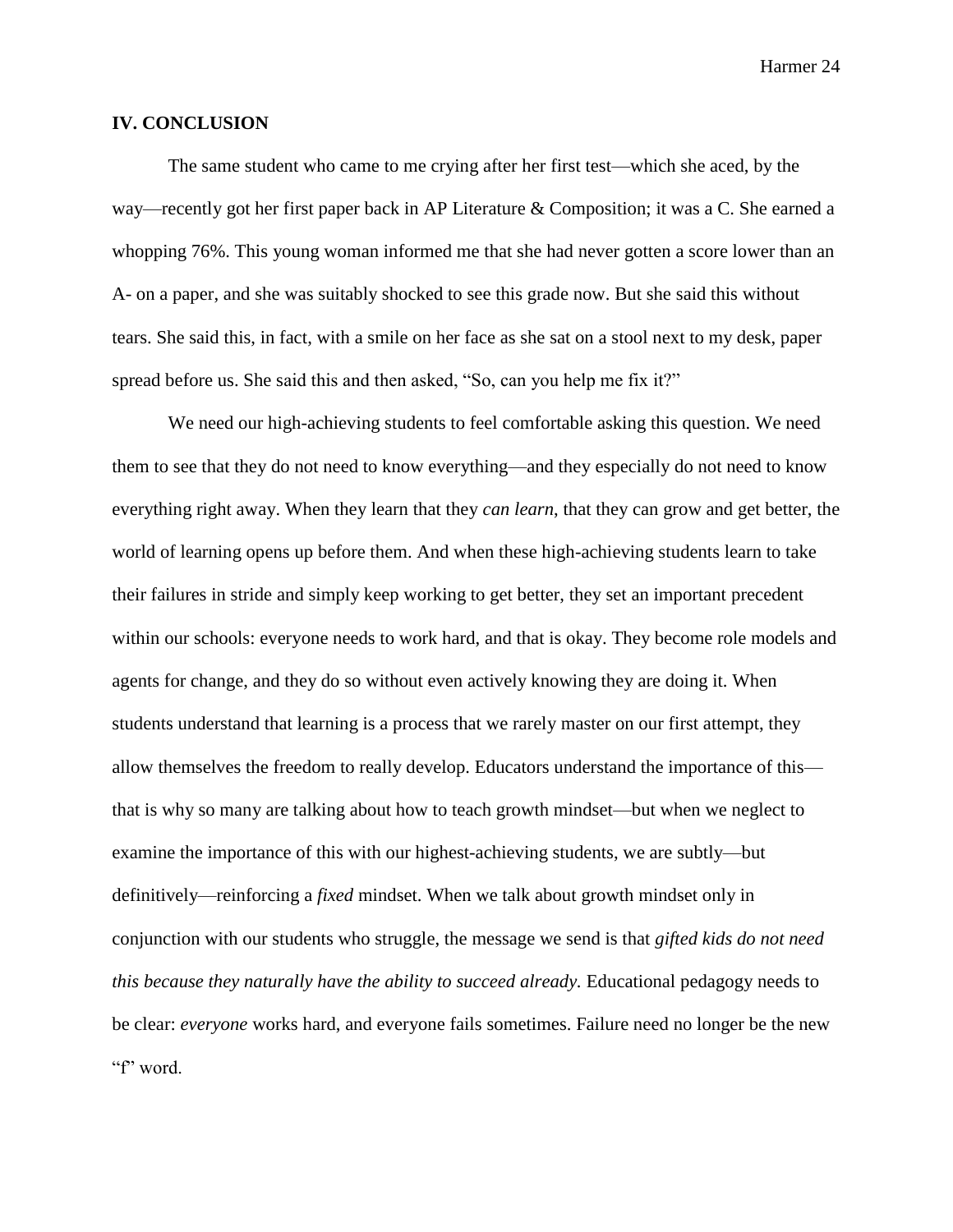#### Works Cited

- Brookhart, S. (2011). *Grading and learning: Practices that support student achievement.* New York: Solution Tree Press.
- Brown, L.L. (Jan. 1993). Special considerations in counseling gifted students. *The School Counselor, 40(3),* 184-190. Retrieved Oct. 20, 2015 from *JSTOR.*
- Chval, K.B., J.A. Davis. (2009). The gifted student. *Mathematics Teaching in the Middle School, 14(5),* 267-274. Retrieved Oct. 27, 2015 from *JSTOR.*
- Colvin, G.F. (Fall 2004). Classroom counseling in secondary schools: An Old Idea That's New Again. *American Secondary Education, 33(1),* 43-48. Retrieved Oct. 20, 2015 from *JSTOR.*
- Cross, T. L. (1997). Psychological and social aspects of educating gifted students. *Peabody Journal of Education, 72(3/4),* 180-200. Retrieved Oct. 17, 2015 from *JSTOR.*
- Delisle, J., and J. Galbraith. (2002). *When gifted kids don't have all the answers: How to meet their social and emotional needs.* Minneapolis: Free Spirit Publishing.
- Dweck, C. (Dec. 2012/Jan. 2013). Mindsets: How to motivate students (and yourself). *Educational Horizons, 91(2),* 16-21. Retrieved Oct. 20, 2015 from *JSTOR.*
- Erkens, C. (2007). *Leading change in assessment practices*. New York: Solution Tree.
- Friedrich, G. (Feb. 1999). Benefits to English departments of the Advanced Placement program. *College Composition and Communication, 40(1),* 11-14. Retrieved Oct. 17, 2015 from *JSTOR.*
- Gallagher, K. (2004). *Deeper reading: Comprehending challenging texts, 4-12*. New York: Stenhouse Publishers.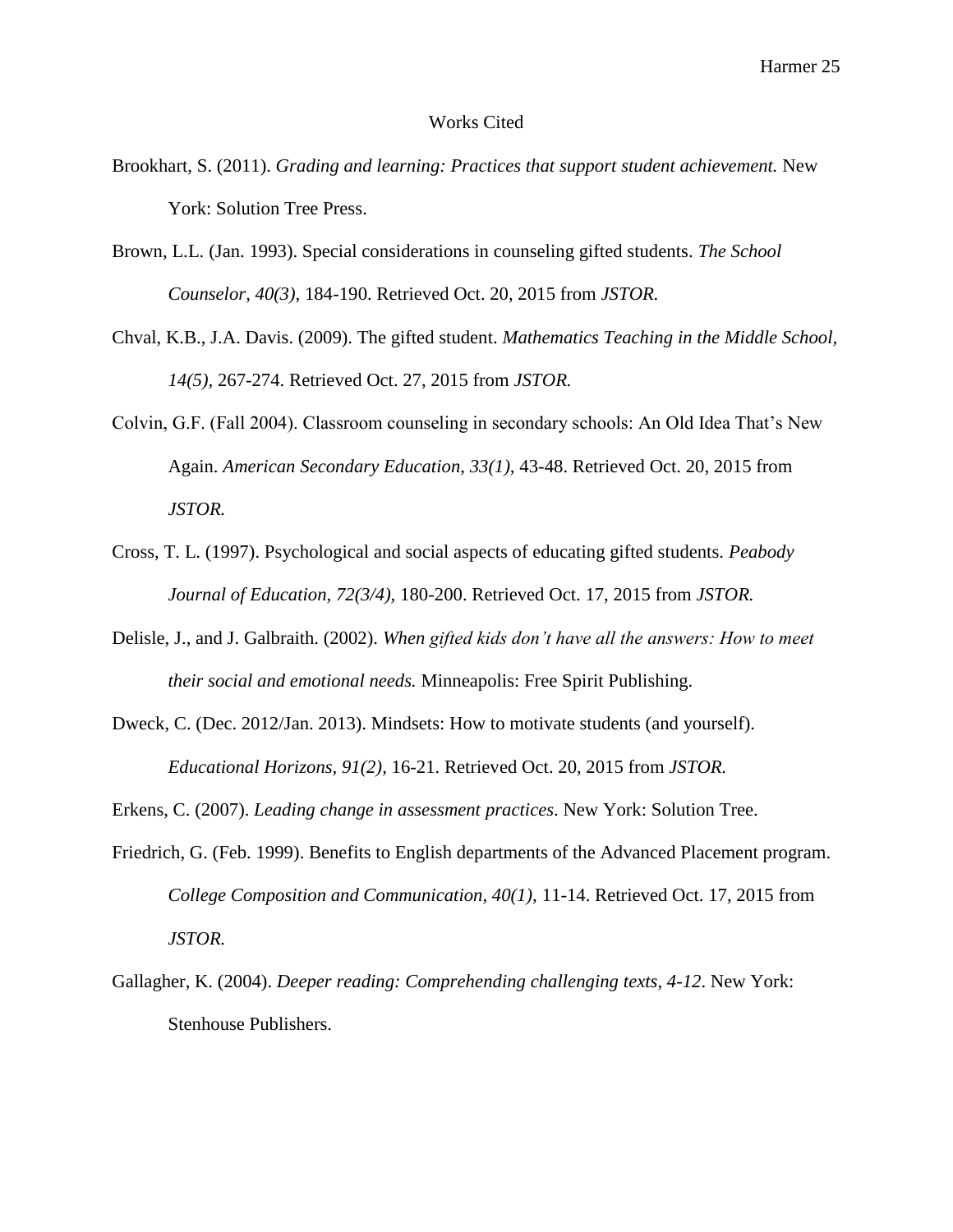- Hansen, K. (May 2006). Are Advanced Placement English and first-year college composition equivalent? A comparison of outcomes in the writing of three groups of sophomore college students. *Research in the Teaching of English, 40(3),* 461-501. Retrieved Oct. 17, 2015 from *JSTOR.*
- Hoge, R. D., and J. S. Renzulli. (Winter 1993). Exploring the link between giftedness and selfsoncept. *Review of Educational Research, 63(4),* 449-465. Retrieved Oct. 17, 2015 from *JSTOR.*
- Holley, L.C., S. Steiner. (Winter 2005). Safe space: student perspectives on classroom environment. *Journal of Social Work Education, 41(1),* 49-64. Retrieved Oct. 20, 2015 from *JSTOR.*
- Jacson, R. (2009). *Never work harder than your students & other principles of great teaching.*  Alexandria, VA: ASCD Publishing.
- Jeong, D.W. (Dec. 2009). Student participation and performance on Advanced Placement exams: Do state-sponsored electives make a difference? *Educational Evaluation and Policy Analysis, 31(4),* 346-366. Retrieved Oct. 17, 2015 from *JSTOR.*
- Kernan Cone, J. (May 1992). Untracking Advanced Placement English: Creating opportunity is not enough. *The Phi Delta Kappan, 73(9),* 712-717. Retrieved Oct. 17, 2015 from *JSTOR.*
- Miller, D.L. (Feb. 2013). Got it wrong again? Think again. And again. *The Phi Delta Kappan, 94(5),* 50-52. Retrieved Oct. 27, 2015 from *JSTOR.*
- Moore III, J.L., D.Y. Ford, H.R. Milner. (Spring 2005). Underachievement among gifted students of color: Implications for educators. *Theory into Practice*, *44(2),* 167-177. Retrieved Oct. 20, 2015 from *JSTOR.*